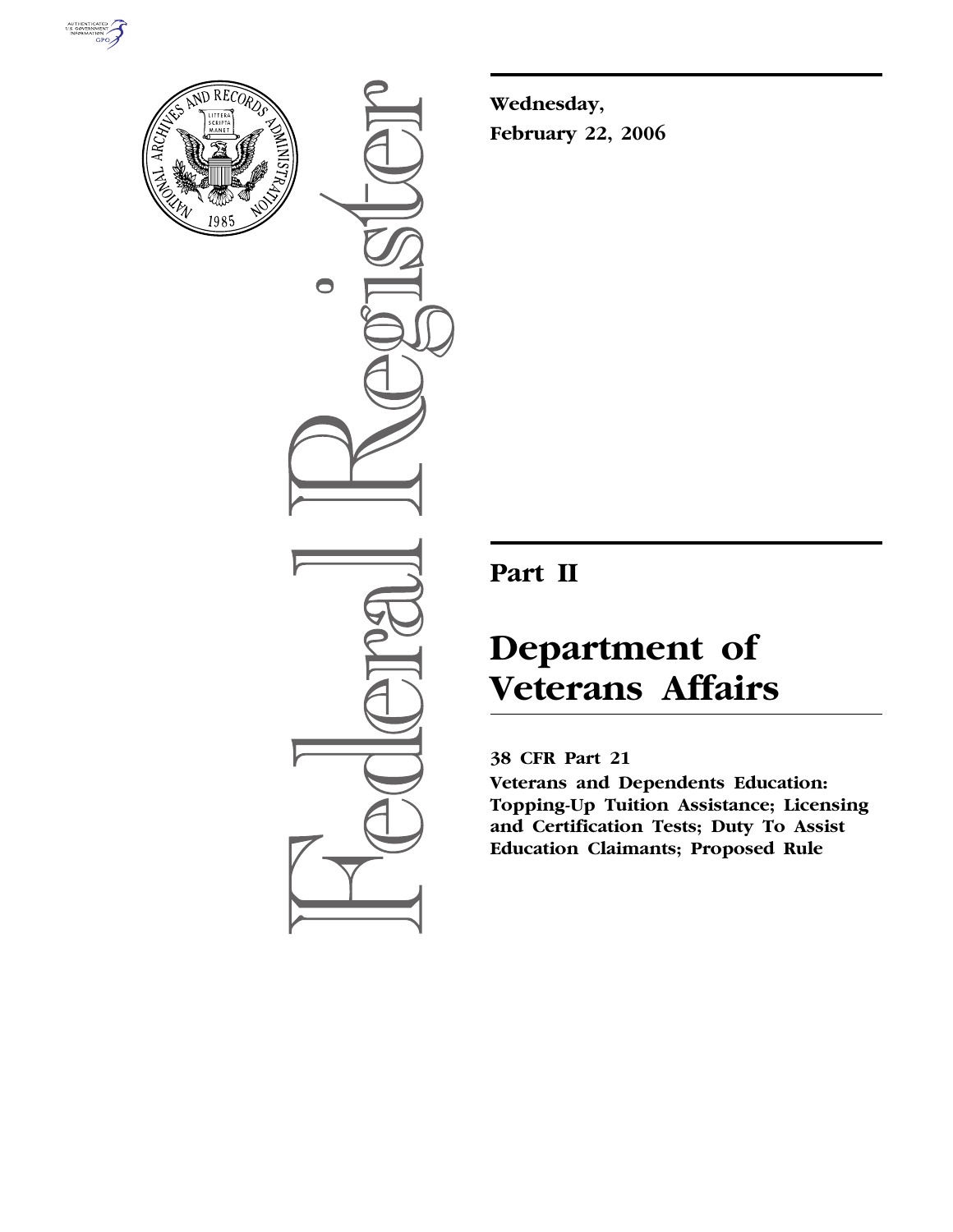#### **DEPARTMENT OF VETERANS AFFAIRS**

#### **38 CFR Part 21**

#### **RIN 2900–AK80**

# **Veterans and Dependents Education: Topping-Up Tuition Assistance; Licensing and Certification Tests; Duty To Assist Education Claimants**

**AGENCY:** Department of Veterans Affairs. **ACTION:** Proposed rule.

**SUMMARY:** This document proposes to amend the regulations governing various aspects of the education programs the Department of Veterans Affairs (VA) administers, in order to implement some provisions of the Veterans Benefits and Health Care Improvement Act of 2000, the Floyd D. Spence National Defense Authorization Act for Fiscal Year 2001, and the Veterans Claims Assistance Act of 2000 that affect those programs. Specifically, these statutory provisions include provisions for payment, under Survivors' and Dependents' Educational Assistance, the Post-Vietnam Era Veterans' Educational Assistance Program, and the Montgomery GI Bill— Active Duty, for the cost of taking tests for licensure or certification. They also include provisions for payment under the Montgomery GI Bill—Active Duty of the difference between the portion of tuition and expenses covered by tuition assistance programs administered by the various military departments and the actual charges made by educational institutions. In addition, this document proposes rules regarding the timing and the scope of assistance VA will provide to claimants under the education programs VA administers who file substantially complete applications for benefits, or who attempt to reopen previously denied claims. The proposed rule would make other changes in the education benefits regulations that are nonsubstantive changes for the purpose of clarity, technical changes, or restatements of statutory provisions.

**DATES:** Comments must be received on or before April 24, 2006.

**ADDRESSES:** Written comments may be submitted by: mail or hand-delivery to Director, Regulations Management (00REG1), Department of Veterans Affairs, 810 Vermont Ave., NW., Room 1068, Washington, DC 20420; fax to (202) 273–9026; or e-mail comments through *http://www.Regulations.gov.*  Comments should indicate that they are submitted in response to "RIN 2900-AK80.'' All comments received will be available for public inspection in the

Office of Regulation Policy and Management, room 1063B, between the hours of 8 a.m. and 4:30 p.m., Monday through Friday (except holidays). Please call (202) 273–9515 for an appointment. In addition, see the Paperwork Reduction Act of 1995 heading under the **SUPPLEMENTARY INFORMATION** section of this preamble regarding submission of comments on the information collection provisions.

**FOR FURTHER INFORMATION CONTACT:**  Lynn M. Nelson, Education Advisor (225C), Education Service, Veterans Benefits Administration, Department of Veterans Affairs, 810 Vermont Avenue, NW., Washington, DC 20420, (202) 273– 7187.

**SUPPLEMENTARY INFORMATION:** Section 3689 of title 38 U.S.C., as added by section 122 of the Veterans Benefits and Health Care Improvement Act of 2000 (Pub. L. 106–419) and amended by section 308(d) of the Veterans Benefits Act of 2002 (Pub. L. 107–330), contains provisions that allow veterans and other eligible persons to receive educational assistance under Survivors' and Dependents' Educational Assistance (DEA), the Post-Vietnam Era Veterans' Educational Assistance Program (VEAP), and the Montgomery GI Bill— Active Duty (MGIB) to cover the costs of taking tests for licensing or certification. Section 3689 provides that both the tests and the organizations offering the tests must be approved for VA training before veterans or other eligible persons could be paid for the cost of these tests. Section 3689(a) further provides that the Secretary of Veterans Affairs may approve these tests and organizations or use the State approving agencies (SAAs) to carry out this responsibility. The proposed rule would reflect the Secretary's determination that the SAAs are fully capable of carrying out this responsibility for all tests and organizations except for those tests the Federal Government offers.

This proposed rule would contain provisions that VA believes are necessary to properly administer the provisions of 38 U.S.C. 3689 for payment of the cost of taking tests for licensure or certification. For example, VA believes that a testing organization should have the right to seek a review of an SAA's adverse decision. Although this isn't stated in the law, it would be provided in proposed § 21.4268(f). Under proposed § 21.4268(f), if an organization or entity offering a test disagrees with a decision made by an SAA, the organization or entity may seek a review of the SAA's decision by VA's Director of Education Service. The organization or entity would request

such review in writing to the SAA. Proposed § 21.4268(f)(2) would require that the request must be received by the SAA within 90 days of the date of the notice that the test or organization was not approved. Proposed § 21.4268(f)(3) would require that the review by the Director of Education Service would be based on the evidence of record and would not be *de novo* in character. Proposed § 21.4268(f)(4) would provide that VA's Director of Education Service, or Under Secretary of Benefits, may seek the advice of the Professional Certification and Licensure Advisory Committee as to whether or not the SAA's decision should be reversed. The Professional Certification and Advisory Committee was established under 38 U.S.C. 3689(e) to advise the Secretary with respect to the requirements of organizations and entities offering licensing and certification tests to individuals eligible for VA educational assistance under chapters 30, 32, 34, or 35 of title 38. Under proposed § 21.4268(f)(5), the decision made by the Director of Education Service, or Under Secretary for Benefits, would be the final administrative decision. Such decision would not be subject to further administrative review.

Similarly, section 3689 states that the veteran or eligible person should be paid, but doesn't state whether VA should make that payment before or after the individual takes the test. Under the proposed rule, this payment would be made as a reimbursement rather than an advance payment. VA believes this is necessary to simplify the process for applicants, to minimize the costs of administering these payments, and to reduce the possibility of overpayments. A veteran or eligible person may contact VA at 1–888–GIBill–1 (1–888–442– 4551) to determine if the test he or she wants to take is approved for reimbursement.

In addition, 38 U.S.C. 3689(d) provides that ''the organization or entity that offers such test is deemed to be an \* \* \* ''educational institution'' \* \* \* for [certain] purposes \* \* \*.'' We propose to amend the definitions in various subparts of the education regulations in 38 CFR part 21 where appropriate to carry out this provision.

The payment of benefits under the MGIB is also affected by provisions in 38 U.S.C. 3014, as amended by section 1602 of the Floyd D. Spence National Defense Authorization Act for Fiscal Year 2001 (Pub. L. 106–398). Specifically, the proposed rule would reflect those provisions, under which VA can, at the election of the individual, pay educational assistance to meet the portion of the charges of an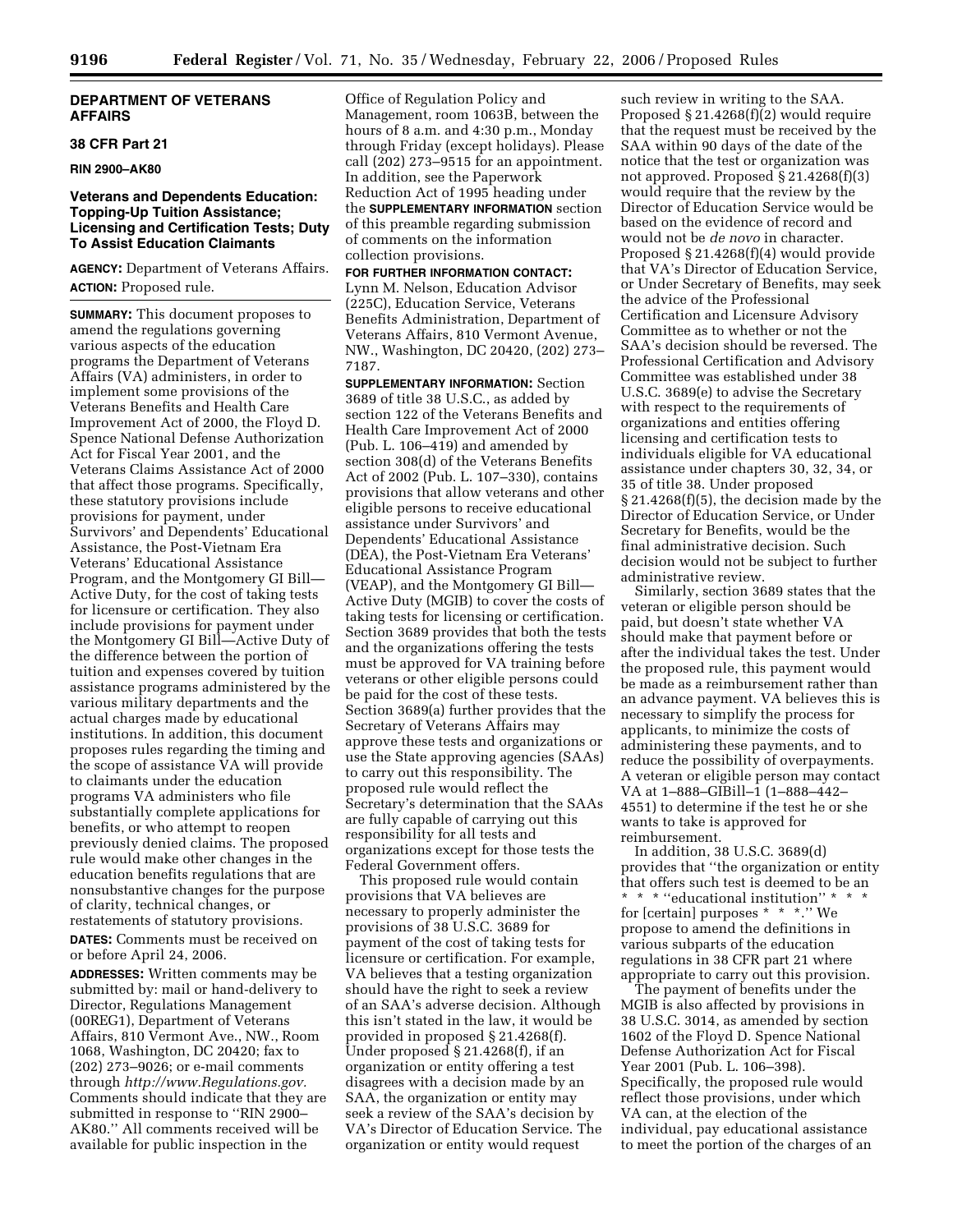educational institution for education or training that are not paid by the Secretary of a military department under 10 U.S.C. 2007(a) or (c). Such payments by VA would be defined in the proposed rule as ''tuition assistance top-up.'' (The payments by the Secretary of a military department under 10 U.S.C. 2007(a) or (c) are commonly called ''tuition assistance''.) The proposed rule would make clear how VA makes these payments and makes charges for them against each individual's entitlement.

The Veterans Claims Assistance Act of 2000 (Pub. L. 106–475) (VCAA) included provisions amending 38 U.S.C. 5102 and 5103 and adding new sections 38 U.S.C. 5100 and 5103A pertaining to VA's duty to assist claimants in obtaining evidence in support of claims for benefits. Upon receipt of a substantially complete application for benefits, VA's duty under the VCAA is to make reasonable efforts to help the claimant obtain the evidence necessary to substantiate the claim. This effort is commonly referred to as the duty to assist. VA will refrain from providing assistance in obtaining evidence for a claim if the substantially complete application for benefits indicates that there is no reasonable possibility that any assistance VA would provide to the claimant would substantiate the claim. VA will discontinue providing assistance in obtaining evidence for a claim if the evidence obtained indicates that there is no reasonable possibility that further assistance would substantiate the claim.

Under 38 U.S.C. 5103A(e), VA is directed to prescribe regulations to carry out the provisions of section 5103A. In the **Federal Register** of August 29, 2001 (66 FR 45620), VA issued a final rule amending 38 CFR part 3, subpart A, to carry out those and other provisions of the VCAA with respect to claims for benefits that are governed by 38 CFR part 3 (including compensation, pension, dependency and indemnity compensation, burial benefits, monetary benefits ancillary to those benefits, and special benefits) (66 FR at 45629). Section 701 of the Veterans Benefits Act of 2003 (Pub. L. 108–183) further amended 38 U.S.C. 5102 and 5103.

This proposed rule's provisions under the VCAA and the Veterans Benefits Act of 2003 would apply to the educational benefits programs administered by the Secretary (which currently are DEA, VEAP, MGIB, and the Montgomery GI Bill–Selected Reserve (MGIB–SR)) and would apply to claims filed on or after November 9, 2000.

VA is proposing to define a *substantially complete application* in

proposed § 21.1029(g). In regard to an individual's first application for educational assistance administered by VA, we propose in (g)(1) to define a *substantially complete application* as an application that contains:

• The claimant's name;

• His or her relationship to the veteran, if applicable;

- Sufficient information for VA to verify the claimed service, if applicable;
- The benefit claimed; • The program of education, if

applicable; and

• The name of the educational institution the claimant intends to attend, if applicable.

If an application is a subsequent application for educational assistance, and the claimant's relationship to the veteran (if applicable) and sufficient information for VA to identify the claimed service (if applicable) are already on record with VA, under proposed § 21.1029(g)(2) a *substantially complete application* would be an application containing:

- The claimant's name;
- The benefit claimed;
- The program of education, if applicable; and

• The name of the educational institution the claimant intends to attend, if applicable.

Although VA application forms for educational assistance request more information than is listed in the proposed definition, the information specified in proposed 38 CFR 21.1029(g) to make an application substantially complete is generally sufficient for VA to identify the benefit claimed, determine whether the claimant is potentially eligible for it, and identify, at least generally, the types of information or evidence that would be required to substantiate the claim. A substantially complete application will trigger VA's duty to assist. A complete application would necessarily be a substantially complete application for purposes of VA's assistance in developing the claim.

In addition, this proposed rule contains restatements of statute and would make technical changes and nonsubstantive changes for the purpose of clarity in the regulations governing various aspects of the education programs VA administers.

#### **Paperwork Reduction Act of 1995**

This proposed rule includes provisions constituting collections of information under the Paperwork Reduction Act of 1995 (44 U.S.C. 3501– 3521) (''Act'') that would need approval by the Office of Management and Budget (OMB). Accordingly, under

section 3507(d) of the Act, VA has submitted a copy of this rulemaking action to OMB for review.

OMB assigns a control number for each collection of information it approves. VA may not conduct or sponsor, and a person is not required to respond to, a collection of information unless it displays a currently valid OMB control number.

Comments on the collections of information contained in this proposed rule should be submitted to the Office of Management and Budget, Attention: Desk Officer for the Department of Veterans Affairs, Office of Information and Regulatory Affairs, Washington, DC 20503, with copies sent by mail or hand delivery to the Director, Regulations Management (00REG1), Department of Veterans Affairs, 810 Vermont Ave., NW., Room 1068, Washington, DC 20420; fax to (202) 273–9026; or e-mail comments through *www.Regulations.gov.* Comments

should indicate that they are submitted in response to ''RIN 2900–AK80.''

The Department considers comments by the public on proposed collections of information in—

• Evaluating whether the proposed collections of information are necessary for the proper performance of the functions of the Department, including whether the information will have practical utility;

• Evaluating the accuracy of the Department's estimate of the burden of the proposed collections of information, including the validity of the methodology and assumptions used;

• Enhancing the quality, usefulness, and clarity of the information to be collected; and

• Minimizing the burden of the collections of information on those who are to respond, including through the use of appropriate automated, electronic, mechanical, or other technological collection techniques or other forms of information technology, e.g., permitting electronic submission of responses.

Under this heading, *Paperwork Reduction Act of 1995,* the collections of information referred to in this paragraph are described, under their proposed titles. The proposed amendments in 38 CFR 21.1030(b), 21.1030(c), 21.4209, 21.4250(b), 21.4252(h), 21.4258, 21.4259, 21.4268, and 21.7140 contain collections of information under the Act for which we are requesting approval by OMB. For the collections of information in three of these sections as proposed to be amended, §§ 21.4250, 21.4258, and 21.4259, SAAs are the respondents, as SAAs also are for a related collection of information in 38 CFR 21.4154, which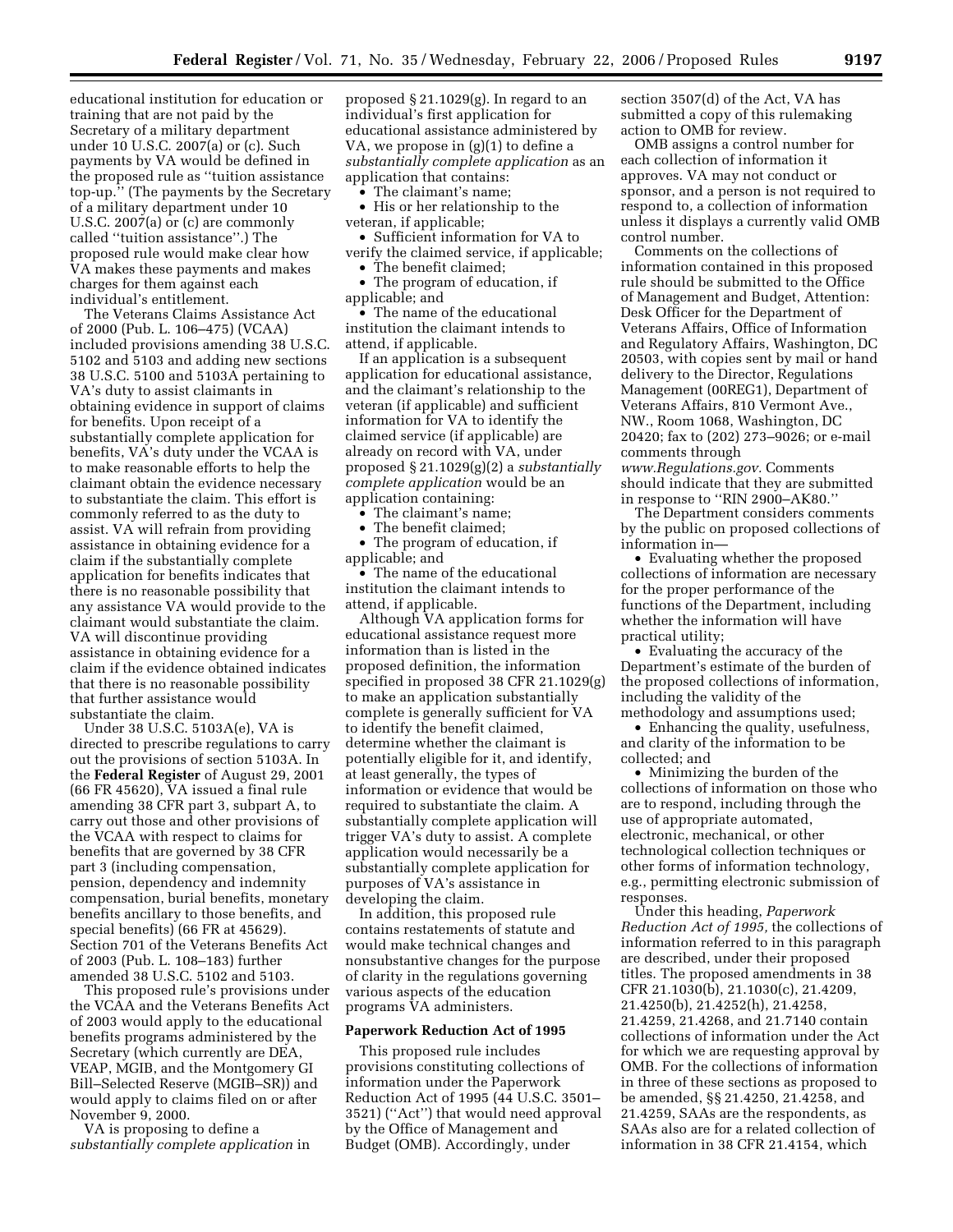is currently approved under OMB control number 2900–0051. For administrative convenience, we are requesting OMB to approve under that OMB control number the information collections relating to those four sections of the regulations (see ''State Approving Agency Reports and Notices, 38 CFR 21.4154, 21.4250(b), 21.4258, and 21.4259'' and the proposed information collection approval parentheticals at the end of each of those sections in the proposed rule).

This proposed rule would also amend some provisions containing other collections of information that have existing approval by OMB. In particular, the collections of information in proposed 38 CFR 21.1030(a)(1), (b)(1), and (c)(1) are approved under OMB control numbers 2900–0154 (Application for VA Education Benefits) and 2900–0098 (Application for Survivors' and Dependents' Educational Assistance (Under Chapter 35, Title 38 U.S.C.)). The collections of information in proposed 38 CFR 21.1030(a)(2) are approved under OMB control numbers 2900–0074 (Request for Change of Program or Place of Training (For Veterans, Servicepersons, & Members of the Selected Reserve)) and 2900–0099 (Request for Change of Program or Place of Training Survivors' and Dependents' Educational Assistance (Under Provisions of Chapter 35, Title 38 U.S.C.)).

The proposed rule would reflect, in the information collection approval parenthetical at the end of § 21.4252, Courses precluded; erroneous, deceptive, or misleading practices, as proposed to be amended, an OMB control number for the information collection in § 21.4252(h) as proposed to be amended, for which we are requesting OMB approval, and the OMB control numbers for the currently approved collections of information in § 21.4252(j) and (l), which paragraphs and collections of information this document does not propose to amend. The collections of information in current § 21.4252(j) and (l) are approved under OMB control number 2900–0156 (Notice of Change in Student Status) and OMB control number 2900–0073 (Enrollment Certification), respectively. No changes would be made by this proposed rule to the currently approved collections of information in § 21.4252. The collections of information in § 21.5133, Certifications and release of payments, and in § 21.7152, Certification of enrollment, are approved under OMB control number 2900–0465 (Student Verification of Enrollment) and OMB control number 2900–0073, respectively. Although this

document proposes to amend certain provisions of §§ 21.5133 and 21.7152, including by adding descriptions of circumstances in which the respective section's collection of information would not apply, those amendments would not change the collections of information by VA under §§ 21.5133 and 21.7152.

We are proposing in § 21.7131 to make the technical correction of removing the information collection approval parenthetical. The approval under the OMB control number it contains, 2900–0607, was discontinued at VA's request, since VA no longer had a need to conduct that information collection.

This proposed rule includes information collection approval parentheticals at the end of certain sections. They display currentlyapproved OMB control numbers (OMB's approval of which is either current for information collections under those sections or requested in relation to this rulemaking to be modified to include those sections as proposed to be amended) and OMB control numbers shown as 2900–XXXX for information collections for which we are requesting newly-approved OMB control numbers in this rulemaking. We are also proposing in § 21.4154 to revise, with a technical change for the purpose of clarification, the information collection approval parenthetical in which we display OMB control number 2900– 0051.

*Title:* Request for Reimbursement of Licensing or Certification Test Fee; 38 CFR 21.1030(b), 21.7140(c)(4).

*Summary of collection of information:*  The collection of information in proposed §§ 21.1030(b) and  $21.7140(c)(4)$  is necessary to apply 38 U.S.C. 3689 and 5101(a) to claims for educational assistance for licensing or certification tests under the various educational assistance programs VA administers. It would require that an individual must file a claim for educational assistance under the laws VA administers in order for VA to determine basic eligibility and to pay educational assistance to that individual for reimbursement of the cost of any licensing or certification test.

*Description of need for information and proposed use of information:* The information collection in proposed §§ 21.1030(b) and 21.7140(c)(4) is needed to enable VA to decide whether an individual is entitled to the educational assistance he or she is seeking for taking a licensing or certification test and, if VA determines that he or she should be paid, the amount to be paid to the claimant.

*Description of likely respondents:*  Respondents would be veterans, servicemembers, and veterans' dependents who wish to receive educational assistance under DEA, VEAP, or the MGIB for reimbursement for taking an approved licensing or certification test.

*Estimated number of respondents:*  3,600.

*Estimated frequency of responses:* On occasion. When an individual wishes to receive educational assistance as a reimbursement of the cost of a licensing or certification test, the individual would need to file a claim for the benefit. Some claimants would file just one claim while others would file several from time to time as the situation may warrant.

*Estimated total annual reporting and recordkeeping burden:* 1,000 hours of reporting burden. VA estimates that there would be no recordkeeping burden.

*Estimated average burden per response:* 15 minutes.

*Title:* Application for Educational Assistance to Supplement Tuition Assistance; 38 CFR 21.1030(c),  $21.7140(c)(5)$ .

*Summary of collection of information:*  The collection of information in proposed §§ 21.1030(c) and  $21.7140(c)(5)$  is necessary to apply 38 U.S.C. 3014(b) and 5101(a) to claims for educational assistance under the MGIB to supplement tuition assistance provided under a program administered by the Secretary of a military department. Section 5101(a) requires that an individual must file a claim for a benefit under the laws VA administers in order for VA to pay that benefit to the individual.

*Description of need for information and proposed use of information:* The information collection in §§ 21.1030(c) and  $21.7140(c)(5)$  is needed to enable VA to decide whether the claimant should be paid the educational assistance he or she is seeking to supplement the tuition assistance the claimant received and, if he or she should be paid, the amount to be paid.

*Description of likely respondents:*  Respondents would be veterans, reservists, and servicemembers who wish to receive educational assistance under the MGIB for reimbursement for that portion of the cost of a course not covered by tuition assistance provided under a program administered by the Secretary of a military department.

*Estimated number of respondents:*  12,250.

*Estimated frequency of responses:*  When an individual wishes to receive educational assistance for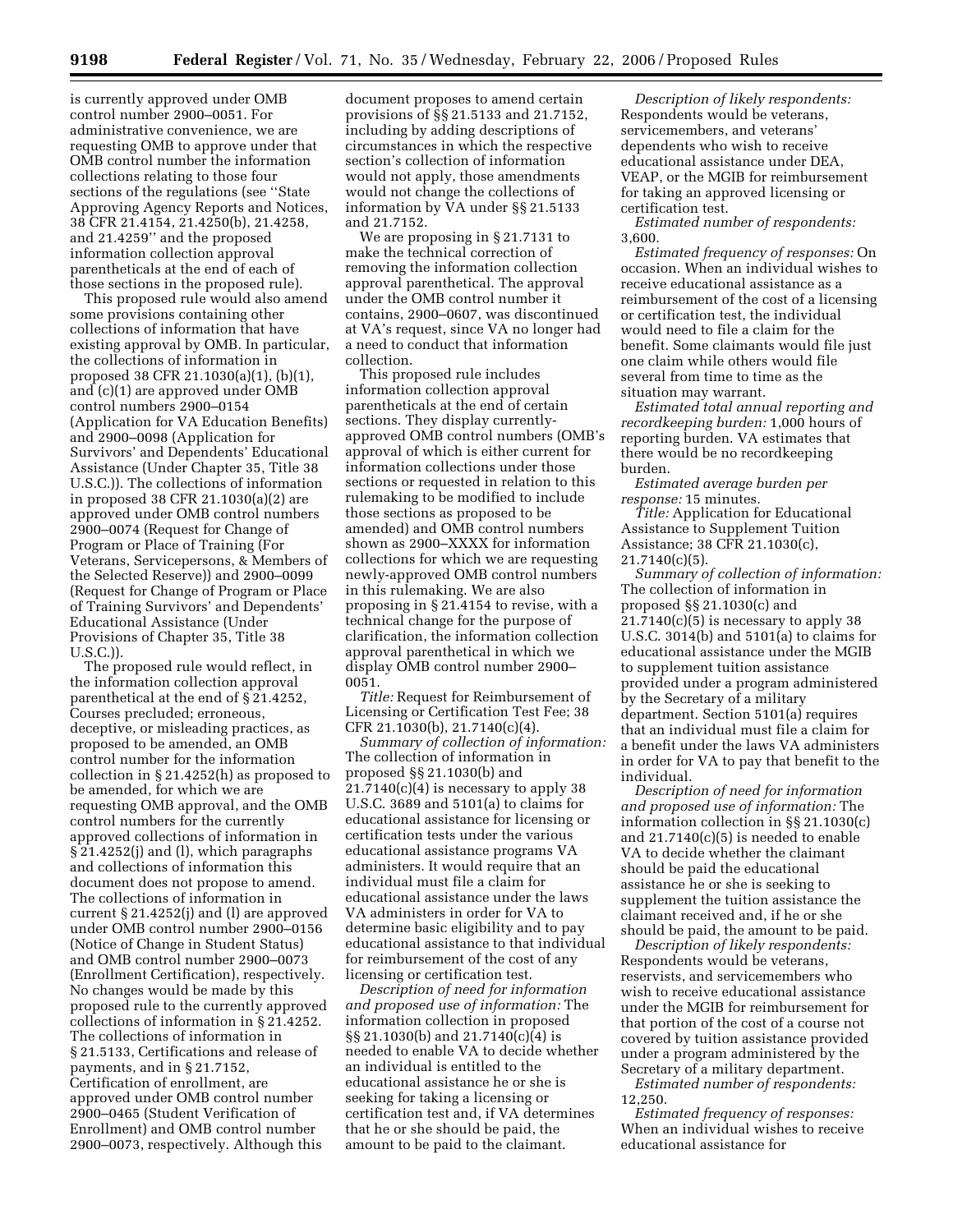reimbursement for that portion of the cost of a course not covered by tuition assistance, the individual would need to file a claim for the benefit. Some claimants would file just one claim while others would file several from time to time as the situation warrants.

*Estimated total annual reporting and recordkeeping burden:* 3,000 hours of reporting burden. VA estimates that there would be no recordkeeping burden.

*Estimated average burden per response:* 12 minutes.

*Title:* Availability of Educational, Licensing, and Certification Records; 38 CFR 21.4209.

*Summary of collection of information:*  The collection of information in § 21.4209 as proposed to be amended is necessary so that VA can apply 38 U.S.C. 3690(c) and also verify that the payments of educational assistance under the various programs VA administers were correct. Section 21.4209 would require that educational institutions with courses and programs approved for VA training (including organizations or entities with licensing and certification tests approved) must make records available to Government representatives if they are needed to verify that the payments for these courses, programs, and tests are correct. The section would require that the educational institution retain these records for 3 years unless the Government Accountability Office (GAO) or VA asks that they be kept longer.

*Description of need for information and proposed use of information:* The information collection in proposed § 21.4209 is needed to enable VA to decide whether the payments in the educational assistance programs it administers have been correct.

*Description of likely respondents:*  Respondents are educational institutions with course(s) and program(s) approved for VA training, and organizations or entities with licensing and/or certification test(s) approved for payment under those programs VA administers that allow for such payments.

*Estimated number of respondents:*  8,000 (this includes respondents who would retain records but make no reports or disclosures).

*Estimated frequency of responses:*  Each year VA or SAA representatives would conduct a total of about 3,000 compliance or supervisory visits of the 8,000 respondents. There may be some overlap of visits by VA and the SAA, so some respondents would be visited annually, some twice a year, and some less frequently.

*Estimated total annual reporting and recordkeeping burden:* 6,000 hours. VA estimates that there will be no recordkeeping burden hours because these are records the institutions maintain in the normal course of their operations.

*Estimated average burden per respondent:* 2 hours per visit.

*Title:* Advertising, Sales, and Enrollment Materials, and Candidate Handbooks; 38 CFR 21.4252(h).

*Summary of collection of information:*  The collection of information in proposed § 21.4252(h) is needed to implement 38 U.S.C. 3696(b), which requires that an educational institution maintain a complete record of all advertising, sales, or enrollment materials used by or on behalf of the educational institution during the preceding 12 months, and to implement 38 U.S.C. 3689, under which the requirements are applicable to organizations and entities offering licensing or certification tests. For organizations and entities offering licensing or certification tests, candidate handbooks are the equivalent of enrollment materials.

*Description of need for information and proposed use of information:* VA or the Federal Trade Commission (FTC) would use the materials in any investigation (as permitted under 38 U.S.C. 3696(c)) of whether the materials were erroneous, deceptive, or misleading.

*Description of likely respondents:*  Educational institutions that offer courses approved for VA training and that advertise those courses, and organizations and entities that offer licensing or certification tests.

*Estimated number of respondents:*  8,000 (this includes respondents that would keep records but make no reports).

*Estimated frequency of responses:*  Each year VA or SAA representatives would conduct a total of about 3,000 compliance or supervisory visits of the 8,000 respondents, during which the respondents would have to show their advertising and sales materials, and enrollment materials or candidate handbooks, to an employee of VA or the SAA. There may be some overlap of visits by VA and the SAA, so some respondents would be visited annually, some twice a year, and some less frequently.

*Estimated total annual reporting and recordkeeping burden:* 750 hours of reporting burden. VA estimates that there will be no recordkeeping burden, because these materials would be kept in the normal course of business.

*Estimated average burden per respondent:* 15 minutes per visit.

*Title:* Application for Approval of a Licensing or Certification Test and Organization or Entity; 38 CFR 21.4268.

*Summary of collection of information:*  The collection of information in proposed § 21.4268 is necessary to apply 38 U.S.C. 3689. That section provides that an organization or entity offering licensing or certification tests that wishes to have its tests approved for VA payment, and to be itself approved, must make various certifications to VA and furnish information that the Secretary requires to determine whether payment may be made. Since the SAAs are, with limited exceptions, acting for VA in approving these tests and testing organizations or entities, an organization or entity must in general provide the information and make the certifications to the SAA with jurisdiction. This can best be done on an application for approval.

*Description of need for information and proposed use of information:* The SAAs (or occasionally VA) will use this information to decide if the licensing or certification tests and the organizations or entities offering them can be approved for payments under the appropriate education programs that VA administers.

*Description of likely respondents:*  Organizations and entities that offer licensing or certification tests.

*Estimated number of respondents:*  950.

*Estimated frequency of responses:*  Most organizations and entities would apply just once. However, if an approved organization or entity began offering a licensing or certification test that had not been approved, it would have to apply again.

*Estimated total annual reporting and recordkeeping burden:* 3,000 hours of reporting burden. VA estimates that there will be no recordkeeping burden. Although the proposed rule would require a certification that records will be retained, this requirement would not cause a recordkeeping burden because the records would be retained in the ordinary course of business.

*Estimated average burden per response:* 3 hours.

*Title:* State Approving Agency Reports and Notices; 38 CFR 21.4154, 21.4250(b), 21.4258, and 21.4259.

*Summary of collection of information:*  The collections of information in §§ 21.4250(b), 21.4258, and 21.4259 as proposed to be amended are required to implement 38 U.S.C. 3673, 3678, 3679, and 3689. Section 38 U.S.C. 3673 instructs VA and the SAAs to cooperate and establish an exchange of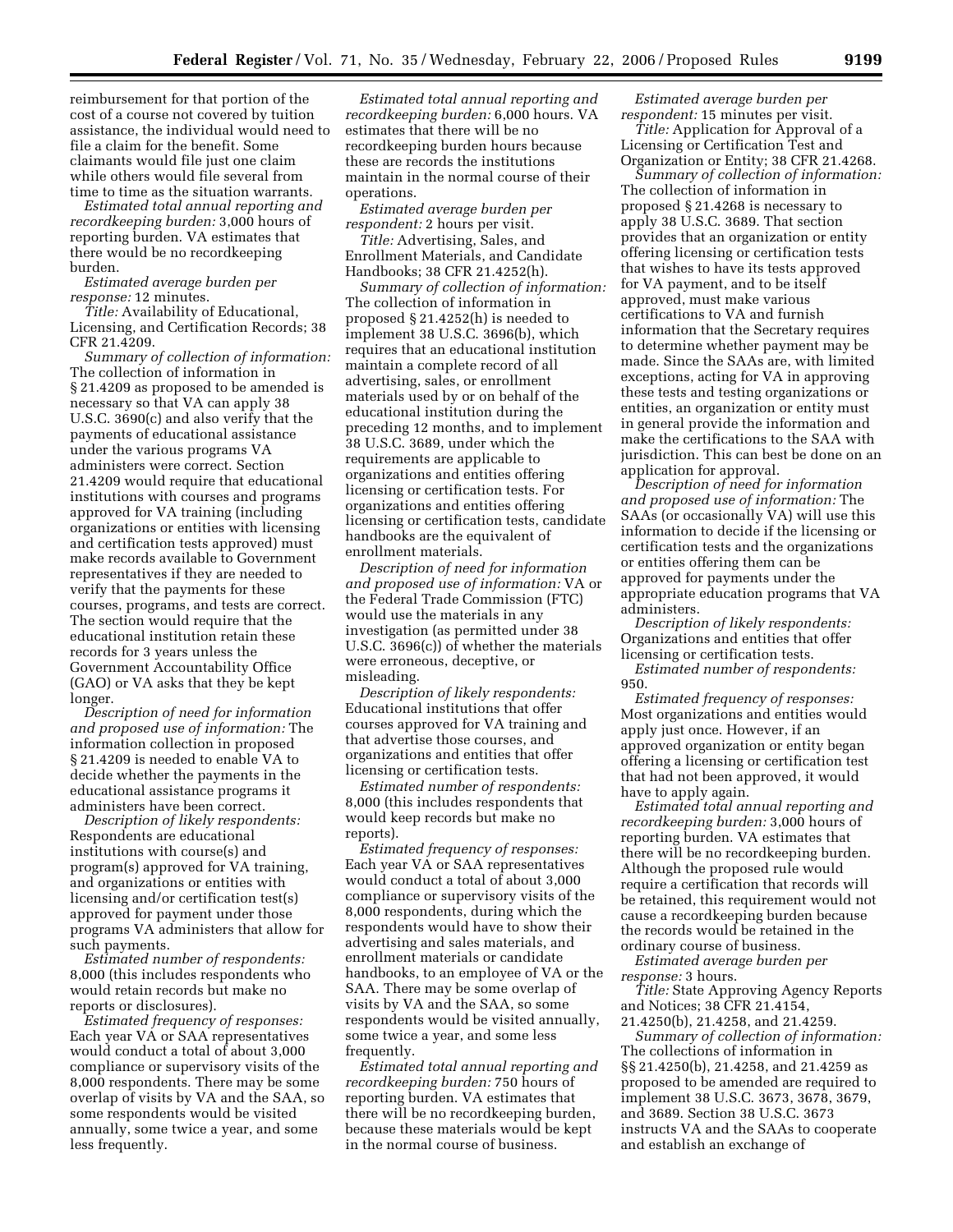information pertaining to educational institutions to assure programs administered by VA are effectively and efficiently administered. Sections 3678 and 3679 provide that the SAAs must notify the educational institutions and VA of all approval and disapproval actions. Section 3689 provides that an organization or entity offering a licensing or certification test is deemed to be an ''institution'' or ''educational institution'' and that a licensing or certification test is deemed to be a ''course'' as those terms are applied under and for purposes of, among other sections, 38 U.S.C. 3673, 3678, and 3679. The information collections in §§ 21.4250(b), 21.4258, and 21.4259 as proposed to be amended are required notices regarding the approval or disapproval of courses. The information collection in § 21.4259 also includes suspension notices; the SAAs may suspend approval of the course for new enrollments while giving an educational institution 60 days to correct any deficiencies. The collection in § 21.4154 is required to implement 38 U.S.C. 3674. VA uses the reports described in § 21.4154 to determine reimbursement of expenses and allocation of payments.

*Description of need for information and proposed use of information:* The information in § 21.4154 is needed to determine reimbursement of expense the SAAs incur. VA also needs the information to obtain workload information to support budget requests in determining the amount of appropriations needed to adequately reimburse the SAAs. The information in §§ 21.4250(b), 21.4258, and 21.4259 as proposed to be amended is needed to notify educational institutions, training establishments, and organizations and entities that offer licensing or certification tests of the approval or disapproval of the courses or tests they offer. VA needs the information to determine whether or not payment of educational assistance is permitted for enrollment in courses, training programs, or to reimburse the cost of a licensing or certification test. Under 38 U.S.C. 3680, VA may not award educational assistance to any eligible veteran or eligible person if his or her education or training program is not approved. Similarly, under 38 U.S.C. 3689, VA may not award educational assistance for any licensing or certification test unless the

requirements in section 3689 are met. *Description of likely respondents:*  SAAs.

*Estimated number of respondents:* 59. *Estimated frequency of responses:* For reports, quarterly. For notices, on occasion, whenever an SAA approves,

disapproves, or suspends approvals under § 21.4250(b), 21.4258, or 21.4259 as proposed to be amended.

*Estimated total annual reporting and recordkeeping burden:* 37,647 hours of reporting burden. There is no recordkeeping burden because the records the SAAs would keep are records they would keep in normal operations.

*Estimated average burden per respondent:* 638 hours.

# **Executive Order 12866**

Executive Order 12866 directs agencies to assess all costs and benefits of available regulatory alternatives and, when regulation is necessary, to select regulatory approaches that maximize net benefits (including potential economic, environmental, public health and safety, and other advantages; distributive impacts; and equity). The Order classifies a rule as a significant regulatory action requiring review by the Office of Management and Budget if it meets any one of a number of specified conditions, including: having an annual effect on the economy of \$100 million or more, creating a serious inconsistency or interfering with an action of another agency, materially altering the budgetary impact of entitlements or the rights of entitlement recipients, or raising novel legal or policy issues. VA has examined the economic, legal, and policy implications of this proposed rule and has concluded that it is a significant regulatory action under Executive Order 12866 because it raises novel policy issues.

#### **Regulatory Flexibility Act**

The Secretary of Veterans Affairs hereby certifies that this proposed rule would not have a significant economic impact on a substantial number of small entities as they are defined in the Regulatory Flexibility Act, 5 U.S.C. 601– 612. Although this proposed rule would affect some small entities that are testing organizations or educational institutions, any economic impact on them would be minor. The portions of this proposed rule that could have an economic impact on these small entities are recordkeeping, reporting, and application for approval requirements, the burdens for which would be the minor ones discussed in this preamble under the heading *Paperwork Reduction Act of 1995.* Pursuant to 5 U.S.C. 605(b), this proposed rule, therefore, is exempt from the initial and final regulatory flexibility analyses requirements of sections 603 and 604.

# **Unfunded Mandates**

The Unfunded Mandates Reform Act of 1995 requires, at 2 U.S.C. 1532, that agencies prepare an assessment of anticipated costs and benefits before issuing any rule that may result in the expenditure by State, local, and tribal governments, in the aggregate, or by the private sector, of \$100 million or more (adjusted annually for inflation) in any given year. This proposed rule would have no such effect on State, local, and tribal governments, or the private sector.

#### **Catalog of Federal Domestic Assistance**

The Catalog of Federal Domestic Assistance numbers and titles for programs that would be affected by this proposed rule are 64.117, Survivors and Dependents Educational Assistance; 64.120, Post-Vietnam Era Veterans' Educational Assistance; and 64.124, All-Volunteer Force Educational Assistance. This proposed rule would also affect the Montgomery GI Bill—Selected Reserve program, for which there is no Catalog of Federal Domestic Assistance number.

# **List of Subjects in 38 CFR Part 21**

Administrative practice and procedure, Armed forces, Civil rights, Claims, Colleges and universities, Conflict of interests, Defense Department, Education, Employment, Grant programs-education, Grant programs-veterans, Health care, Loan programs-education, Loan programsveterans, Manpower training programs, Reporting and recordkeeping requirements, Schools, Travel and transportation expenses, Veterans, Vocational education, Vocational rehabilitation.

Approved: November 3, 2005.

#### **Gordon H. Mansfield,**

*Deputy Secretary of Veterans Affairs.* 

For the reasons set out above, VA proposes to amend 38 CFR part 21 (subparts B, D, G, and K) as follows:

#### **PART 21—VOCATIONAL REHABILITATION AND EDUCATION**

#### **Subpart B—Claims and Applications for Educational Assistance**

1. The authority citation for part 21, subpart B is revised to read as follows:

**Authority:** 38 U.S.C. 501(a), ch. 51, and as noted in specific sections.

- 2. Section 21.1029 is amended by:
- a. Revising the introductory text.
- b. In paragraph (b)(1), removing
- ''§ 21.1032'' and adding, in its place, ''§ 21.1033''.

c. Redesignating paragraphs (c), (d), and (e) as paragraphs (d), (e), and (i), respectively.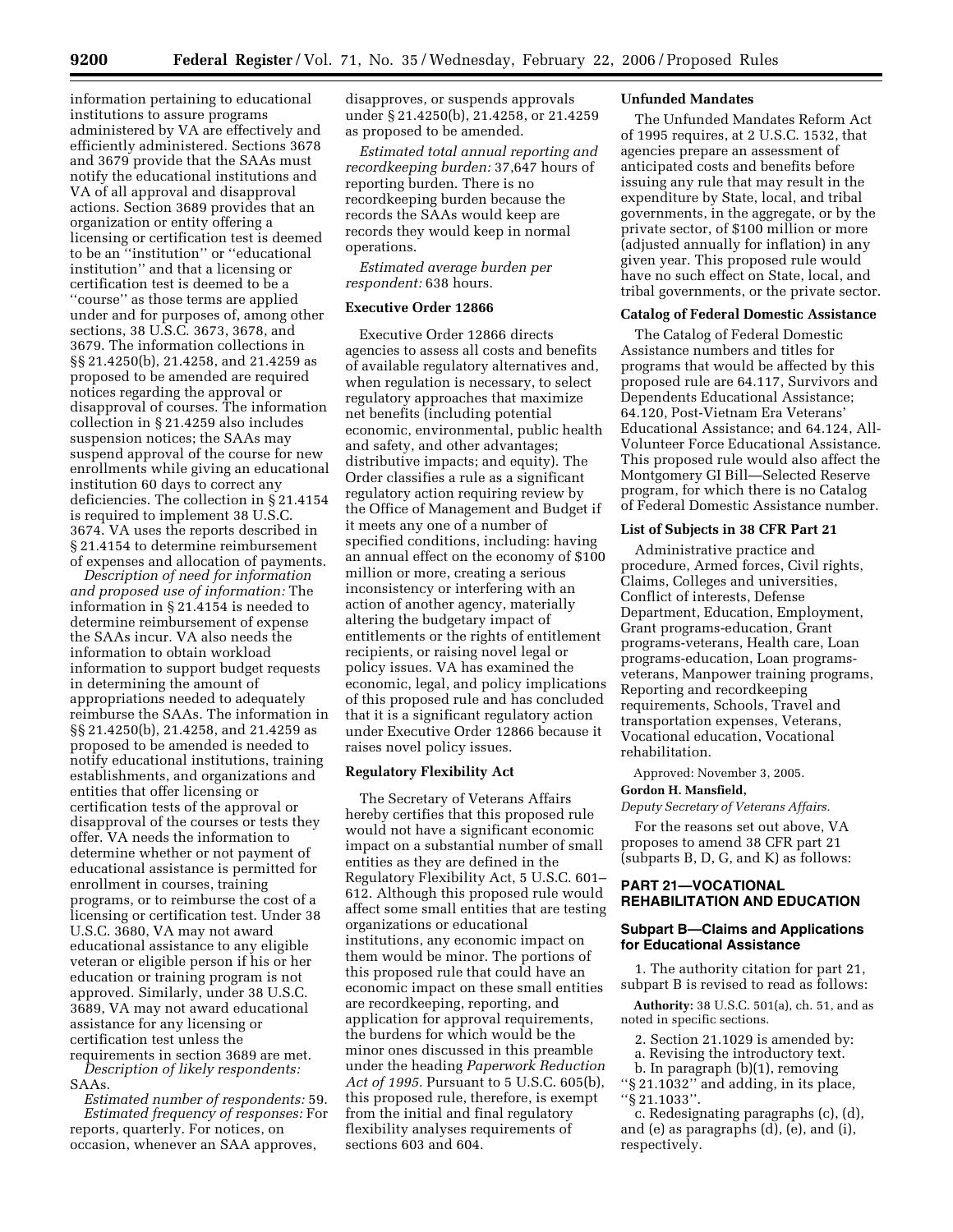d. Adding new paragraph (c).

e. In newly redesignated paragraph  $(e)(1)(ii)$ , removing "paragraph  $(c)(1)(i)$ " and adding, in its place, ''paragraph  $(d)(1)(i)$ ".

f. In newly redesignated paragraph (e)(4), removing ''school'' and adding, in its place, ''educational institution or training establishment''.

g. Adding paragraphs (f), (g), and (h). The revision and additions read as follows:

#### **§ 21.1029 Definitions.**

The following definitions of terms apply to this subpart and subparts C, D, F, G, H, K, and L, to the extent that the terms are not otherwise defined in those subparts:

\* \* \* \* \* (c) *Educational institution.* The term *educational institution* means:

(1) A vocational school or business school;

(2) A junior college, teachers' college, college, normal school, professional school, university, or scientific or technical institution;

(3) A public or private elementary school or secondary school;

(4) Any entity, other than an institution of higher learning, that provides training for completion of a State-approved alternative teacher certification program;

(5) An organization or entity offering a licensing or certification test; or

(6) Any private entity that offers, either directly or indirectly under an agreement with another entity, a course or courses to fulfill requirements for the attainment of a license or certificate generally recognized as necessary to obtain, maintain, or advance in employment in a profession or vocation in a high technology occupation.

(Authority: 38 U.S.C. 3452, 3501(a)(6), 3689(d))

\* \* \* \* \*

(f) *Information.* The term *information*  means nonevidentiary facts, such as the claimant's Social Security number or address, or the name of the educational institution the claimant is attending.

#### (Authority: 38 U.S.C. 5101, 5102, 5103)

(g) *Substantially complete application.* (1) The term *substantially complete application* means, for an individual's first application for educational assistance administered by VA, an application containing—

(i) The claimant's name;

(ii) His or her relationship to the veteran, if applicable;

(iii) Sufficient information for VA to verify the claimed service, if applicable;

(iv) The benefit claimed;

(v) The program of education, if applicable; and

(vi) The name of the educational institution or training establishment the claimant intends to attend, if applicable.

(2) For subsequent applications for educational assistance administered by VA, a *substantially complete application* means an application containing the information specified in paragraphs (g)(1)(i) through (g)(1)(vi) of this section, except that the application may omit any information specified in paragraphs (g)(1)(ii) or (g)(1)(iii) of this section that is already of record with VA.

#### (Authority: 38 U.S.C. 5102, 5103, 5103A)

(h) *Training establishment.*The term *training establishment* means any establishment providing apprentice or other training on-the-job, including those under the supervision of a college, university, any State department of education, any State apprenticeship agency, any State board of vocational education, any joint apprenticeship committee, the Bureau of Apprenticeship and Training established in accordance with 29 U.S.C. chapter 4C, or any agency of the Federal government authorized to supervise such training.

(Authority: 38 U.S.C. 3452(e), 3501(a)(9))

3. Section 21.1030 is revised to read as follows:

#### **§ 21.1030 Claims.**

(a) *Claim for educational assistance.*  (1) The first time an individual claims educational assistance administered by VA for pursuit of a program of education, he or she must file an application for educational assistance using a form the Secretary prescribes for that purpose.

(2) If an individual changes his or her program of education or place of training after filing his or her first application for educational assistance, he or she must file an application requesting the change of program or place of training using a form the Secretary prescribes for that purpose.

(3) A servicemember must consult with his or her education service officer before filing an application for educational assistance, whether it is the first application or an application to request a change of program or place of training.

(Authority: 10 U.S.C. 16136(b); 38 U.S.C. 501, 3034(a), 3241(a), 3471, 3513, 5101(a))

(b) *Filing a claim for educational assistance to pay for a licensing or certification test.* To receive educational assistance to pay for a licensing or

certification test, an individual must file a claim for educational assistance.

(1) If the claim is the first claim for educational assistance administered by VA, the individual must file an application for educational assistance using a form the Secretary prescribes for that purpose and must include the information described in paragraphs  $(b)(2)(i)$  through  $(b)(2)(vi)$  of this section.

(2) If the claim is the second or subsequent claim for educational assistance, the claim must include:

(i) The name of the test;

(ii) The name and address of the organization or entity issuing the license or certificate;

(iii) The date the claimant took the test;

(iv) The cost of the test;

(v) A statement authorizing release of the claimant's test information to VA, such as: ''I authorize release of my test information to VA''; and

(vi) Such other information as the Secretary may require.

(Authority: 38 U.S.C. 501, 3034(a), 3241(a), 3471, 3513, 5101(a))

(c) *Filing a claim for educational assistance to supplement tuition assistance provided under a program administered by the Secretary of a military department.* To receive *tuition assistance top-up* as defined in § 21.4200(hh), an individual must file a claim for educational assistance.

(1) If the claim is the first claim for educational assistance administered by VA, the individual must file an application for educational assistance using a form the Secretary prescribes for that purpose.

(2) If the claim is the second or subsequent claim for educational assistance, the claimant may submit a statement that he or she wishes to receive tuition assistance top-up.

(3) The claimant must also submit a copy of the form(s) that the military service with jurisdiction requires for tuition assistance and that had been presented to the educational institution, covering the course or courses for which the claimant wants tuition assistance top-up. Examples of these forms include:

(i) DA Form 2171, Request for Tuition Assistance-Army Continuing Education System;

(ii) AF Form 1227, Authority for Tuition Assistance-Education Services Program;

(iii) NAVMC 10883, Application for Tuition Assistance, and either NAVEDTRA 1560/5, Tuition Assistance Authorization or NAVMC (page 2), Tuition Assistance Authorization;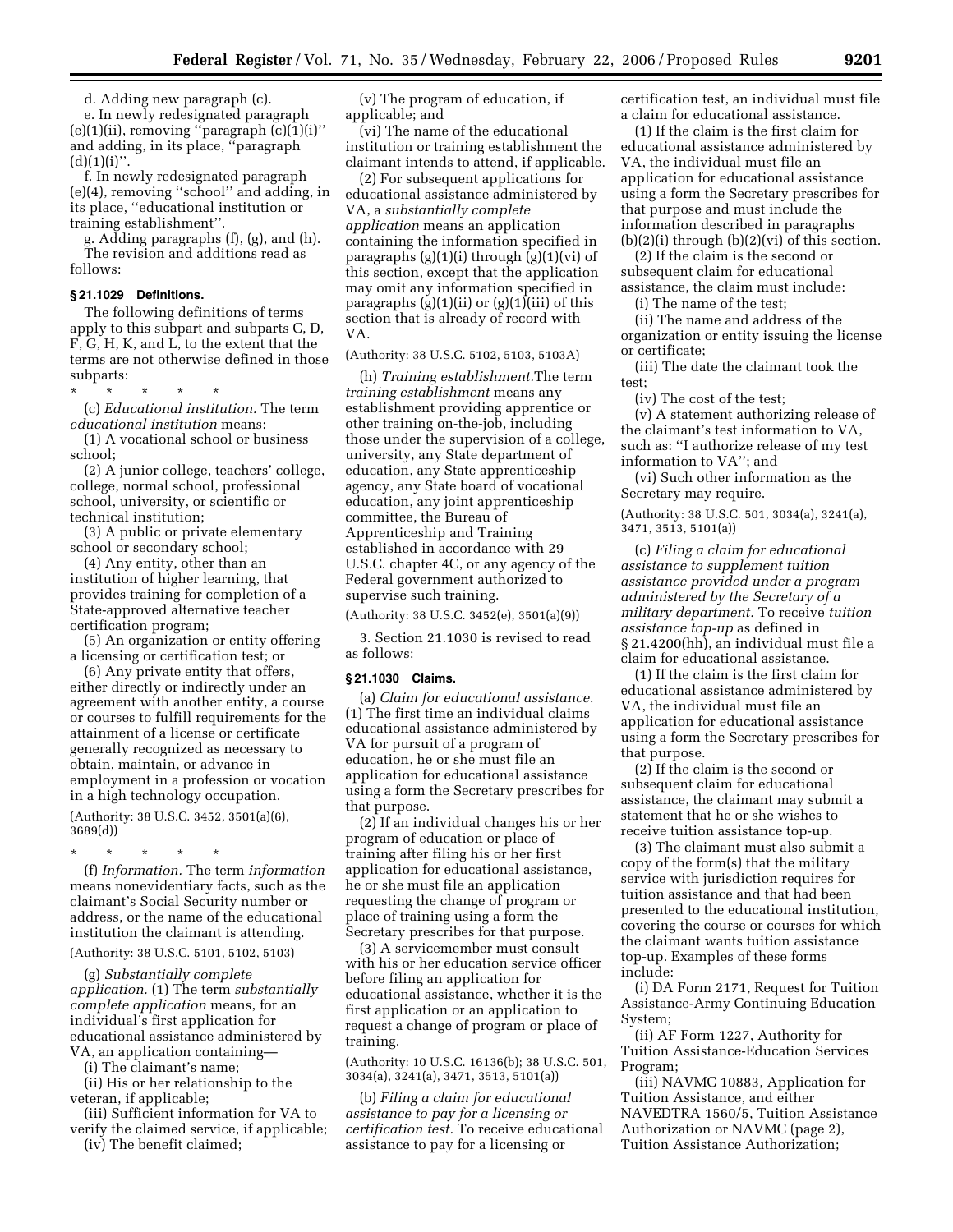(iv) Department of Homeland Security, USCG CG–4147, Application for Off-Duty Assistance; and

(v) Request for Top-Up: eArmyU Program.

(4) The claimant must also provide to VA the following information, to the extent it is not contained on any form filed under paragraph (c)(1) or (c)(3) of this section:

(i) His or her name;

(ii) His or her Social Security number; (iii) The name of the educational

institution;

(iv) The name of the course or courses for which the claimant wants

educational assistance;

(v) The number of the course or courses;

(vi) The number of credit hours for each course;

(vii) The beginning and ending date of each course;

(viii) The cost of the course or courses; and

(ix) If the claimant doesn't want to receive the full amount of that cost not met by the Secretary of the military department concerned, the portion that the claimant wishes to receive.

(5) If the claimant's military department uses an electronic tuition assistance application process with electronic signatures, VA will accept an electronic transmission of the approved tuition assistance application directly from the military department concerned on behalf of the claimant if—

(i) The electronic tuition assistance application indicates the servicemember's intent to claim tuition-

assistance top-up; and (ii) The information described in paragraph (c)(4) of this section is included in the electronic application.

(Authority: 38 U.S.C. 501, 3034(a), 3241(a), 3471, 3513, 5101(a))

(The Office of Management and Budget has approved the information collection provisions in this section under control numbers 2900–0074, 2900–0098, 2900–0099, 2900–0154, 2900–XXXX, and 2900–XXXX.)

4. Section 21.1031 is amended by:

a. In paragraph (a), removing ''claim forms,'' and adding, in its place, ''VA claim forms and''.

b. Revising paragraph (b) to read as follows.

#### **§ 21.1031 VA responsibilities when a claim is filed.**

(b) *VA has a duty to notify claimants of necessary information or evidence.*  (1) Except when a claim cannot be substantiated because there is no legal basis for the claim, or undisputed facts render the claimant ineligible for the claimed benefit, when VA receives a

complete or substantially complete application for educational assistance provided under subpart C, D, G, H, K, or L of this part VA will—

(i) Notify the claimant of any information and evidence that is necessary to substantiate the claim; and

(ii) Inform the claimant which information and evidence, if any, the claimant is to provide to VA and which information and evidence, if any, VA will try to obtain for the claimant.

(2) The information and evidence that VA, pursuant to paragraph (b)(1) of this section informs the claimant that the claimant must provide, must be provided within one year from the date of the notice. If VA does not receive such information and evidence from the claimant within that time period, VA may adjudicate the claim based on the information and evidence in the file.

(3) If the claimant has not responded to the request within 30 days, VA may decide the claim before the expiration of the one-year period prescribed in paragraph (b)(2) of this section, based on all the information and evidence in the file, including information and evidence it has obtained on behalf of the claimant. If VA does so, however, and the claimant subsequently provides the information and evidence within one year of the date of the request, VA must readjudicate the claim. If VA's decision on a readjudication is favorable to the claimant, the award shall take effect as if the prior decision by VA on the claim had not been made.

(4) If VA receives an incomplete application for benefits, it will notify the claimant of the information necessary to complete the application and will defer assistance until the claimant submits this information. If the information necessary to complete the application is not received by VA within one year from the date of such notice, VA cannot pay or provide any benefits based on that application.

(5) For the purpose of this paragraph, if VA must notify the claimant, VA will provide notice to:

(i) The claimant;

(ii) His or her fiduciary, if any; and (iii) His or her representative, if any.

(Authority: 38 U.S.C. 5102, 5103, 5103A(a)(3))

#### **§ 21.1032 [Redesignated and amended]**

5. Section 21.1032 is redesignated as § 21.1033, and in newly redesignated § 21.1033, paragraph (b) is removed and reserved.

6. New § 21.1032 is added to read as follows:

#### **§ 21.1032 VA has a duty to assist claimants in obtaining evidence.**

(a) *VA's duty to assist begins when VA receives a complete or substantially complete application.* (1) Except as provided in paragraph (d) of this section, upon receipt of a complete or substantially complete application for educational assistance under subpart C, D, G, H, K, or L of this part, VA will—

(i) Make reasonable efforts to help a claimant obtain evidence necessary to substantiate the claim; and

(ii) Give the assistance described in paragraphs (b) and (c) of this section to an individual attempting to reopen a finally decided claim.

(2) VA will not pay any fees a custodian of records may charge to provide the records VA requests.

# (Authority: 38 U.S.C. 5103A)

(b) *Obtaining records not in the custody of a Federal department or agency.* (1) VA will make reasonable efforts to obtain relevant records not in the custody of a Federal department or agency. These records include relevant records from:

(i) State or local governments;

(ii) Private medical care providers;

(iii) Current or former employers; and (iv) Other non-Federal governmental sources.

(2) The reasonable efforts described in paragraph (b)(1) of this section will generally consist of an initial request for the records and, if VA does not receive the records, at least one follow-up request. The following are exceptions to this provision concerning the number of requests that VA generally will make:

(i) VA will not make a follow-up request if a response to the initial request indicates that the records sought do not exist or that a follow-up request for the records would be futile.

(ii) If VA receives information showing that subsequent requests to the initial or another custodian could result in obtaining the records sought, reasonable efforts will include an initial request and, if VA does not receive the records, at least one follow-up request to the new source or an additional request to the original source.

(3) The claimant must cooperate fully with VA's reasonable efforts to obtain relevant records from non-Federal agency or department custodians. The claimant must provide enough information to identify and locate the existing records, including—

(i) The person, company, agency, or other custodian holding the records; (ii) The approximate time frame

covered by the records; and

(iii) In the case of medical treatment records, the condition for which treatment was provided.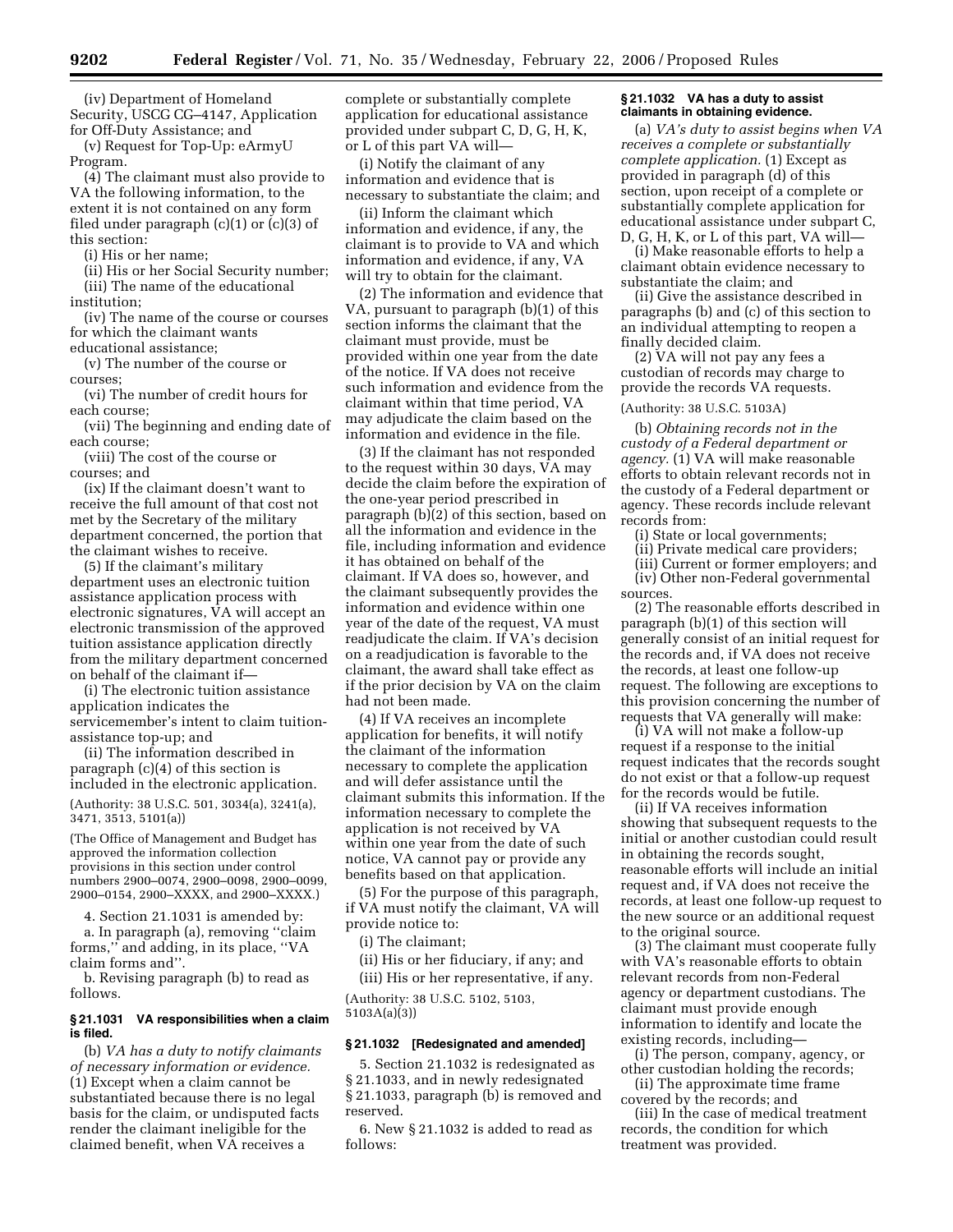(4) If necessary, the claimant must authorize the release of existing records in a form acceptable to the person, company, agency, or other custodian holding the records.

#### (Authority: 38 U.S.C. 5103A)

(c) *Obtaining records in the custody of a Federal department or agency.* (1) VA will make as many requests as are necessary to obtain relevant records from a Federal department or agency. These records include but are not limited to:

(i) Military records;

(ii) Medical and other records from VA medical facilities;

(iii) Records from non-VA facilities providing examination or treatment at VA expense; and

(iv) Records from other Federal agencies.

(2) VA will end its efforts to obtain records from a Federal department or agency only if VA concludes that the records sought do not exist or that further efforts to obtain those records would be futile. Cases in which VA may conclude that no further efforts are required include cases in which the Federal department or agency advises VA that the requested records do not exist or that the custodian of such records does not have them.

(3) The claimant must cooperate fully with VA's reasonable efforts to obtain relevant records from Federal department or agency custodians. At VA's request, the claimant must provide enough information to identify and locate the existing records, including—

(i) The custodian or agency holding the records;

(ii) The approximate time frame covered by the records; and

(iii) In the case of medical treatment records, the condition for which treatment was provided.

(4) If necessary, the claimant must authorize the release of existing records in a form acceptable to the custodian or agency holding the records.

#### (Authority: 38 U.S.C. 5103A)

(d) *Circumstances where VA will refrain from or discontinue providing assistance.* VA will refrain from providing assistance in obtaining evidence for a claim if the substantially complete or complete application for benefits indicates that there is no reasonable possibility that any assistance VA would provide to the claimant would substantiate the claim. VA will discontinue providing assistance in obtaining evidence for a claim if the evidence obtained indicates that there is no reasonable possibility that further assistance would

substantiate the claim. Circumstances in which VA will refrain from or discontinue providing assistance in obtaining evidence include, but are not limited to:

(1) The claimant's ineligibility for the benefit sought because of lack of qualifying service, lack of veteran status, or other lack of legal eligibility;

(2) Claims that are inherently not

credible or clearly lack merit; and

(3) An application requesting a benefit to which the claimant is not entitled as a matter of law.

#### (Authority: 38 U.S.C. 5103A)

(e) *Duty to notify claimant of inability to obtain records.* (1) VA will notify the claimant either orally or in writing when VA:

(i) Makes reasonable efforts to obtain relevant non-Federal records, but is unable to obtain them; or

(ii) After continued efforts to obtain Federal records, concludes that it is reasonably certain they do not exist or that further efforts to obtain them would be futile.

(2) For non-Federal records requests, VA may provide the notice to the claimant at the same time it makes its final attempt to obtain the relevant records.

(3) VA will make a record of any oral notice conveyed under paragraph (e) of this section to the claimant.

(4) The notice to the claimant must contain the following information:

(i) The identity of the records VA was unable to obtain;

(ii) An explanation of the efforts VA made to obtain the records;

(iii) The fact described in paragraph  $(e)(1)(i)$  or  $(e)(1)(ii)$  of this section;

(iv) A description of any further action VA will take regarding the claim, including, but not limited to, notice that VA will decide the claim based on the evidence of record unless the claimant submits the records VA was unable to obtain; and

(v) A notice that the claimant is ultimately responsible for obtaining the evidence.

(5) If VA becomes aware of the existence of relevant records before deciding the claim, VA will notify the claimant of the existence of such records and ask that the claimant provide a release for the records. If the claimant does not provide any necessary release of the relevant records that VA is unable to obtain, VA will ask that the claimant obtain the records and provide them to VA.

(6) For the purpose of this section, if VA must notify the claimant, VA will provide notice to:

(i) The claimant;

(ii) His or her fiduciary, if any; and (iii) His or her representative, if any.

(Authority: 38 U.S.C. 5102(b), 5103(a), 5103A)

#### **Subpart D—Administration of Educational Assistance Programs**

7. The authority citation for part 21, subpart D is revised to read as follows:

**Authority:** 10 U.S.C. 2141 note, ch. 1606; 38 U.S.C. 501(a), chs. 30, 32, 34, 35, 36, and as noted in specific sections.

8. Section 21.4005 is amended by: a. Adding introductory text to the

section. b. Revising the paragraph (a) heading and paragraphs (a)(1) and (a)(2), and the

authority citation at the end of paragraph (a).

c. Redesignating paragraphs (a)(3) and  $(a)(4)$  as paragraphs  $(a)(5)$  and  $(a)(7)$ , respectively.

d. Adding new paragraphs (a)(3), (a)(4), and (a)(6).

e. In newly redesignated paragraph (a)(5), removing ''a school'' and adding, in its place, ''an educational institution'' and removing ''such school.'' and adding, in its place, ''such educational institution.''.

f. Redesignating paragraphs  $(b)(1)(ii)(a)$  through  $(b)(1)(ii)(f)$  as paragraphs (b)(1)(ii)(A) through  $(b)(1)(ii)(F)$ , respectively.

g. Revising newly redesignated paragraph  $(b)(1)(ii)(F)$ .

h. In paragraphs  $(b)(1)(i)$  and  $(b)(2)(i)$ , removing ''school'' and adding, in its place, ''educational institution''.

i. Redesignating paragraphs  $(b)(2)(ii)(a)$  and  $(b)(2)(ii)(b)$  as paragraphs  $(b)(2)(ii)(A)$  and  $(b)(2)(ii)(B)$ , respectively.

j. Removing the authority citation following newly redesignated paragraph (b)(2)(ii)(A) and adding an authority citation following newly redesignated paragraph (b)(2)(ii)(B).

k. In newly redesignated paragraphs  $(b)(1)(ii)(D), (b)(2)(ii)(A), and$ (b)(2)(ii)(B), removing ''schools'' and adding, in its place, ''educational institutions''.

l. In newly redesignated paragraph (b)(2)(ii)(B), removing ''persons.'' and adding, in its place, ''persons, or desiring to offer licensing or certification tests to veterans or eligible persons.''.

m. In paragraph (c)(1), removing ''request for'' and adding, in its place, ''requests for''.

n. Removing the authority citation following paragraph (c)(2) and adding an authority citation following paragraph (c)(3).

o. Revising paragraph (d).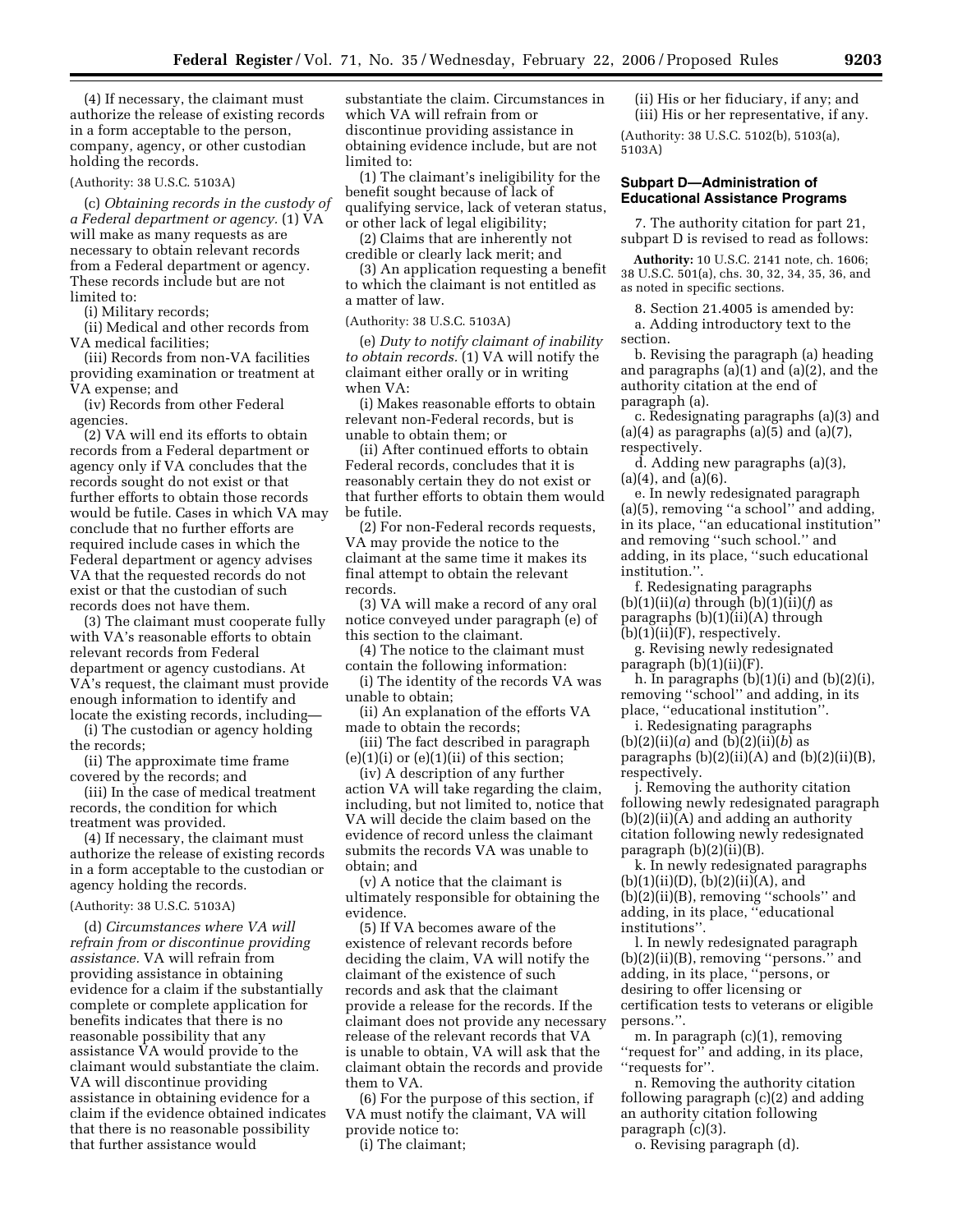p. In paragraph (e), redesignating paragraphs (e)(1) through (e)(3) as paragraphs (e)(1)(i) through (e)(1)(iii), respectively; designating the introductory text following the paragraph heading as paragraph (e)(1) introductory text; and designating the undesignated paragraph as paragraph (e)(2).

q. In newly redesignated paragraph (e)(1) introductory text, removing ''when:'' and adding, in its place, ''when, in circumstances involving a finding of conflicting interests:''.

r. In newly redesignated paragraph (e)(2), removing ''school'' and adding, in its place, ''educational institution''.

s. Adding an authority citation for paragraph (e).

t. Removing paragraph (f).

The revisions and additions read as follows:

# **§ 21.4005 Conflicting interests.**

For the purposes of this section, a person will be considered to be an ''officer'' of the State approving agency or VA when he or she has authority to exercise supervisory authority, and ''educational institution'' includes an organization or entity offering licensing or certification tests.

#### (Authority: 38 U.S.C. 3683, 3689)

(a) *A conflict of interest can cause the dismissal of a VA or State approving agency officer or employee and other adverse consequences.* (1) An officer or employee of VA will be immediately dismissed from his or her office or employment, if while such an officer or employee he or she has owned any interest in, or received any wages, salary, dividends, profits, gratuities, or services from any educational institution operated for profit—

(i) In which a veteran or eligible person was pursuing a course of education under 10 U.S.C. chapter 1606 or 38 U.S.C. chapter 30, 32, 34, 35, or 36; or

(ii) Offering a licensing or certification test that is approved for payment of educational assistance under 38 U.S.C. chapter 30, 32, or 35 to veterans or eligible persons who take that test.

(2) Except as provided in paragraph (a)(3) or (c) of this section, VA will discontinue payments under § 21.4153 to a State approving agency when the Secretary finds that any individual who is an officer or employee of a State approving agency has, while he or she was such an officer or employee, owned any interest in, or received any wages, salary, dividends, profits, gratuities, or services from any educational institution operated for profit—

(i) In which a veteran or eligible person was pursuing a course of

education or training under 10 U.S.C. chapter 1606 or 38 U.S.C. chapter 30, 32, 34, 35, or 36; or

(ii) Offering a licensing or certification test that is approved for payment of educational assistance under 38 U.S.C. chapter 30, 32, or 35 to veterans or eligible persons who take that test.

(3) VA will not discontinue payments to a State approving agency under paragraph (a)(2) of this section if the State approving agency, after learning that it has any officer or employee described in that paragraph, acts without delay to end the employment of that individual.

(4) If VA discontinues payments to a State approving agency pursuant to paragraph (a)(2) of this section, VA will not resume these payments while such an individual is an officer or employee of the:

(i) State approving agency;

(ii) State Department of Veterans Affairs; or

(iii) State Department of Education.  $\qquad \qquad * \qquad * \qquad *$ \* \* \* \* \*

(6) If a State approving agency finds that any officer or employee of VA or of the State approving agency owns an interest in, or receives wages, salary, dividends, profits, gratuities, or services from an organization or entity, operated for profit, that offers licensing or certification tests, the State approving agency:

(i) Will not approve any licensing or certification test that organization or entity offers; and

(ii) Will withdraw approval of any licensing or certification test that organization or entity offers.

(Authority: 10 U.S.C. 16136(b); 38 U.S.C. 3034(a), 3241, 3683, 3689)

(b) \* \* \*

\* \* \* \* \*

- $(1) * * * *$
- $(ii) * * * *$

(F) His or her position is not connected in any way with the inspection, approval, or supervision of educational institutions desiring to train veterans or eligible persons or to offer a licensing or certification test; or with the processing of claims by or making payments to veterans and eligible persons for taking an approved licensing or certification test.

- $(2) * * * *$
- $(ii) * * * *$  $(B) * * * *$

(Authority: 10 U.S.C. 16136(b); 38 U.S.C. 3034(a), 3241, 3683, 3689)

- (c) \* \* \*
- $(3) * * * *$

(Authority: 38 U.S.C. 512(a), 3683)

(d) *Notice when VA does not grant a requested waiver.* When VA has denied a request for waiver of application of paragraph (a)(1) or (a)(2) of this section, VA will immediately notify the State approving agency and the educational institution:

(1) That the approval of courses or licensing and certification tests offered by the educational institution must be withdrawn;

(2) The reasons for the withdrawal of approval; and

(3) The conditions that will permit the courses or such tests to be approved again.

(Authority: 38 U.S.C. 3683, 3689(d))

(e) \* \* \*

(Authority: 38 U.S.C. 3683, 3690, 5104)

9. Section 21.4008 is revised to read as follows:

#### **§ 21.4008 Prevention of overpayments.**

(a) *Prevention of overpayments to veterans and eligible persons enrolled in educational institutions.* When approval of a course may be withdrawn, and overpayments may exist or may be created, VA may suspend further payments to veterans and eligible persons enrolled in the educational institution offering the course until the question of withdrawing approval is resolved. See § 21.4210.

(Authority: 38 U.S.C. 3690(b))

(b) *Prevention of overpayments to veterans and eligible persons taking licensing and certification tests.* When approval of a licensing or certification test may be withdrawn, and overpayments may exist or may be created, VA may suspend payments to veterans and eligible persons taking that test until the question of withdrawing approval is resolved. See § 21.4210.

(Authority: 38 U.S.C. 3689(a), 3690(b))

10. Section 21.4009 is amended by:

a. Revising the section heading.

b. Adding introductory text.

c. Revising paragraphs (c) and (d). d. In paragraph (e), removing ''A school'' and adding, in its place, ''An educational institution'', and removing ''the school'' and adding, in its place, ''the educational institution''.

e. Adding authority citations following paragraphs (e) through (j), respectively.

f. In paragraph (f), removing ''veteran'' each place that it appears and adding, in its place, ''veteran, reservist,'', and removing ''school'' each place that it appears and adding, in its place, ''educational institution''.

g. In paragraphs (g) and (h), removing ''the school'' each place that it appears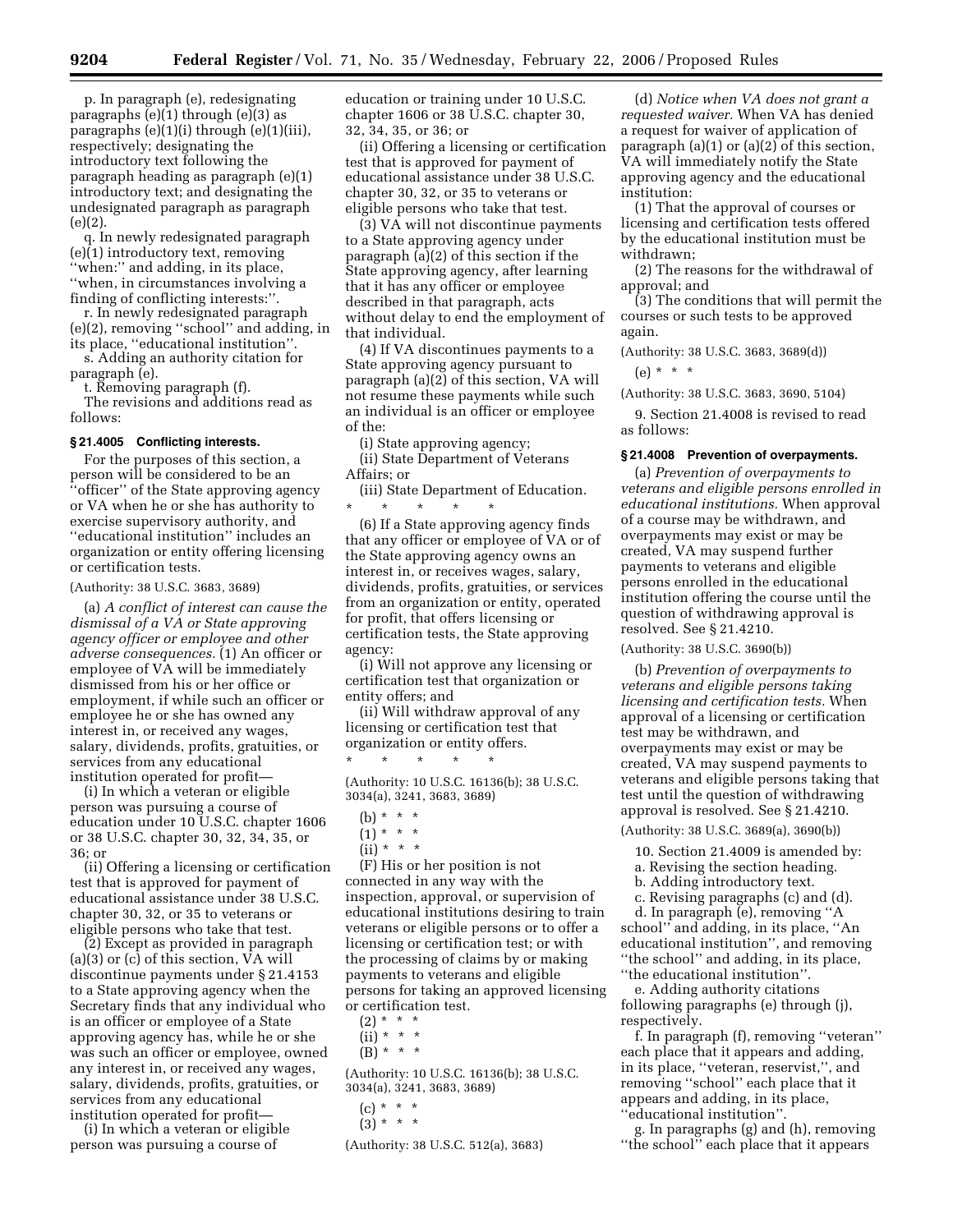and adding, in its place, ''the educational institution''.

h. In paragraph (g), in its heading, removing ''school'' and adding, in its place, ''educational institution'' and, in its text, removing ''The school'' and adding, in its place, ''The educational institution''.

i. In paragraph (i), removing ''school and'' and adding, in its place, ''educational institution and''.

j. In paragraph (j), removing ''a school's'' and adding, in its place, ''an educational institution's''.

The additions and revisions read as follows:

#### **§ 21.4009 Waiver or recovery of overpayments.**

For the purposes of this section, ''educational institution'' includes an organization or entity offering licensing or certification tests.

\* \* \* \* \*

(c) *Committee on School Liability.* (1) Each VA Regional Processing Office shall have a Committee on School Liability. For the purposes of this section, the Manila Regional Office is considered the VA Regional Processing Office of jurisdiction for educational institutions located in the Philippines.

(2) The Secretary delegates to each Committee on School Liability, and to any panel that the chairperson of the Committee may designate and draw from the Committee, the authority to find whether an educational institution is liable for an overpayment.

(Authority: 10 U.S.C. 16136(b); 38 U.S.C. 512(a), 3034(a), 3241, 3685, 3689(d))

(d) *Initial decision.* (1) The Education Officer of the VA Regional Processing Office of jurisdiction, or the Service Center Manager when the Manila Regional Office is considered the VA Regional Processing Office of jurisdiction, will decide whether there is evidence that would warrant a finding that an educational institution is potentially liable for an overpayment.

(2) Following each finding of potential liability, the Finance Officer of the VA Regional Processing Office of jurisdiction will notify the educational institution in writing of VA's intent to apply the liability provisions of paragraph (a) of this section. The notice will—

(i) Identify the students who were overpaid;

(ii) Identify the veterans and eligible persons who took the licensing or certification test and were overpaid;

(iii) Set out in the case of each student, or in the case of each veteran or eligible person who took the test, the educational institution's actions or

omissions which resulted in the finding that the educational institution was potentially liable for the overpayment; and

(iv) State that VA will determine liability on the basis of the evidence of record unless the VA Regional Processing Office of jurisdiction receives additional evidence or a request for a hearing within 30 days of the date the educational institution received the notice.

(Authority: 10 U.S.C. 16136(b); 38 U.S.C. 512(a), 3034(a), 3241, 3685, 3689(d))

(Authority: 38 U.S.C. 512(a), 3685, 3689)  $(f) * * * *$ 

(Authority: 38 U.S.C. 3685, 3689)

 $(g) * * * *$ 

- (Authority: 38 U.S.C. 512(a), 3685, 3689) (h) \* \* \*
- (Authority: 38 U.S.C. 512(a), 3685, 3689)  $(i) * * * *$

(Authority: 38 U.S.C. 512(a), 3685, 3689) (j) \* \* \*

(Authority: 38 U.S.C. 512(a), 3685, 3689)

11. Section 21.4131 is amended by:

a. Revising the introductory text.

b. Redesignating paragraph (a)(1) introductory text and paragraphs  $(a)(1)(i)$  through  $(a)(1)(iii)$  as paragraph  $(a)(1)(i)$  and paragraphs  $(a)(1)(i)(A)$ through  $(a)(1)(i)(C)$ , respectively; redesignating paragraph (a)(2) introductory text and paragraphs  $(a)(2)(i)$  and  $(a)(2)(ii)$  as paragraph  $(a)(1)(ii)$  and paragraphs  $(a)(1)(ii)(A)$  and (a)(1)(ii)(B), respectively; and adding new paragraph (a)(1) introductory text and new paragraph (a)(2).

c. Revising the authority citation following paragraph (a).

d. Redesignating paragraph (d)(1) introductory text and paragraphs  $(d)(1)(i)$  through  $(d)(1)(iv)$  as paragraph  $(d)(1)(i)$  and paragraphs  $(d)(1)(i)(A)$ through (d)(1)(i)(D), respectively; redesignating paragraph (d)(2) introductory text and paragraphs  $(d)(2)(i)$  and  $(d)(2)(ii)$  as paragraph  $(d)(1)(ii)$  and paragraphs  $(d)(1)(ii)(A)$ and (d)(1)(ii)(B), respectively; and adding new paragraph (d)(1) introductory text and new paragraph (d)(2).

e. Revising the authority citation following paragraph (d).

The revisions and additions read as follows:

#### **§ 21.4131 Commencing dates.**

VA will determine under this section the commencing date of an award or increased award of educational

assistance provided pursuant to subpart C or G. When more than one paragraph in this section applies, VA will award educational assistance using the latest of the applicable commencing dates.

 $(a) * * * *$ (1) *For other than licensing or certification tests.* 

\* \* \* \* \* (2) *For licensing or certification tests.*  VA will award educational assistance for the cost of a licensing or certification test only when the veteran or

servicemember takes such test— (i) While the test is approved under 38 U.S.C. chapter 36;

(ii) While the veteran or

servicemember is eligible for educational assistance under this subpart; and

(iii) No more than one year before the date VA receives a claim for reimbursement of the cost of the test.

(Authority: 38 U.S.C. 3672, 3689, 5110, 5113)

- \* \* \* \* \*
- (d) \* \* \*

(1) *For other than licensing or certification tests.* 

\* \* \* \* \* (2) *For licensing or certification tests.*  VA will award educational assistance for the cost of a licensing or certification test only when the veteran or servicemember takes such test—

(i) While the test is approved under 38 U.S.C. chapter 36;

(ii) While the veteran or servicemember is eligible for educational assistance under this subpart; and

(iii) No more than one year before the date VA receives a claim for reimbursement of the cost of the test.

(Authority: 38 U.S.C. 3512, 3672, 3689, 5110, 5113)

# **§ 21.4146 [Amended]**

12. In § 21.4146, paragraph (c) is amended by removing ''institution'' both places it appears, and adding, in its place, ''institution (other than an organization or entity offering a licensing or certification test)''.

13. Section 21.4150 is amended by:

a. In the introductory text of paragraph (c), removing ''will, with respect to a State, be deemed to refer to VA when that State:'' and adding, in its place, ''will be deemed to refer to VA:''.

b. Redesignating paragraphs (c)(1) and  $(2)$  as paragraphs  $(c)(1)(i)$  and  $(ii)$ , respectively.

c. In newly redesignated paragraph  $(c)(1)(ii)$ , removing "§ 21.4153 of this part.'' and adding, in its place, ''§ 21.4153; and''.

 $(e) * * * *$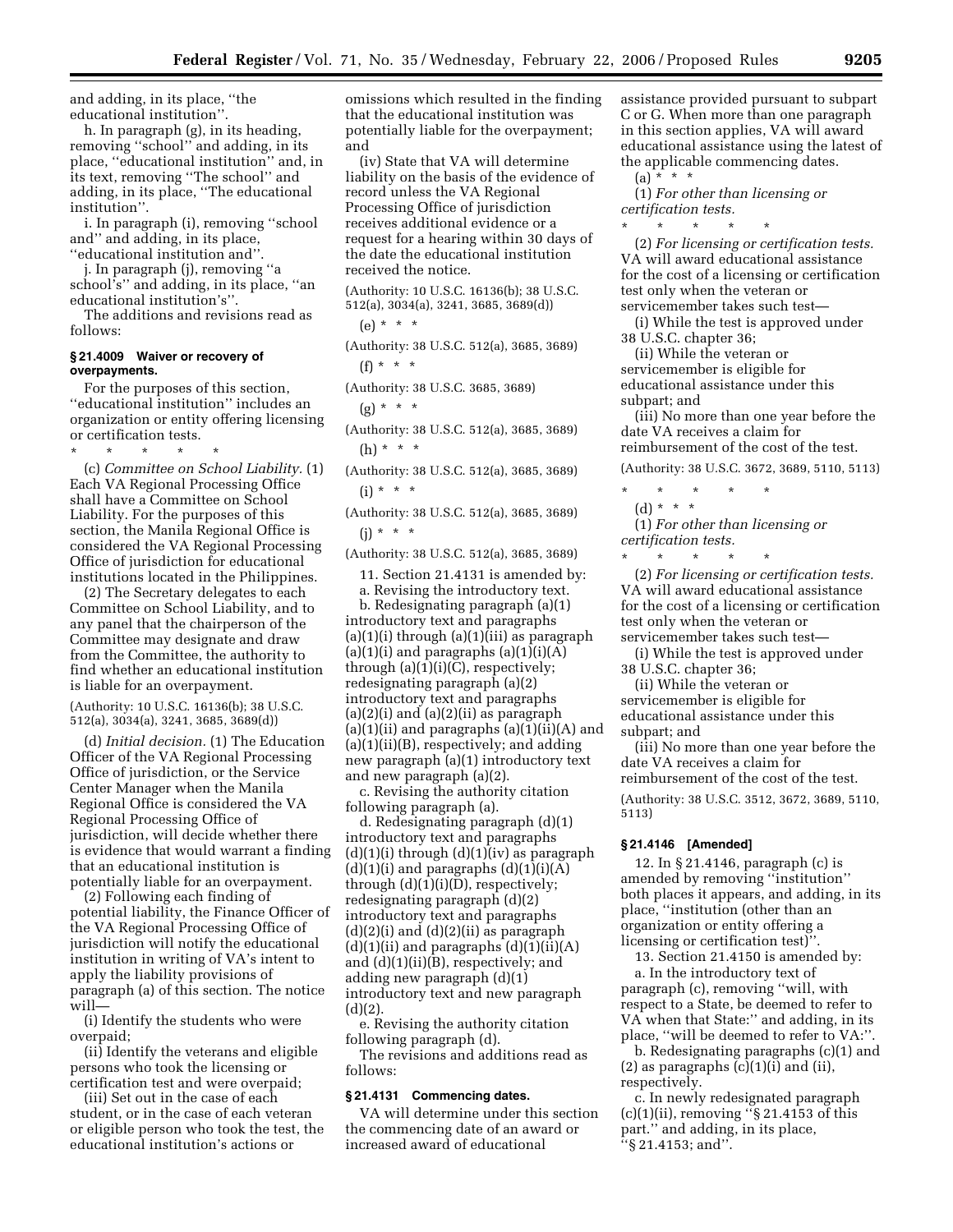d. Adding paragraph (c)(1)

introductory text, new paragraph (c)(2), and paragraph (g). e. Revising the cross reference at the

end of the section. The additions and revision read as follows:

#### **§ 21.4150 Designation.**

\* \* \* \* \*

(c) \* \* \* (1) With respect to a State, when that State:

\* \* \* \* \*

(2) When VA has approval, disapproval, or suspension authority (under paragraphs (d), (e), (f), or (g) of this section, § 21.4152, or as otherwise provided by law).

\* \* \* \* \*

(g) Approval under 38 U.S.C. 3689 of a licensing or certification test offered by any agency or instrumentality of the Federal government will be under the authority of the Secretary.

(Authority: 38 U.S.C. 3689)

Cross Reference: *Course and licensing and certification test approval; jurisdiction and notices.* See § 21.4250.

14. Section 21.4151 is amended by: a. In paragraph (b)(3), removing the word ''and''.

b. Redesignating paragraph (b)(4) and its authority citation as paragraph (b)(6) and revising the authority citation following newly redesignated paragraph (b)(6).

c. Adding new paragraph (b)(4) and paragraph (b)(5).

The additions and revision read as follows:

#### **§ 21.4151 Cooperation.**

\* \* \* \* \*

(b) \* \* \*

(4) Determining those licensing and certification tests that may be approved for cost reimbursement to veterans and eligible persons;

(5) Ascertaining whether an organization or entity offering an approved licensing or certification test complies at all times with the provisions of 38 U.S.C. 3689; and  $(6)$  \* \* \*

(Authority: 38 U.S.C. 3672, 3673, 3674, 3689)

\* \* \* \* \* **§ 21.4152 [Amended]** 

# 15. Section 21.4152(b)(5) is amended

by removing ''schools or courses'' both times it appears and adding, in its place, ''schools, courses, or licensing or certification tests''.

16. Section 21.4153 is amended by:

a. Adding introductory text.

b. Removing the authority citation following paragraph (a)(1)(ii).

c. Revising the authority citation following paragraph (a)(2)(ii). The revisions and addition read as follows:

#### **§ 21.4153 Reimbursement of expenses.**

For the purposes of this section, other than paragraph (d)(4) of this section, ''educational institution'' includes an organization or entity offering licensing or certification tests.

- $(a) * * * *$  $(2) * * * *$
- $(ii) * * * *$

# (Authority: 38 U.S.C. 3674, 3689)

\* \* \* \* \*

17. Section 21.4154 is amended by revising the information collection approval parenthetical at the end of the section to read as follows:

#### **§ 21.4154 Report of activities.**

\* \* \* \* \* (The Office of Management and Budget has approved the information collection provisions in this section under control number 2900–0051.)

18. Section 21.4200 is amended by:

a. In paragraph (a)(5), removing ''during the period beginning on November 2, 1994, and ending on September 30, 1996''.

b. Adding introductory text.

c. Revising paragraph (c).

d. Adding paragraphs (ee), (ff), (gg), (hh), and (ii).

The revision and additions read as follows:

#### **§ 21.4200 Definitions.**

The definitions in this section apply to this subpart, except as otherwise provided. The definitions of terms defined in this section also apply to subparts C, F, G, H, K, and L if they are not otherwise defined for purposes of those subparts.

\* \* \* \* \* (c) *Training establishment.* The term *training establishment* means any establishment providing apprentice or other training on-the-job, including those under the supervision of a college, university, any State department of education, any State apprenticeship agency, any State board of vocational education, any joint apprenticeship committee, the Bureau of Apprenticeship and Training established in accordance with 29 U.S.C. chapter 4C, or any agency of the Federal government authorized to supervise such training.

(Authority: 38 U.S.C. 3452(e), 3501(a)(9))

\* \* \* \* \*

(ee) *Certification test.* The term *certification test* means a test an

individual must pass in order to receive a certificate that provides an affirmation of an individual's qualifications in a specified occupation.

(Authority: 38 U.S.C. 3452(b), 3501(a)(5), 3689)

(ff) *Licensing test.* The term *licensing test* means a test offered by a State, local, or Federal agency, the passing of which is a means, or part of a means, to obtain a license. That license must be required by law in order for the individual to practice an occupation in the political jurisdiction of the agency offering the test.

(Authority: 38 U.S.C. 3452(b), 3501(a)(5), 3689)

(gg) *Organization or entity offering a licensing or certification test.* (1) The *term organization or entity offering a licensing or certification test* means:

(i) An organization or entity that causes a licensing test to be given and that will issue a license to an individual who passes the test;

(ii) An organization or entity that causes a certification test to be given and that will issue a certificate to an individual who passes the test; or

(iii) An organization or entity that administers a licensing or certification test for the organization or entity that will issue a license or certificate, respectively, to the individual who passes the test, provided that the administering organization or entity can provide all required information and certifications under § 21.4268 to the State approving agency and to VA.

(2) This term does not include:

(i) An organization or entity that develops and/or proctors a licensing or certification test but does not issue the license or certificate; or

(ii) An organization or entity that administers a test but does not issue the license or certificate if that administering organization or entity cannot provide all required information and certifications under § 21.4268 to the State approving agency and to VA.

(Authority: 38 U.S.C. 3452(b), 3501(a)(5), 3689)

(hh) *Tuition assistance top-up.* The term *tuition assistance top-up* means a payment of basic educational assistance to meet all or a portion of the charges of an educational institution for the education or training of a servicemember that are not met by the Secretary of the military department concerned under 10 U.S.C. 2007(a) or (c).

(Authority: 38 U.S.C. 3014(b))

(ii) *VA Regional Processing Office.*  The term *VA Regional Processing Office*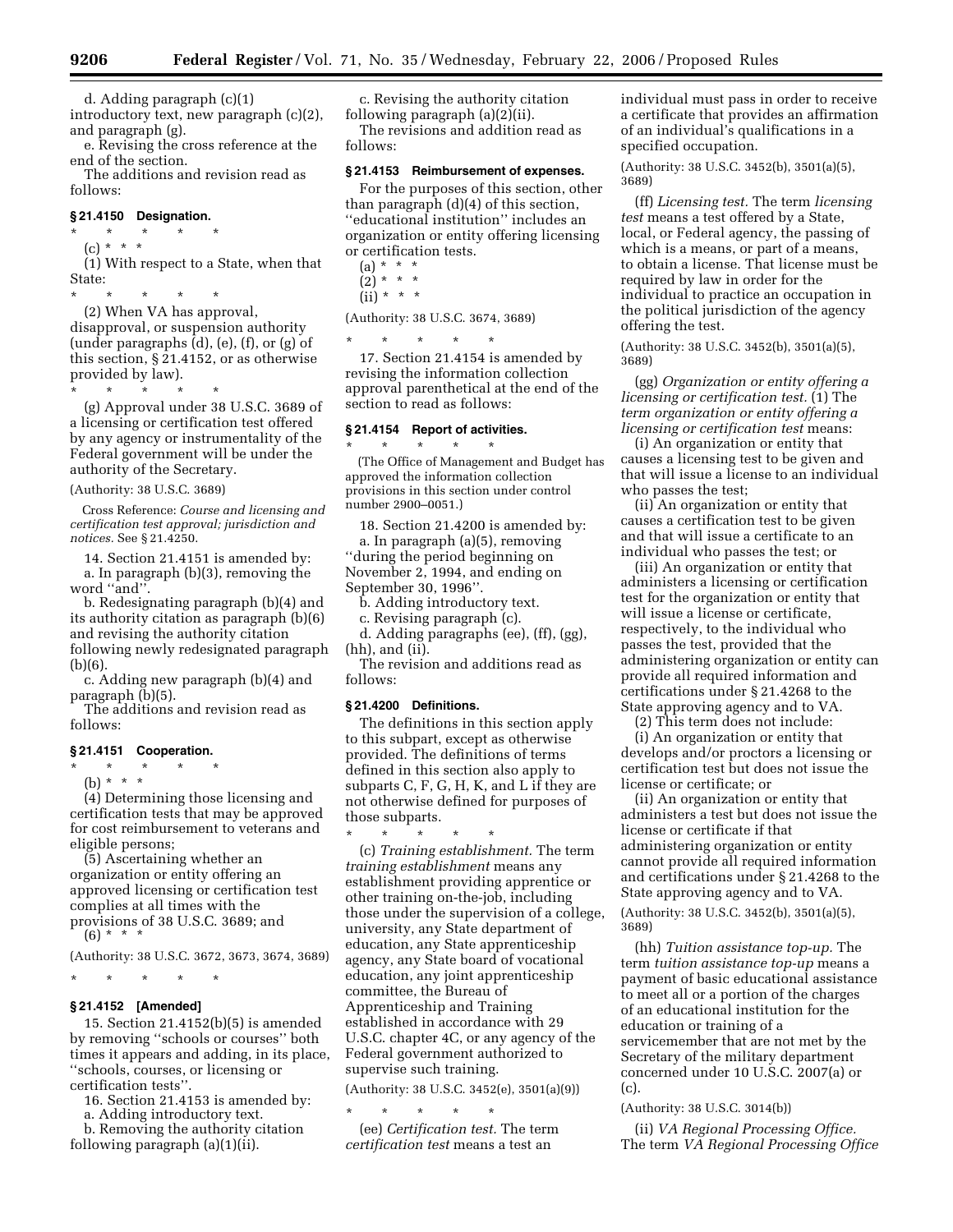means a VA office where claims for educational assistance under 38 U.S.C. chapters 30, 32, and 35 and 10 U.S.C. chapter 1606 are allowed or disallowed.

(Authority: 10 U.S.C. 16136(b); 38 U.S.C. 3034(a), 3241, 3685, 3689)

\* \* \* \* \*

19. Section 21.4206 is amended by: a. In the introductory text and paragraph (a), removing ''Chapter'' and ''Chapters'' each place that they appear, and adding, in their place, ''chapter'' and removing ''on October 31 of that'' and adding, in its place, ''during that calendar''.

b. Revising paragraph (b).

The revision reads as follows:

#### **§ 21.4206 Reporting fee.**

\* \* \* \* \*

(b) In computing the reporting fee VA will not count a veteran or servicemember whose only receipt of educational assistance under 38 U.S.C. chapter 30 during a calendar year was tuition assistance top-up.

(Authority: 38 U.S.C. 3014(b), 3684(c))

\* \* \* \* \*

20. Section 21.4209 is amended by: a. In the introductory text of paragraph (a), removing ''educational institutions'' and adding, in its place, ''an educational institution, including for purposes of this section an organization or entity offering a licensing or certification test,''.

b. In paragraph (a)(1), removing ''Chapter 1606 of Title 10 U.S.C. or Chapters 30, 32, 34, 35, or 36 of Title 38 U.S.C.'' and adding, in its place, ''10 U.S.C. chapter 1606 or 38 U.S.C. chapter 30, 32, 34, 35, or 36;''.

c. In paragraph (a)(2), removing the period at the end of the paragraph and adding, in its place, ''; and'' and removing the authority citation following paragraph (a)(2).

d. Adding paragraph (a)(3).

e. In paragraph (b) introductory text, paragraph (c), and paragraph (d) introductory text, removing ''will'' each place that it appears and adding, in its place, ''must'', and removing ''school'' and adding, in its place, ''educational institution''.

f. In paragraph (b)(1), removing the period and adding, in its place, a semicolon, and removing ''veterans'' and adding, in its place, ''veterans, reservists,''.

g. In paragraph (b)(2), removing the period and adding, in its place, a semicolon, and removing ''veterans'' and adding, in its place, ''veterans, reservists,'', and removing ''school'' and adding, in its place, ''educational institution''.

h. In paragraph (b)(3), removing ''veteran's'' and adding, in its place, ''veteran's, reservist's,'', and removing the period and adding a semicolon in its place.

i. In paragraph (b)(4), adding a semicolon at the end of the paragraph.

j. In paragraph (b)(5), removing the period and adding ''; and'' in its place.

k. Revising paragraph (b)(7).

l. Revising paragraph (f).

m. Adding an information collection approval parenthetical at the end of the section.

The additions and revisions read as follows:

# **§ 21.4209 Examination of records.**

(a) \* \* \*

(3) The records of other individuals who took a licensing or certification test that VA believes are necessary to ascertain whether the veterans and eligible persons taking such test were reimbursed the correct amount.

(Authority: 10 U.S.C. 16136; 38 U.S.C. 3034, 3241, 3689, 3690)

#### (b) \* \* \*

(7) Records necessary to demonstrate compliance with the requirements of § 21.4268.

(Authority: 10 U.S.C. 16136; 38 U.S.C. 3034, 3241, 3689, 3690)

\* \* \* \* \* (f) *Retention of records.* (1) Except as provided in paragraph (f)(2) of this section, an educational institution must keep records and accounts, including those pertaining to students not receiving benefits from VA, as described in this section, pertaining to each period of enrollment of a veteran, reservist, or eligible person. If those records are not available electronically, the paper records must be kept intact and in good condition at the educational institution for at least 3 years following the end of each enrollment period. If the records are stored electronically, the paper records may be stored at another site. The electronic records must be easily accessible at the educational institution for at least 3 years following the end of each enrollment period.

(2) An organization or entity offering a licensing or certification test must keep records and accounts intact and in good condition that are needed to show that veterans and eligible persons have been paid correctly for taking licensing or certification tests. The organization or entity must keep those records, at a site mutually agreed on, for at least 3 years following the date of the test.

(3) An educational institution will not be required under this section to retain records for longer than 3 years unless

the educational institution receives from the Government Accountability Office or VA not later than 30 days before the end of the 3-year period a written request for longer retention.

(Authority: 10 U.S.C. 16136; 38 U.S.C. 3034, 3241, 3689, 3690)

(The Office of Management and Budget has approved the information collection provisions in this section under control number 2900–XXXX.)

21. Section 21.4210 is amended by: a. Revising the section heading, the heading of paragraph (a), and paragraphs  $(a)(1)$  and  $(a)(2)(ii)$ .

b. In paragraph (b), designating the introductory text following the paragraph heading as paragraph (b)(1) introductory text; redesignating paragraphs  $(b)(1)$  and  $(b)(2)$  as paragraphs  $(b)(1)(i)$  and  $(b)(1)(ii)$ , respectively; and adding a new paragraph (b)(2) immediately after the authority citation following paragraph (b)(1)(ii).

c. Revising the authority citation following paragraph (c) and revising paragraph (d)(1) introductory text.

d. Redesignating paragraphs (d)(1)(i), (d)(1)(ii), (d)(2), and (d)(3) as paragraphs  $(d)(2)(i)$ ,  $(d)(2)(ii)$ ,  $(d)(3)$ , and  $(d)(4)$ , respectively.

e. Adding new paragraphs (d)(1)(i) and  $(d)(1)(ii)$ ; paragraph  $(d)(1)(iii)$ ; and a new paragraph (d)(2) introductory text.

f. In newly redesignated paragraph (d)(2)(i), removing ''and 21.4264'' and adding, in its place, ''21.4264, and 21.4268''.

g. Revising the authority citation following paragraph (d).

h. In paragraphs (e)(1) and (f), removing ''facility'' each place that it appears and adding, in its place, ''Regional Processing Office''.

i. Immediately after the authority citation following paragraph (e)(2), adding paragraph (e)(3).

j. Revising paragraph (g).

k. In paragraph (h)(1), removing ''course or courses'' and adding, in its place, ''course(s) or test(s)'', and removing ''facility'' and adding, in its place, ''Regional Processing Office''.

l. Adding paragraph (i).

The revisions and additions read as follows:

#### **§ 21.4210 Suspension, discontinuance, and denial of educational assistance payments, and disapproval of enrollments or reenrollments for pursuit of approved courses.**

(a) *Overview; explanation of terms used in §§ 21.4210 through 21.4216.* (1) VA may pay educational assistance to a reservist under 10 U.S.C. chapter 1606 for the reservist's pursuit of a course approved in accordance with the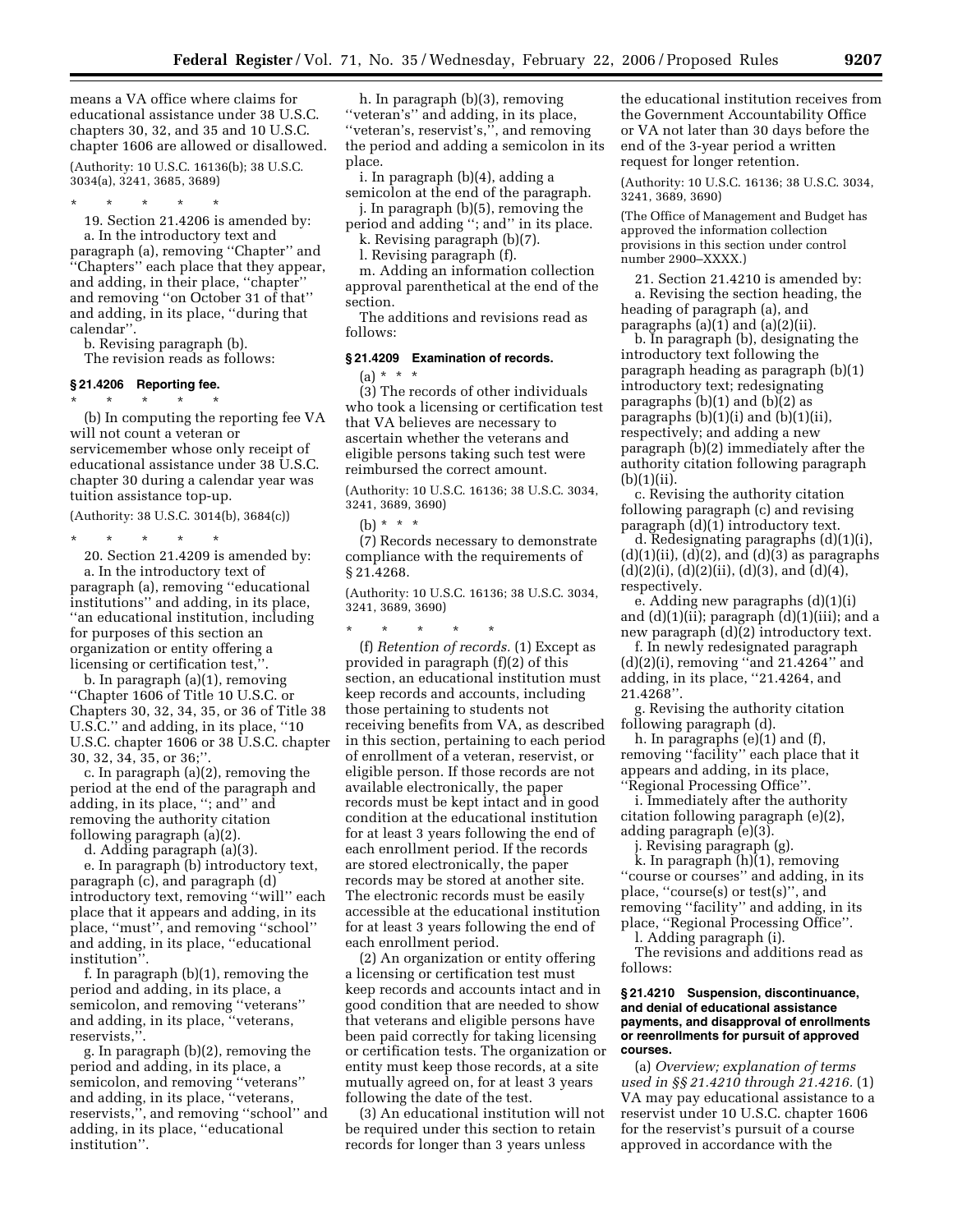provisions of 38 U.S.C. chapter 36. VA may pay educational assistance under 38 U.S.C. chapter 32 or 35 to a veteran or eligible person for the individual's pursuit of a course approved in accordance with the provisions of 38 U.S.C. chapter 36 or if the individual has taken a licensing or certification test approved in accordance with the provisions of 38 U.S.C. chapter 36. VA may pay educational assistance under 38 U.S.C. chapter 30 to a veteran or servicemember for the individual's pursuit of a course approved in accordance with the provisions of 38 U.S.C. chapter 36; if the individual has taken a licensing or certification test approved in accordance with the provisions of 38 U.S.C. chapter 36; or if the individual is entitled to be paid benefits (tuition assistance top-up) to meet all or a portion of an educational institution's charges for education or training that the military department concerned has not covered under tuition assistance. Except for tuition assistance top-up, where courses do not need to be approved, a State approving agency designated by VA, or in some instances VA, approves the course or test for payment purposes. Notwithstanding such approval, VA, as provided in paragraphs (b), (c), and (d) of this section, may suspend, discontinue, or deny payment of benefits to any or all otherwise eligible individuals for pursuit of a course or training approved under 38 U.S.C. chapter 36, and for taking a licensing or certification test approved under 38 U.S.C. chapter 36.

 $(2) * * * *$ 

(ii) The term ''educational institution'' includes a training establishment, or organization or entity offering a licensing or certification test; and

\* \* \* \* \* (b) \* \* \*

(2) VA may deny payment of educational assistance to a specific individual for taking a licensing or certification test if, following an examination of the individual's case, VA has credible evidence affecting that individual that—

(i) The test fails to meet any of the requirements of 38 U.S.C. 3689; or

(ii) The organization or entity offering the individual's test has violated any of the requirements of 38 U.S.C. 3689.

(Authority: 38 U.S.C. 3689)

 $(c) * * * *$ 

(Authority: 10 U.S.C. 16136(b); 38 U.S.C. 3034(a), 3241(a), 3689, 3690)

(d) \* \* \*

(1) The Director of the VA Regional Processing Office of jurisdiction may:

(i) Suspend payments of educational assistance to all veterans,

servicemembers, reservists, or eligible persons already enrolled in a course;

(ii) Disapprove all further enrollments or reenrollments of individuals seeking VA educational assistance for pursuit of the course (except for enrollments and reenrollments of servicemembers seeking to be paid benefits (tuition assistance top-up) to meet all or a portion of an educational institution's charges for education or training that the military department concerned has not covered under tuition assistance); and

(iii) Suspend payments of educational assistance to all veterans, servicemembers, or eligible persons who may take a licensing or certification test after a date that the Director may determine.

(2) Except as provided in paragraphs (d)(3) and (i) of this section, the decision to act as described in paragraph (d)(1) of this section must be based on evidence of a substantial pattern of veterans, servicemembers, reservists, or eligible persons enrolled in the course or taking the test receiving educational assistance to which they are not entitled because:

\* \* \* \* \* (Authority: 10 U.S.C. 16136(b); 38 U.S.C. 512(a), 3034(a), 3241(a), 3680A(d), 3684, 3685, 3689, 3690, 3696, 5301)

(e) \* \* \*

(3) If VA receives a claim for educational assistance for the taking by an individual of a licensing or certification test, and the individual took the licensing or certification test during a period when payment for taking such test was suspended, the Director will inform the individual in writing of the fact of the suspension and the reasons why payments were suspended.

(Authority: 38 U.S.C. 3689, 3690)

\* \* \* \* \*

(g) *Referral to the Committee on Educational Allowances.* The Director of the VA Regional Processing Office of jurisdiction will refer the following matters to the Committee on Educational Allowances as provided in § 21.4212:

(1) A suspension under paragraph (d) of this section of payments of educational assistance to all veterans, servicemembers, reservists, or eligible persons already enrolled in a course;

(2) A disapproval under paragraph (d) of this section of all further enrollments or reenrollments of individuals seeking VA educational assistance for pursuit of the course (except for enrollments and reenrollments of servicemembers seeking to be paid tuition assistance topup benefits to meet all or a portion of

an educational institution's charges for education or training that the military department concerned has not covered under tuition assistance); and

(3) A suspension under paragraph (d) of this section of payments of educational assistance to all veterans, servicemembers, or eligible persons who may take a licensing or certification test after a date that the Director has determined.

(Authority: 10 U.S.C. 16136(b); 38 U.S.C. 3034(a), 3241(a), 3689, 3690)

\* \* \* \* \* (i) *This section does not apply to disapproval of courses based on conflicts of interests.* VA will disapprove courses when required by § 21.4005(d) without applying the provisions of paragraphs (a) through (h) of this section.

(Authority: 10 U.S.C. 16136(b), 38 U.S.C. 3034(a), 3241, 3683(b))

22. Section 21.4211 is amended by: a. Redesignating paragraph (b)(2) and the authority citation following paragraph (b)(2) as paragraph (b)(3).

b. Revising the section heading, paragraphs (a) and (b)(1), and the authority citations following paragraphs (b), (c), (d), and (e).

c. Adding a new paragraph (b)(2). d. In paragraphs  $(d)$ ,  $(e)(1)$ , and (e)(2)(iii), removing ''facility'' each place that it appears and adding, in its place, ''Regional Processing Office.''

The revisions and addition read as follows:

#### **§ 21.4211 Composition, jurisdiction, and duties of Committee on Educational Allowances.**

(a) *Authority.* (1) 38 U.S.C. 3690 authorizes VA to discontinue educational benefits to veterans, servicemembers, reservists, or eligible persons when VA finds that:

(i) The program of education or course in which such individuals are enrolled fails to meet a requirement of 38 U.S.C. chapter 30, 32, 34, 35, or 36, or 10 U.S.C. chapter 1606, or the regulations in this part; or

(ii) An educational institution has violated any such statute or regulation, or fails to meet such a statutory or regulatory requirement.

(2) This authority does not extend to enrollments and reenrollments of individuals seeking to be paid tuition assistance top-up benefits to meet all or a portion of an educational institution's charges for education or training that the military department concerned has not covered under tuition assistance.

(3) 38 U.S.C. 3689 and 3690 further authorize VA to deny payment to servicemembers or veterans for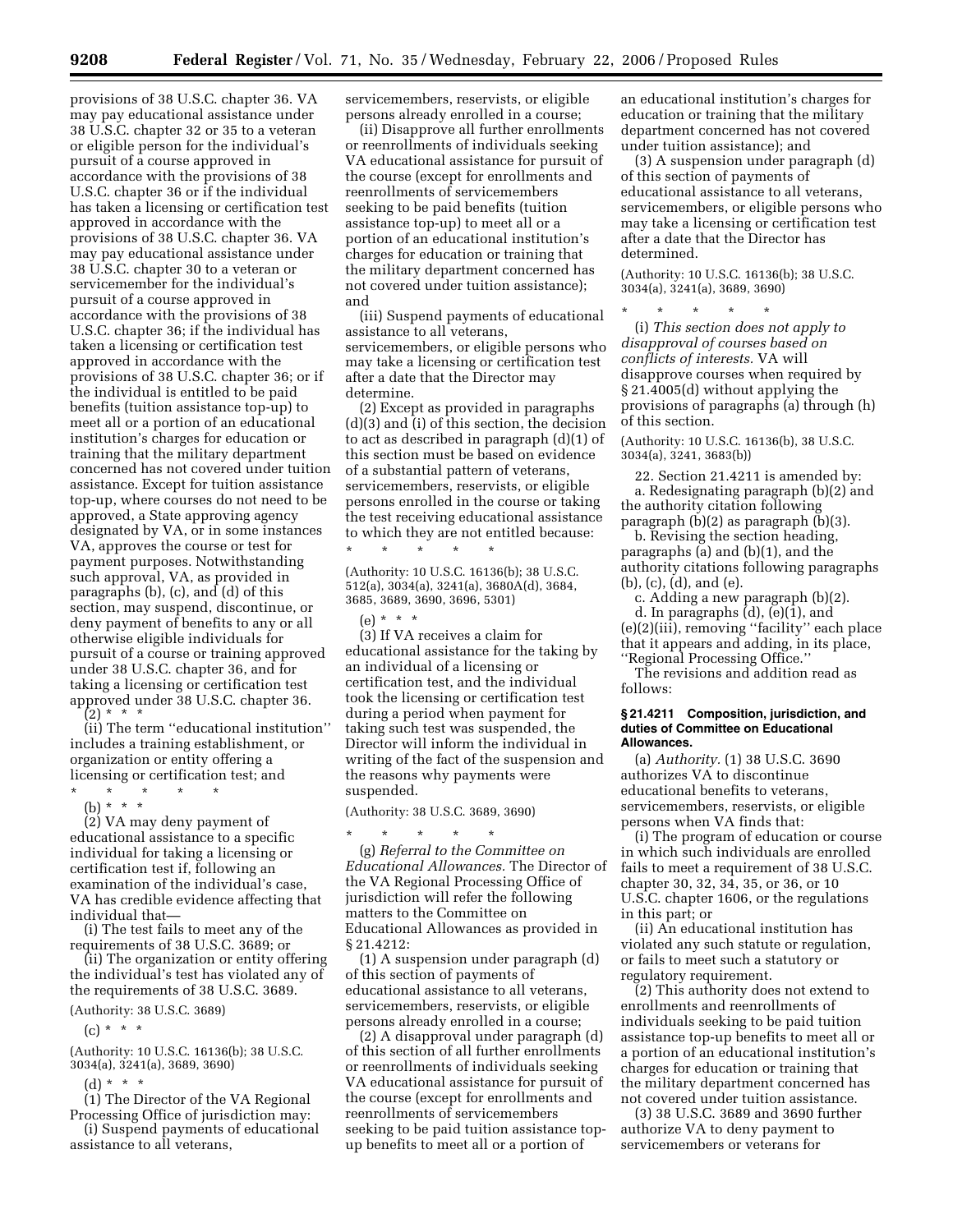licensing or certification tests when VA finds that either the test or the organization or entity offering the test fails to meet a requirement of 38 U.S.C. 3689 or the applicable regulations of this part.

(4) Sections 21.4210 through 21.4216 implement the authority discussed in paragraphs (a)(1) and (a)(3) of this section.

(5) Each VA Regional Processing Office shall have a Committee on Educational Allowances. For the purposes of this section, the Manila Regional Office is considered the VA Regional Processing Office of jurisdiction for educational institutions located in the Philippines. The Committee's findings of fact and recommendations will be provided to the Director of the VA Regional Processing Office.

(6) The Secretary of Veterans Affairs delegates to each Director of a VA Regional Processing Office the authority to suspend or discontinue payment of educational benefits, to disapprove enrollments or reenrollments, or to deny payment of benefits for tests.

(Authority: 10 U.S.C. 16136(b); 38 U.S.C. 512(a); 3034(a), 3241(a), 3689(d), 3690)

(b) \* \* \*

(1) The Committee on Educational Allowances is established to assist the Director of the VA Regional Processing Office of jurisdiction in deciding in a specific case whether—

(i) Educational assistance should be discontinued to all individuals enrolled in any course or courses an educational institution offers; and

(ii) If appropriate, whether approval of all further enrollments or reenrollments in the course or courses an educational institution offers should be denied to veterans, servicemembers, reservists, or other eligible persons pursuing those courses under programs VA administers; or

(iii) Payment should be denied to all servicemembers and veterans for taking a specific licensing or certification test.

(2) A Director's decision described in paragraph (b)(1) of this section must be based on a finding that the educational institution is not meeting, or has violated, a requirement of 38 U.S.C. chapter 30, 32, 34, 35, or 36, or 10 U.S.C. chapter 1606, or the regulations in this part.

(Authority: 10 U.S.C. 16136(b); 38 U.S.C. 3034(a), 3241(a), 3689(d), 3690)

\* \* \* \* \*

 $(c) * * * *$ 

(Authority: 10 U.S.C. 16136(b); 38 U.S.C. 3034(a), 3241(a), 3689(d), 3690)

(d) \* \* \*

(Authority: 10 U.S.C. 16136(b); 38 U.S.C. 3034(a), 3241(a), 3689(d), 3690)

(e) \* \* \*

(Authority: 10 U.S.C. 16136(b); 38 U.S.C. 3034(a), 3241(a), 3689(d), 3690)

23. Section 21.4212 is amended by: a. In paragraph (a)(5), removing ''discontinued and approval of new enrollments or reenrollments denied.'' and adding, in its place, ''discontinued; approval of new enrollments should be denied; and/or payment to individuals for licensing or certification tests should be denied, as appropriate.''.

b. Revising the authority citation. c. In paragraphs (a) introductory text and (b)(1)(iii), removing "facility" each place that it appears and adding, in its place, ''Regional Processing Office''.

The revision reads as follows:

#### **§ 21.4212 Referral to Committee on Educational Allowances.**

\* \* \* \* \*

\* \* \* \* \*

(Authority: 10 U.S.C. 16136(b); 38 U.S.C. 3034(a), 3241(a), 3689(d), 3690)

24. In § 21.4213, the authority citation is revised to read as follows:

# **§ 21.4213 Notice of hearing by Committee on Educational Allowances.**

(Authority: 10 U.S.C. 16136(b); 38 U.S.C. 3034(a), 3241(a), 3689(d), 3690)

25. Section 21.4214 is amended in paragraphs  $(b)$ ,  $(e)$ ,  $(k)$ ,  $(o)$ , and  $(p)$  by removing ''facility'' each place that it appears and adding, in its place, ''Regional Processing Office'', and by revising the authority citations for paragraphs (a) through (p) to read as follows:

# **§ 21.4214 Hearing rules and procedures for Committee on Educational Allowances.**  (a) \* \* \*

(Authority: 10 U.S.C. 16136(b); 38 U.S.C. 3034(a), 3241(a), 3689(d), 3690)

 $(h) * * * *$ 

# (Authority: 10 U.S.C. 16136(b); 38 U.S.C. 3034(a), 3241(a), 3689(d), 3690)

 $(c) * * * *$ 

(Authority: 10 U.S.C. 16136(b); 38 U.S.C. 3034(a), 3241(a), 3689(d), 3690)

(d) \* \* \*

(e) \* \* \*

(Authority: 10 U.S.C. 16136(b); 38 U.S.C. 3034(a), 3241(a), 3689(d), 3690)

(Authority: 10 U.S.C. 16136(b); 38 U.S.C. 3034(a), 3241(a), 3689(d), 3690)

 $(f) * * * *$ 

(Authority: 10 U.S.C. 16136(b); 38 U.S.C. 3034(a), 3241(a), 3689(d), 3690)

 $(g) * * * *$ 

(Authority: 10 U.S.C. 16136(b); 38 U.S.C. 3034(a), 3241(a), 3689(d), 3690)

(h) \* \* \*

(Authority: 10 U.S.C. 16136(b); 38 U.S.C. 3034(a), 3241(a), 3689(d), 3690)

 $(i) * * * *$ 

(Authority: 10 U.S.C. 16136(b); 38 U.S.C. 3034(a), 3241(a), 3689(d), 3690)

 $(i) * * * *$ 

(Authority: 10 U.S.C. 16136(b); 38 U.S.C. 3034(a), 3241(a), 3689(d), 3690) (k) \* \* \*

(Authority: 10 U.S.C. 16136(b); 38 U.S.C. 3034(a), 3241(a), 3689(d), 3690)

 $(1) * * * *$ 

(Authority: 10 U.S.C. 16136(b); 38 U.S.C. 3034(a), 3241(a), 3689(d), 3690)

(m) \* \* \*

(Authority: 10 U.S.C. 16136(b); 38 U.S.C. 3034(a), 3241(a), 3689(d), 3690)

 $(n) * * * *$ 

(Authority: 10 U.S.C. 16136(b); 38 U.S.C. 3034(a), 3241(a), 3689(d), 3690)

 $(0) * * * *$ 

(Authority: 10 U.S.C. 16136(b); 38 U.S.C. 3034(a), 3241(a), 3689(d), 3690)

(p) \* \* \*

(Authority: 10 U.S.C. 16136(b); 38 U.S.C. 3034(a), 3241(a), 3689(d), 3690)

26. Section 21.4215 is amended in paragraphs (b)(1) introductory text, (c),  $(d)$ ,  $(e)(1)$ ,  $(e)(2)$  introductory text, and (e)(3) by removing ''facility'' each place that it appears and adding, in its place, ''Regional Processing Office'', and by revising the section heading, paragraph (a), and the authority citations for paragraphs (b), (c), (d), and (e) to read as follows:

#### **§ 21.4215 Decision of Director of VA Regional Processing Office of jurisdiction.**

(a) *Decision.* The Director of the VA Regional Processing Office of jurisdiction will render a written decision on the issue or issues of discontinuance or denial that were the subject of the Committee on Educational Allowances proceedings.

(Authority: 10 U.S.C. 16136(b); 38 U.S.C. 3034(a), 3241(a), 3689(d), 3690)

(b) \* \* \*

(Authority: 10 U.S.C. 16136(b); 38 U.S.C. 3034(a), 3241(a), 3689(d), 3690)

 $(c) * * * *$ 

(Authority: 10 U.S.C. 16136(b); 38 U.S.C. 3034(a), 3241(a), 3689(d), 3690)

(d) \* \* \*

(Authority: 10 U.S.C. 16136(b); 38 U.S.C. 3034(a), 3241(a), 3689(d), 3690)

(e) \* \* \*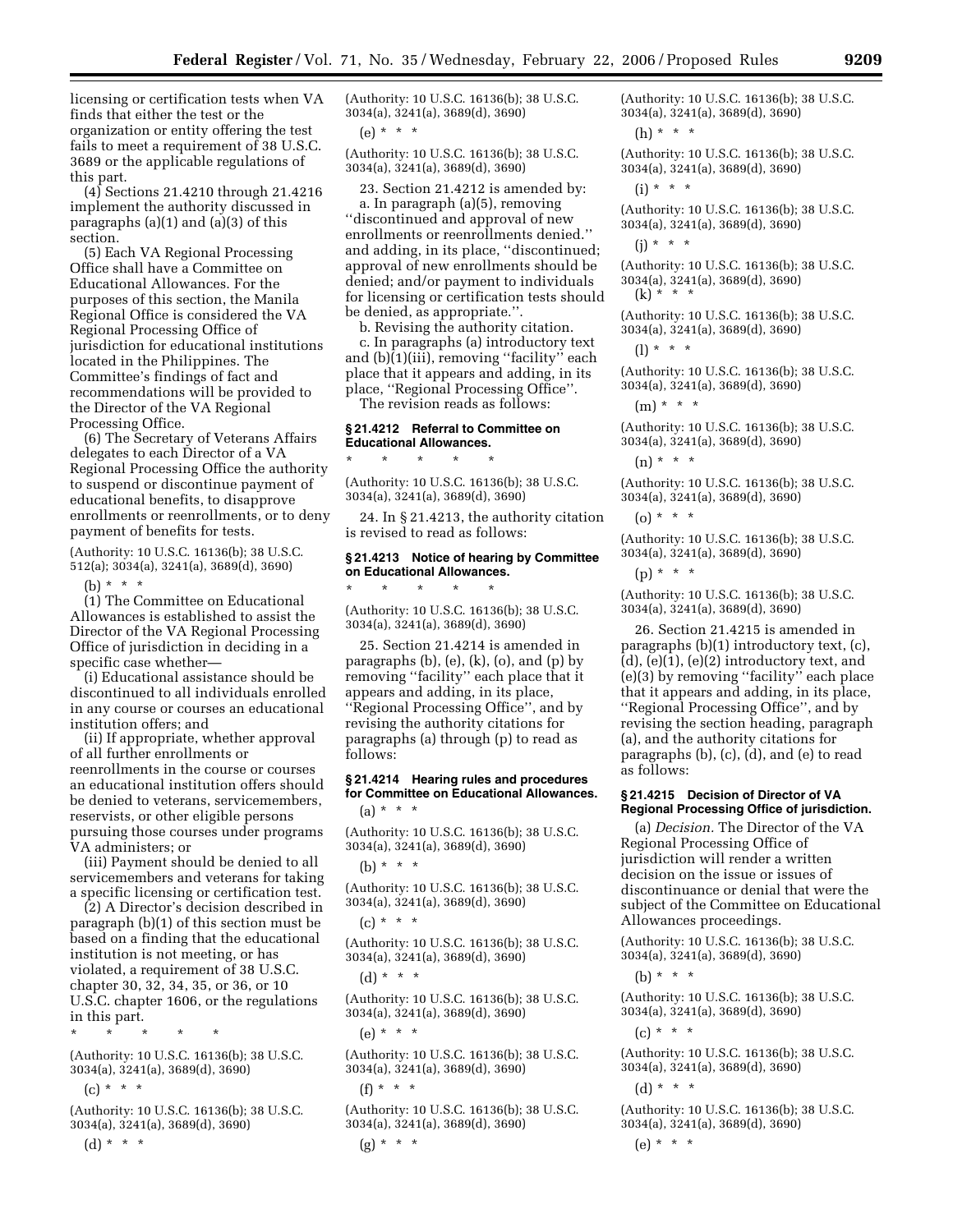(Authority: 10 U.S.C. 16136(b); 38 U.S.C. 3034(a), 3241(a), 3689(d), 3690)

27. Section 21.4216 is amended in paragraph (c) by removing ''facility'' and adding, in its place, ''Regional Processing Office'', and by revising the section heading, paragraph (a), and the authority citation at the end of paragraph (c) to read as follows:

#### **§ 21.4216 Review of decision of Director of VA Regional Processing Office of jurisdiction.**

(a) *Decision is subject to review by the Director, Education Service.* At the request of the educational institution the Director, Education Service will review a decision of a Director of a VA Regional Processing Office of jurisdiction to discontinue payments; to disapprove new enrollments or reenrollments; or to deny payment of benefits for licensing or certification tests. This review will be based on the evidence of record when the Director of the VA Regional Processing Office of jurisdiction made that decision. It will not be *de novo* in nature and no hearing on the issue will be held. When reviewing a decision to deny payment for licensing or certification tests, the Director, Education Service may seek the advice of the Professional Certification and Licensure Advisory Committee established under 38 U.S.C. 3689(e).

(Authority: 10 U.S.C. 16136(b); 38 U.S.C. 3034(a), 3241(a), 3689(d), (e), 3690)

\* \* \* \* \* (c) \* \* \*

(Authority: 10 U.S.C. 16136(b); 38 U.S.C. 3034(a), 3241(a), 3689(d), 3690)

28. Section 21.4234 is amended by: a. In paragraph (a)(1), removing ''educational professional'' and adding, in its place, ''educational, professional,''.

b. In paragraph (a)(2) introductory text, removing the period and adding a colon in its place.

c. In paragraph (a)(2)(i), removing the period and adding a semicolon in its place.

d. In paragraph (a)(2)(ii), removing the comma at the end of the paragraph and adding a semicolon in its place.

e. In paragraph (a)(2)(iii), removing ''program, or'' and adding, in its place, 'program;".

f. In paragraph (a)(2)(iv), removing the period and adding ''; or''.

g. Adding paragraph (a)(2)(v), an authority citation following paragraph (e), and an information collection approval parenthetical at the end of the section.

The additions read as follows:

#### **§ 21.4234 Change of program.**

(a) \* \* \*

 $(2) * * * *$ 

(v) An enrollment or reenrollment of a servicemember seeking to be paid tuition assistance top-up benefits to meet all or a portion of an educational institution's charges for education or training that the military department concerned has not covered under tuition assistance.

(Authority: 38 U.S.C. 3691)

\* \* \* \* \* (e) \* \* \*

(Authority: 38 U.S.C. 3691)

\* \* \* \* \* (The Office of Management and Budget has approved the information collection provisions in this section under control numbers 2900–0074 and 2900–0099.)

29. Section 21.4250 is amended by: a. Revising the section heading and paragraphs (a) and (b)(1).

b. In paragraph (b)(2), removing ''course'' and adding, in its place, ''course or licensing or certification test''.

c. Removing the authority citation following paragraph (c)(2)(ii).

d. In paragraph (c)(2)(iv), removing ''36; and'' and adding, in its place, ''36;''.

e. In paragraph (c)(2)(v), removing the period and adding ''; and'' in its place.

f. Removing the authority citation at the end of paragraph  $(c)(2)(v)$ .

g. Immediately after paragraph

 $(c)(2)(v)$ , adding paragraph  $(c)(2)(vi)$ . h. Revising the cross reference at the end of the section.

i. Immediately following the cross reference at the end of the section, adding an information collection approval parenthetical.

The revisions and addition read as follows:

#### **§ 21.4250 Course and licensing and certification test approval; jurisdiction and notices.**

(a) *General.* The statements made in this paragraph are subject to exceptions found in paragraph (c) of this section.

(1) If an educational institution offers a resident course in a State, only the State approving agency for the State where the course is being offered may approve the course for VA training. If the State approving agency chooses to approve a resident course (other than a flight course) not leading to a standard college degree, it must also approve the class schedules of that course.

(2) If an educational institution with a main campus in a State offers a resident course not located in a State, only the State approving agency for the State where the educational institution's main campus is located may approve the course for VA training. If the State approving agency chooses to approve a resident course (other than a flight course) not leading to a standard college degree, it must also approve the class schedules of that course.

(3) If an educational institution offers a course by independent study or by correspondence, only the State approving agency for the State where the educational institution's main campus is located may approve the course for VA training.

(4) If a training establishment offers a program of apprenticeship or other onjob training, only the State approving agency for the State where the training will take place may approve the course for VA training.

(5) Except as provided in paragraph (a)(6)(ii) of this section, if a State or political subdivision of a State offers a licensing test, only the State approving agency for the State where the license will be valid may approve the test for VA payment.

 $(6)(i)$  If an organization or entity offers a licensing or certification test and applies for approval of that test, only the State approving agency for the State where the organization or entity has its headquarters may approve the test and the organization or entity offering the test for VA payment. This approval will be valid wherever the test is given.

(ii) If the organization or entity offering a licensing or certification test does not apply for approval, and a State or political subdivision of a State requires that an individual take the test in order to obtain a license, the State approving agency for the State where the license will be valid may approve the test for VA payment. This approval will be valid for the purpose of VA payment only if the veteran takes the test in the State or political subdivision of the State where the license is valid.

(7) A course approved under 38 U.S.C. chapter 36 will be deemed to be approved for purposes of 38 U.S.C. chapter 35.

(8) Any course that was approved under 38 U.S.C. chapter 33 (as in effect before February 1, 1965), or under 38 U.S.C. chapter 35 before March 3, 1966, and was not or is not disapproved for failure to meet any of the requirements of the applicable chapters, will be deemed to be approved for purposes of 38 U.S.C. chapter 36.

(9) VA may make tuition assistance top-up payments of educational assistance to an individual to meet all or a portion of an educational institution's charges for education or training that the military department concerned has not covered under tuition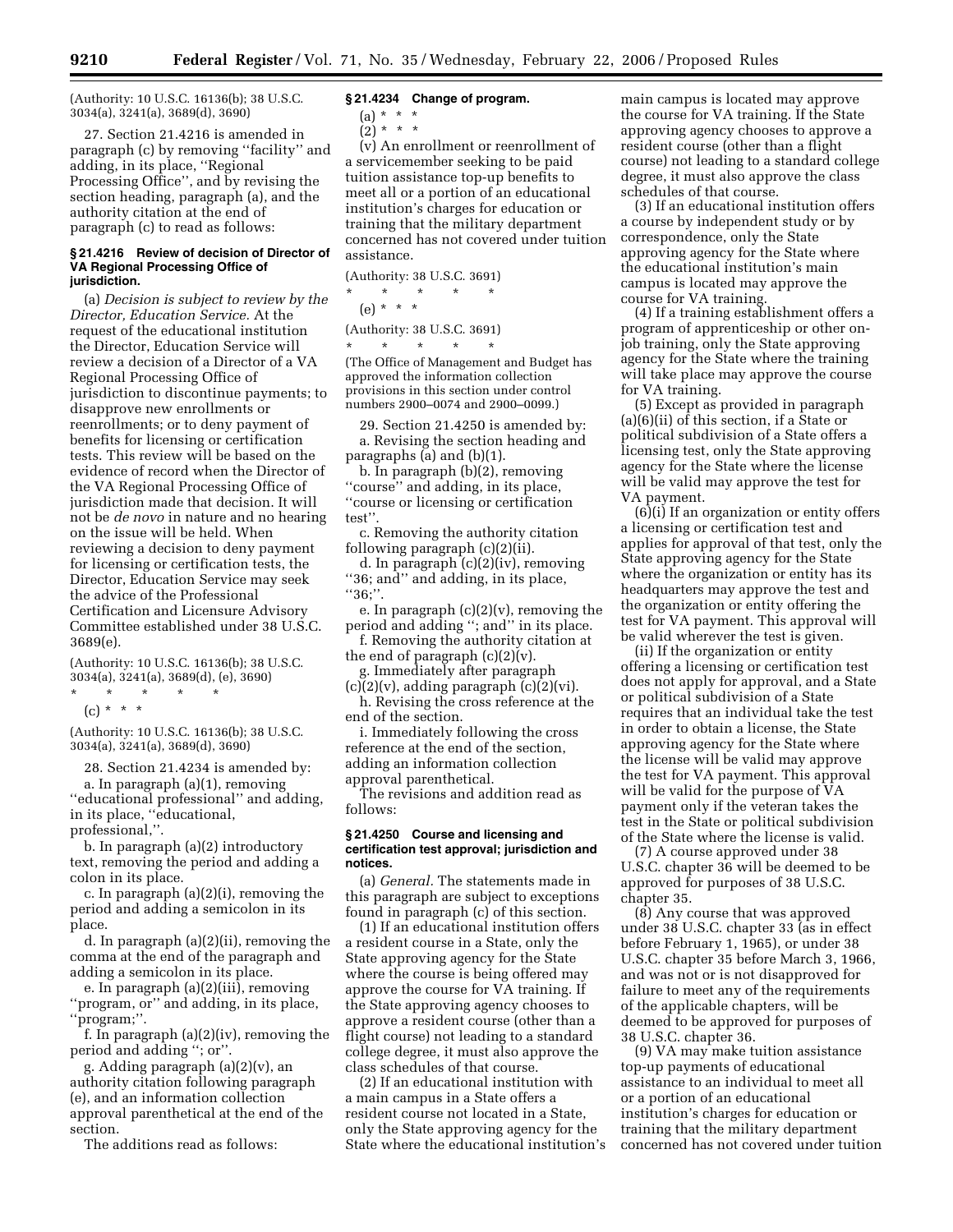assistance, even though a State approving agency has not approved the course in which the individual was enrolled.

(Authority: 38 U.S.C. 3014(b), 3670, 3672(a)) (b) \* \* \*

(1) *Notice of approval.* (i) Each State approving agency must provide to VA:

(A) A list of schools specifying which courses it has approved; (B) A list of licensing and certification tests and organizations and entities

offering these tests that it has approved; and

(C) Any other information that it and VA may determine to be necessary.

(ii) The lists and information must be provided on paper or electronically as VA may require.

- \* \* \* \* \*
	- (c) \* \* \* \*
	- $(2) * * * *$

(vi) Any licensing or certification test and any organization or entity offering such a test if—

(A) The organization or entity is an agency of the Federal government;

(B) The headquarters of the organization or entity offering the test is not located in a State; or

(C) The State approving agency that would, under paragraph (a)(5) or (a)(6) of this section, have approval jurisdiction for the test has declined to perform the approval function for licensing or certification tests and the organizations or entities offering these tests.

(Authority: 10 U.S.C. 16136; 38 U.S.C. 3034, 3241, 3476, 3523, 3672, 3673, 3689)

Cross Reference: *Designation.* See § 21.4150.

(The Office of Management and Budget has approved the information collection provisions in this section under control number 2900–XXXX.)

30. Section 21.4251 is amended by adding introductory text to read as follows:

#### **§ 21.4251 Minimum period of operation requirement for educational institutions.**

The provisions of this section do not apply to licensing or certification tests or to the organizations or entities offering those tests. For information on the minimum period of operation requirement that applies to licensing or certification tests, see § 21.4268.

- \* \* \* \* \*
	- 31. Section 21.4252 is amended by:

a. Revising the section heading.

b. Revising the heading of paragraph (h) and adding introductory text.

c. Revising paragraph (h)(1).

d. Redesignating paragraph (h)(2) as paragraph (h)(3) and revising the introductory text.

e. Adding new paragraph (h)(2). f. Revising the authority citation following paragraph (h)(3).

g. Adding an information collection approval parenthetical at the end of the section.

The revisions and additions read as follows:

#### **§ 21.4252 Courses precluded; erroneous, deceptive, or misleading practices.**

\* \* \* \* \* (h) *Erroneous, deceptive, or misleading practices.* For the purposes of this paragraph, ''educational institution'' includes an organization or entity offering licensing or certification tests.

(1) If an educational institution uses advertising, sales, enrollment practices, or candidate handbooks that are erroneous, deceptive, or misleading by actual statement, omission, or intimation, VA will not approve:

(i) An enrollment in any course such an educational institution offers; and

(ii) Payment of educational assistance as reimbursement to a veteran or eligible person for taking a licensing or certification test that the educational institution offers.

(2) VA will use the services and facilities of the Federal Trade Commission, where appropriate, under an agreement:

(i) To carry out investigations; and (ii) To decide whether an educational institution uses advertising, sales, or enrollment practices, or candidate handbooks, described in paragraph (h)(1) of this section.

(3) Any educational institution offering courses approved for the enrollment of veterans, reservists, and/ or eligible persons, or offering licensing or certification tests approved for payment of educational assistance as reimbursement to veterans or eligible persons who take the tests, must maintain a complete record of all advertising, sales materials, enrollment materials, or candidate handbooks (and copies of each) that the educational institution or its agents have used during the preceding 12-month period. The State approving agency and VA may inspect this record. The materials in this record shall include but are not limited to:

\* \* \* \* \*

(Authority: 38 U.S.C. 3689, 3696)

\* \* \* \* \*

(The Office of Management and Budget has approved the information collection provisions in this section under control numbers 2900–0073, 2900–0156, and 2900– XXXX.)

32. Section 21.4258 is amended by:

a. Revising paragraphs (a) and (b).

b. Removing paragraph (c). c. Redesignating paragraph (d) as new paragraph (c).

d. In newly redesignated paragraph  $(c)(2)(ii)$ , removing "paragraph  $(d)(1)$ " and adding, in its place, ''paragraph  $(c)(1)$ ".

e. In newly redesignated paragraph  $(c)(3)$ , removing "paragraph  $(d)(2)$ " and adding, in its place, ''paragraph (c)(2)''.

f. At the end of the section, revising the authority citation and adding an information collection approval parenthetical.

The revisions and addition read as follows:

#### **§ 21.4258 Notice of approval.**

(a) *General; letter of approval and other notice of approval requirements.*  The State approving agency, upon determining that an educational institution, training establishment, or organization or entity offering a licensing or certification test has complied with all the requirements for approval will—

(1) Notify by letter, as described in paragraph (b) of this section, each such educational institution, training establishment, or organization or entity offering a licensing or certification test; and

(2) Furnish VA an official copy of the letter, any attachments, and any subsequent amendments. In addition, the State approving agency will furnish VA a copy of each such—

(i) Educational institution's approved catalog or bulletin;

(ii) Training establishment's application requesting approval; or

(iii) Organization's or entity's candidate handbook.

(b) *Contents of letter of approval.* The letter of approval will include the following:

(1) For an educational institution: (i) Date of the letter and effective date of approval of courses;

(ii) Proper address and name of the educational institution;

(iii) Authority for approval and conditions of approval, referring specifically to the approved catalog or bulletin;

(iv) Name of each course approved, except that a State approving agency, in lieu of listing the name of each course approved at an institution of higher learning, may identify approved courses by reference to page numbers in the school catalog or bulletin;

(v) Where applicable, enrollment limitations, such as maximum number of students authorized and studentteacher ratio;

(vi) Signature of responsible official of State approving agency; and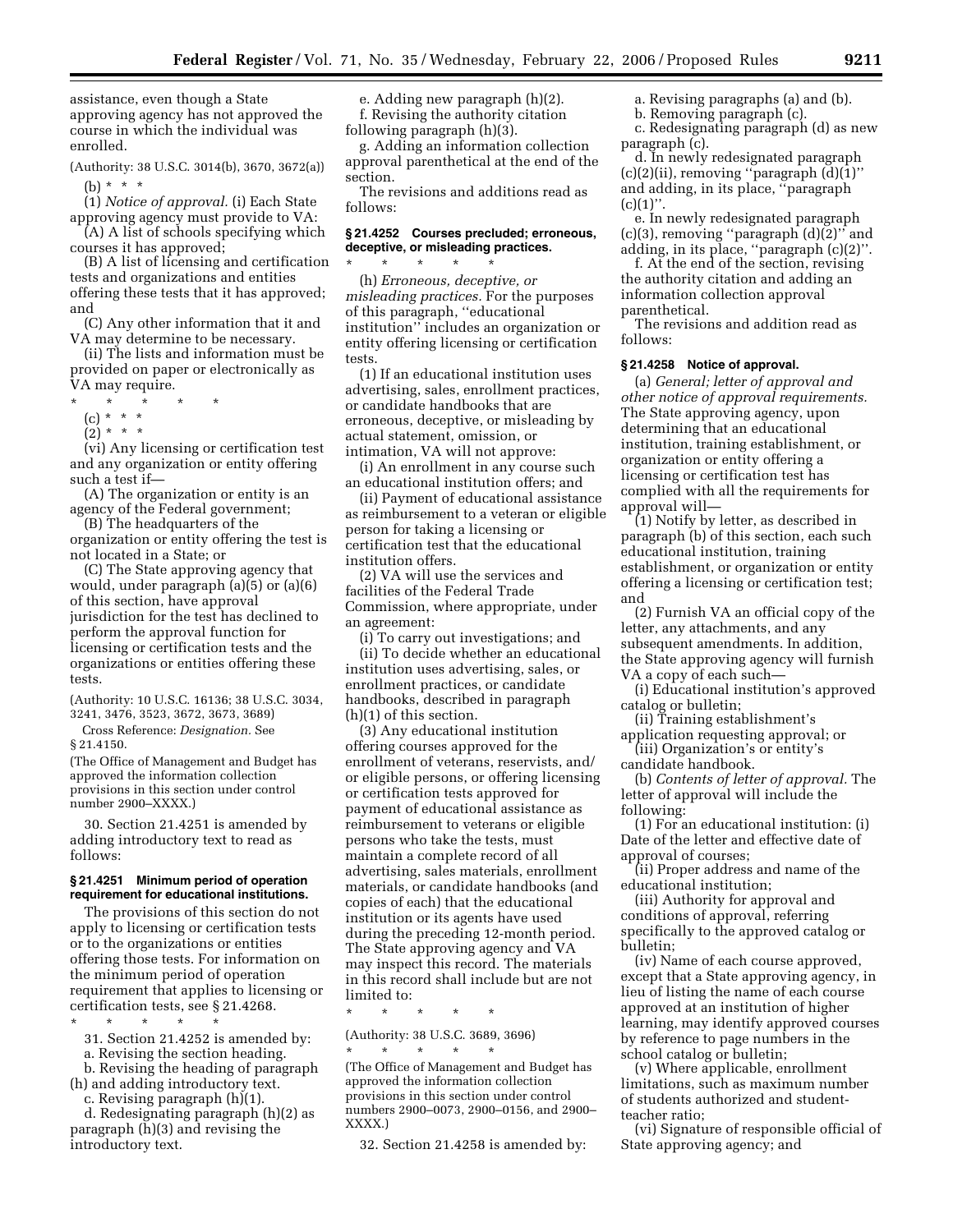(vii) Such other fair and reasonable provisions as are considered necessary by the appropriate State approving agency.

(2) For a training establishment: (i) Date of the letter and effective date of approval of the apprentice or other onthe-job training;

(ii) Proper address and name of the training establishment;

(iii) Authority for approval and conditions of approval;

(iv) Name of the approved program of apprenticeship or other on-the-job training;

(v) Where applicable, enrollment limitations, such as maximum number of trainees authorized;

(vi) Such other fair and reasonable provisions as are considered necessary by the appropriate State approving agency; and

(vii) Signature of responsible official of State approving agency.

(3) For an organization or entity

offering a licensing or certification test: (i) Date of the letter and effective date

of approval of test(s); (ii) Proper name of the organization or

entity offering the licensing or certification test(s);

(iii) Name of each test approved indicating whether it is a licensing test or certification test;

(iv) Where applicable, enrollment limitations such as maximum numbers authorized and test taker-test proctor ratio; and

(v) Signature of responsible official of State approving agency.

(Authority: 38 U.S.C. 3672, 3678, 3689)

\* \* \* \* \* (20 U.S.C. 1681 *et seq.*; 29 U.S.C. 794; 38 U.S.C. 501, 3671; 42 U.S.C. 2000d, 6101 *et seq.*; 38 CFR parts 18, 18a, 18b) (The Office of Management and Budget has approved the information collection provisions in this section under control

33. Section 21.4259 is amended by: a. In paragraph (a) introductory text, removing ''course'' and adding, in its place, ''course or licensing or certification test''.

number 2900–0051.)

b. In paragraph (a)(1), removing ''approval of the course for new enrollments'' and adding, in its place, ''approval of a course for new enrollments, or approval of a licensing or certification test,''; and removing ''course fails'' and adding, in its place, ''course or licensing or certification test fails''.

c. In paragraph (a)(2), removing ''course'' and adding, in its place, ''course or licensing or certification test''.

d. In paragraph (a)(3), removing ''school'' and adding, in its place, ''educational institution''.

e. Revising paragraph (b).

f. In paragraph (c), removing ''courses'' and adding, in its place, ''courses or licensing or certification tests''.

g. In paragraph (d), removing ''Chapter 31.'' and adding, in its place, ''38 U.S.C. chapter 31.''.

h. At the end of the section, revising the authority citation and adding an information collection approval parenthetical.

The revisions and additions read as follows:

# **§ 21.4259 Suspension or disapproval.**

\* \* \* \* \* (b) Each State approving agency will immediately notify VA of each course, or licensing or certification test, that it has suspended or disapproved. \* \* \* \* \*

(Authority: 38 U.S.C. 3679, 3689)

(The Office of Management and Budget has approved the information collection provisions in this section under control number 2900–0051.)

34. Section 21.4266 is amended by revising the cross reference at the end of the section to read as follows:

# **§ 21.4266 Courses offered at subsidiary branches or extensions.**

\* \* \* \* \* Cross Reference: *Minimum period of operation requirement for educational institutions.* See § 21.4251.

35. Section 21.4268 is added to read as follows:

#### **§ 21.4268 Approval of licensing and certification tests.**

(a) *Authority to approve licensing and certification tests.* (1) Except for approval of the licensing and certification tests and the organizations or entities offering these tests that, as provided in § 21.4250(c)(2), are VA's responsibility, the Secretary of Veterans Affairs delegates to each State approving agency the authority, within the respective State approving agency's jurisdiction provided in § 21.4250(a), to approve licensing and certification tests and to approve the organizations or entities offering licensing and certification tests.

(2) The Secretary of Veterans Affairs delegates to the Under Secretary for Benefits, and to personnel the Under Secretary for Benefits may designate within the Education Service of the Veterans Benefits Administration, the authority to approve the licensing and certification tests and the organizations or entities offering these tests that, as provided in  $\S 21.4250(c)(2)(vi)$ , are VA's responsibility.

(Authority: 38 U.S.C. 512(a), 3689(a)(2))

(b) *Approval of tests.* (1) If an organization or entity wants a licensing or certification test that it offers to be approved for payment of educational assistance, it must apply for approval to the State approving agency having jurisdiction over the locality where the organization or entity has its headquarters. The application must be in the form the State approving agency requires.

(2) In order to be approved for payment of educational assistance to veterans and eligible persons, a licensing or certification test must meet the requirements of paragraph (b) of this section, and the organization or entity offering the test must meet the requirements of paragraph (c) of this section and, if appropriate, the requirements of paragraph (d) of this section.

(i) The State approving agency may approve a licensing or certification test only if—

(A) The test is required under Federal, State, or local law or regulation for an individual to enter into, maintain, or advance in employment in a predetermined and identified vocation or profession; or

(B) The State approving agency decides that the test is generally accepted, in accordance with relevant government, business, or industry standards, employment policies, or hiring practices, as attesting to a level of knowledge or skill required to qualify to enter into, maintain, or advance in employment in a predetermined and identified vocation or profession.

(ii) If a State or political subdivision of a State offers a licensing or certification test, the State approving agency will deem the test to have met the requirements of paragraph (b) of this section.

(3) In considering whether the test is generally accepted, a State approving agency may consider the following:

(i) The nature and number of the entities that recognize the certificate awarded to candidates who pass the test;

(ii) The degree to which employers in the relevant industry accept the certification test;

(iii) Whether major employers in an industry require that their employees obtain the certificate awarded to candidates who pass the test;

(iv) The percentage of people employed in the vocation or profession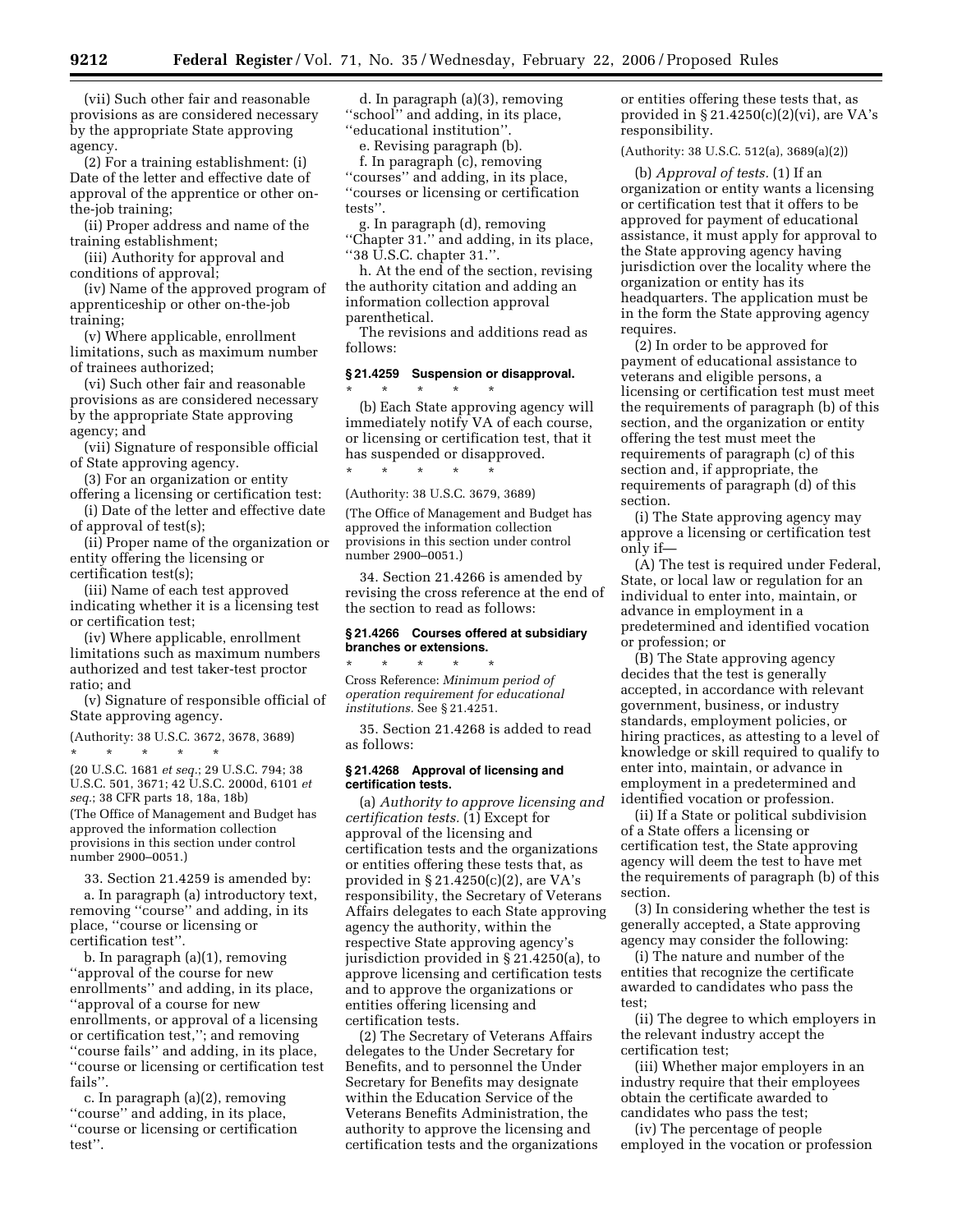who have taken the test and obtained the certificate; or

(v) Any other reasonable criterion that the State approving agency believes will clarify whether the test is generally accepted.

(4) Generally, if a State approving agency approves a certification test, VA will consider that the test is approved for any veteran or eligible person even if he or she takes the test at a location outside the State where the organization or entity offering the test has its headquarters. However, a certification test approval is valid only in the State where the State approving agency has jurisdiction if—

(i) A State licensing agency recognizes the certification test as meeting a requirement for a license and has sought approval for that test; and

(ii) The State approving agency for the State where the licensing agency is located approves that test.

#### (Authority: 38 U.S.C. 3689)

(c) *Approval of organizations or entities offering licensing or certification tests.* An organization or entity must meet the requirements of this paragraph and, if a nongovernmental organization, of paragraph (d) of this section, in order for the State approving agency to approve a licensing or certification test that the organization or entity offers for payment of educational assistance to veterans and eligible persons who take the test. The organization or entity must—

(1) Maintain appropriate records with respect to all candidates who take the test for a period of not less than three years from the date the organization or entity administers the test to the candidates;

(2) Promptly issue notice of the results of the test to the candidate for the license or certificate;

(3) Have a process to review complaints submitted against the organization or entity with respect to the test or the process for obtaining a license or certificate required for a vocation or profession;

(4) Give to the State approving agency the following information:

(i) A description of the licensing or certification test that the organization or entity offers, including the purpose of the test, the vocational, professional, governmental, and other entities that recognize the test, and the license or certificate issued upon passing the test;

(ii) The requirements to take the test, including the amount of the fee charged for the test and any prerequisite education, training, skills, or other certification; and

(iii) The period for which the license or certificate is awarded is valid, and

the requirements for maintaining or renewing the license or certificate; and

(5) Agree to give the following information to VA at VA's request:

(i) The amount of the fee a candidate pays to take a test;

(ii) The results of any test a candidate takes; and

(iii) Personal identifying information of any candidate who applies for reimbursement from VA for a test.

#### (Authority: 38 U.S.C. 3689(c))

(d) *Approval of nongovernmental organizations or entities offering certification tests.* (1) In addition to complying with the requirements of paragraph (c) of this section, a nongovernmental organization or entity must meet the requirements of paragraph (d) of this section before a certification test it offers can be approved for payment of educational assistance to veterans and eligible persons who take the test. Except as provided in paragraphs (d)(3) and (d)(4) of this section, the organization or entity—

(i) Certifies to the State approving agency that the licensing or certification test offered by the organization or entity is generally accepted, in accordance with relevant government, business, or industry standards, employment policies, or hiring practices, as attesting to a level of knowledge or skill required to qualify to enter into, maintain, or advance in employment in a predetermined and identified vocation or profession;

(ii) Is licensed, chartered, or incorporated in a State and has offered the test for a minimum of two years before the date on which the organization or entity first submits to the State approving agency an application for approval under this section;

(iii) Employs, or consults with, individuals with expertise or substantial experience with respect to all areas of knowledge or skill that are measured by the test and that are required for the license or certificate issued; and

(iv) Has no direct financial interest in—

(A) The outcome of the test; or (B) An organization that provides the education or training of candidates for licenses or certificates required for a vocation or profession.

(2) At the request of the State approving agency, the organization or entity seeking approval for a licensing or certification test must give such information to the State approving agency as the State approving agency decides is necessary to perform an assessment of—

(i) The test the organization or entity conducts as compared to the level of knowledge or skills that a license or certificate attests; and

(ii) The applicability of the test over such periods of time as the State approving agency decides is appropriate.

(3) The provisions of paragraph (d)(1)(ii) of this section will not prevent the approval of a test if the organization or entity has offered a reasonably related test for at least two years.

(4) The provisions of paragraph  $(d)(1)(iv)$  of this section will not prevent the approval of a test if the organization or entity—

(i) Offers a sample test or preparatory materials to a candidate for the test but does not otherwise provide preparatory education or training to the candidate; or

(ii) Has a financial interest in an organization that provides preparatory education or training of a candidate for a test, but that test is advantageous in but not required for practicing a vocation or profession.

(Authority: 38 U.S.C. 3689(c))

(e) *Notice of approval and withdrawal of approval.* The State approving agency must provide notice of an approval of a test as required in § 21.4250(b). If the State approving agency wishes to withdraw approval of a test, it must follow the provisions of § 21.4259.

# (Authority: 38 U.S.C. 3689(d))

(f) *A decision to disapprove a test or an organization or entity offering a test may be reviewed.* (1) If an organization or entity offering a test disagrees with a State approving agency's decision to disapprove a test or to disapprove the organization or entity offering the test, it may seek a review of the decision from the Director, Education Service. If the Director, Education Service has acted as the State approving agency, the organization or entity may seek a review of the decision from the Under Secretary for Benefits.

(2) The organization or entity must make its request for a review in writing to the State approving agency. The State approving agency must receive the request within 90 days of the date of the notice to the organization or entity that the test or the organization or entity is disapproved.

(3) The review will be based on the evidence of record at the time the State approving agency made its initial decision. It will not be *de novo* in character.

(4) The Director, Education Service or the Under Secretary for Benefits may seek the advice of the Professional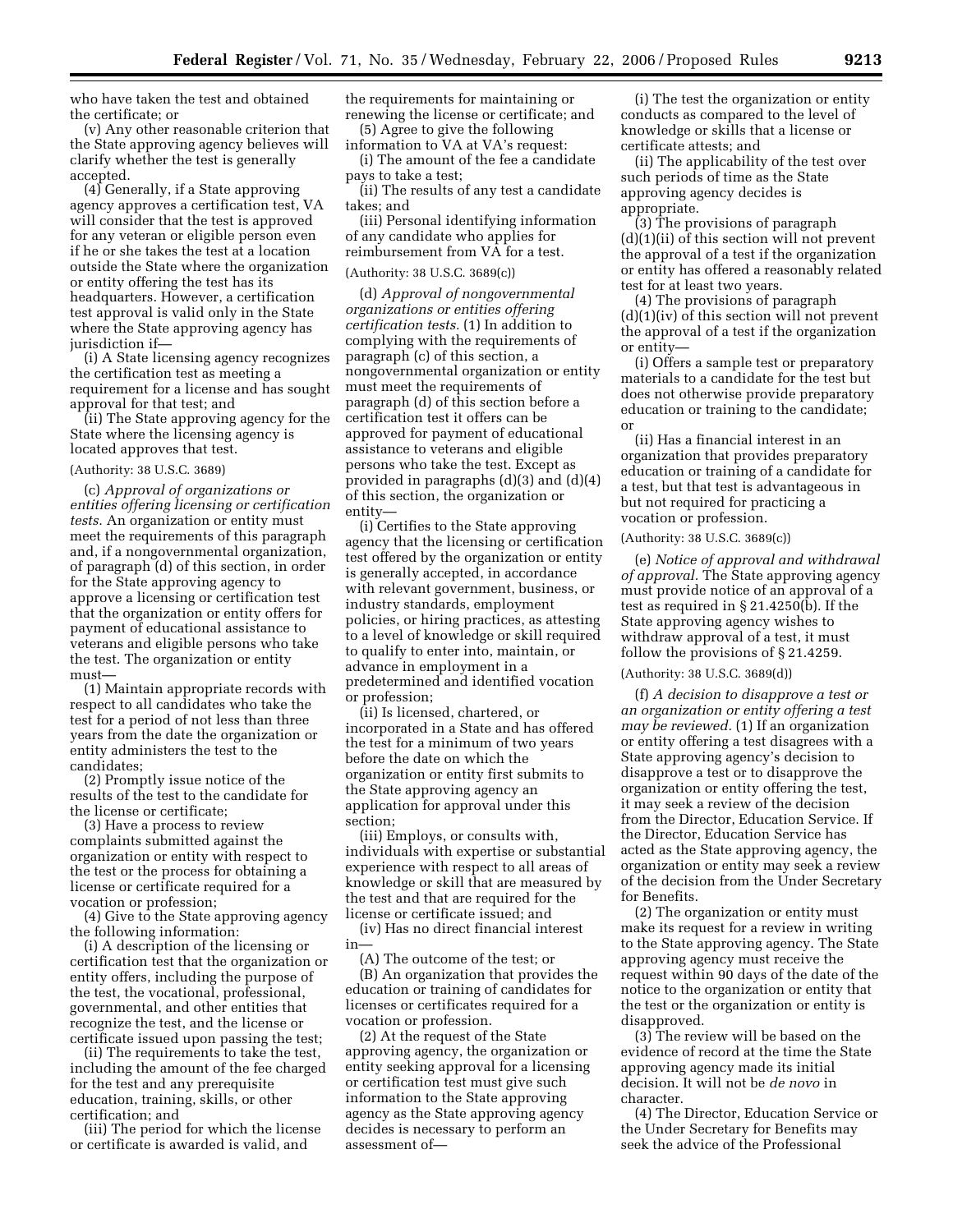Certification and Licensure Advisory Committee, established under 38 U.S.C. 3689(e), as to whether the State approving agency's decision should be reversed.

(5) The decision of the Director, Education Service or the Under Secretary for Benefits is the final administrative decision. It will not be subject to further administrative review.

(Authority: 38 U.S.C. 3689)

(The Office of Management and Budget has approved the information collection provisions in this section under control number 2900–XXXX.)

#### **§ 21.4272 [Amended]**

36. In § 21.4272, paragraph (a)(5)(iii) is amended by removing " $\S$  21.4252(1), (2) or (3).'' and adding, in its place, ''§ 21.4252(l)(1), (2), or (3).''.

#### **Subpart G—Post-Vietnam Era Veterans' Educational Assistance Under 38 U.S.C. Chapter 32**

37. The authority citation for part 21, subpart G is revised to read as follows:

**Authority:** 38 U.S.C. 501(a), chs. 32, 36, and as noted in specific sections.

38. Section 21.5021 is amended by: a. Revising the introductory text and paragraphs (k) and (p).

b. In paragraph  $(q)(3)$ , removing "636; or'' and adding, in its place, ''636;''.

c. In paragraph (q)(4), removing ''onjob training approved as provided in §§ 21.4261 or 21.4262 of this part as appropriate.'' and adding, in its place, ''training on-the-job approved as provided in § 21.4261 or § 21.4262 as appropriate; or''.

d. Adding paragraph (q)(5) immediately before the authority

citation for paragraph (q).

e. Revising the authority citation for paragraph (q).

f. Adding paragraphs (z), (aa), and (bb).

The revisions and additions read as follows:

#### **§ 21.5021 Definitions.**

For the purposes of subpart G and payment of benefits under 38 U.S.C. chapter 32, the following definitions apply (see also §§ 21.1029 and 21.4200): \* \* \* \* \*

(k) *Benefit payment.* The term *benefit payment* means any educational assistance allowance paid under 38 U.S.C. chapter 32 to a veteran for pursuit of a program of education during a benefit period.

(Authority: 38 U.S.C. 3231, 3232, 3452(b), 3689)

\* \* \* \* \* (p) *Training establishment.* The term *training establishment* means any

establishment providing apprentice or other training on-the-job, including those under the supervision of a college, university, any State department of education, any State apprenticeship agency, any State board of vocational education, any joint apprenticeship committee, the Bureau of Apprenticeship and Training established in accordance with 29 U.S.C. chapter 4C, or any agency of the Federal government authorized to supervise such training.

(Authority: 38 U.S.C. 3202, 3452(e))

 $(q) * * * *$ 

(5) A licensing or certification test, the passing of which demonstrates an individual's possession of the knowledge or skill required to enter into, maintain, or advance in employment in a predetermined and identified vocation or profession, provided that VA or a State approving agency has approved the test and the licensing or credentialing organization or entity that offers the test as provided in 38 U.S.C. 3689.

(Authority: 38 U.S.C. 3202(2), 3452(b), 3689)

\* \* \* \* \* (z) *Certification test.* The term *certification test* means a test an individual must pass in order to receive a certificate that provides an affirmation of an individual's qualifications in a specified occupation.

(Authority: 38 U.S.C. 3202, 3452(b), 3501(a)(5), 3689)

(aa) *Licensing test.* The term *licensing test* means a test offered by a State, local, or Federal agency, the passing of which is a means, or part of a means, to obtain a license. That license must be required by law in order for the individual to practice an occupation in the political jurisdiction of the agency offering the test.

(Authority: 38 U.S.C. 3202, 3452(b), 3689)

(bb) *Organization or entity offering a licensing or certification test.* (1) The term *organization or entity offering a licensing or certification test* means:

(i) An organization or entity that causes a licensing test to be given and that will issue a license to an individual who passes the test;

(ii) An organization or entity that causes a certification test to be given and that will issue a certificate to an individual who passes the test; or

(iii) An organization or entity that administers a licensing or certification test for the organization or entity that will issue a license or certificate, respectively, to an individual who passes the test, provided that the administering organization or entity can

provide all required information and certifications under § 21.4268 to the State approving agency and to VA.

(2) This term does not include:

(i) An organization or entity that develops and/or proctors a licensing or certification test, but does not issue the license or certificate;

(ii) An organization or entity that administers a test but does not issue the license or certificate, if that administering organization or entity cannot provide all required information and certifications under § 21.4268 to the State approving agency and to VA.

(Authority: 38 U.S.C. 3202, 3452(b), 3689)

39. Section 21.5131 is revised to read as follows:

#### **§ 21.5131 Educational assistance allowance.**

(a) *General.* Statements in this section concerning payments of educational assistance allowance assume that the veteran or servicemember:

(1) Is eligible for educational assistance under 38 U.S.C. chapter 32;

(2) Has remaining entitlement; and

(3) Has not passed the 10-year delimiting date and any applicable extension to that date.

(Authority: 38 U.S.C. 3241)

or

or

(b) *Payment of educational assistance allowance for pursuit of programs of education and other courses.* (1) VA will pay educational assistance allowance at the rate specified in § 21.5136 or § 21.5138 while the veteran or servicemember is pursuing:

(i) An approved program of education; (ii) A refresher or deficiency course;

(iii) Special education or training which is necessary to enable the veteran or servicemember to pursue an approved program of education.

(2) Except as provided in paragraph (c) of this section, VA will not pay educational assistance allowance for pursuit of any course unless the course is:

(i) Part of the veteran's or servicemember's program of education; (ii) A refresher or deficiency course;

(iii) Special education or training which is necessary to enable the veteran or servicemember to pursue an approved program of education.

(3) VA may withhold a payment until it receives verification or certification of the veteran's or servicemember's continued enrollment and adjusts accordingly the veteran's or servicemember's account.

#### (Authority: 38 U.S.C. 3241)

(c) *Payment for taking a licensing or certification test.* VA will pay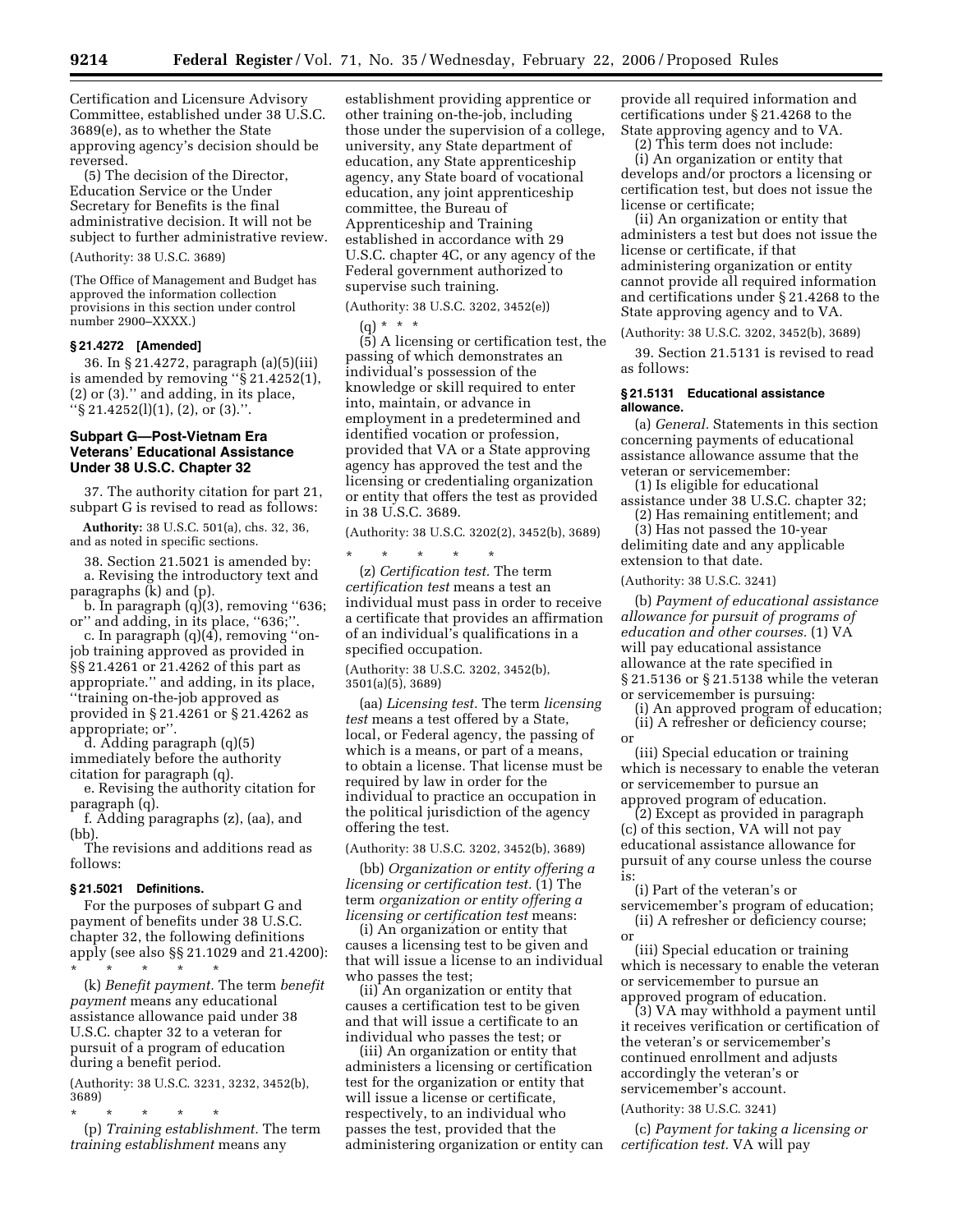educational assistance allowance to an eligible veteran or servicemember who takes an approved licensing or certification test and applies, in accordance with the provisions of § 21.1030(b), for that assistance. VA will not pay educational assistance for a licensing or certification test that neither a State approving agency nor VA has approved.

(Authority: 38 U.S.C. 3689)

40. Section 21.5133 is amended by revising the introductory text, paragraph (a) introductory text, and authority citation to read as follows:

#### **§ 21.5133 Certifications and release of payments.**

A veteran or servicemember must be pursuing a program of education in order to receive payment of educational assistance allowance under 38 U.S.C. chapter 32. To ensure that this is the case, the provisions of this section must be met when a veteran or servicemember is seeking such payment.

(a) *General.* VA will pay educational assistance to a veteran or servicemember (other than one pursuing a program of apprenticeship, other on-job training, or a correspondence course; one seeking reimbursement for taking an approved licensing or certification test; or one who qualifies for an advance payment) only after:

\* \* \* \* \*

(Authority: 38 U.S.C. 3680(g), 3689)

\* \* \* \* \*

41. Section 21.5137 is added to read as follows:

#### **§ 21.5137 Benefit payments and charges against entitlement for taking an approved licensing or certification test.**

(a) *Benefit payments.* The amount of educational assistance allowance VA will pay to a veteran or servicemember for taking an approved licensing or certification test, if the veteran or servicemember is entitled to receive such benefit payments, will be the lowest of the following:

(1) The fee the organization or entity offering the test charges for taking the test;

(2) \$2,000; or

(3) The total remaining amount of the veteran's or servicemember's contributions to the fund and the contributions the Secretary of Defense has made to the fund on behalf of the veteran or servicemember.

(Authority: 38 U.S.C. 3222, 3231, 3232(c), 3452(b), 3689)

(b) *Charge against entitlement.* For educational assistance allowance paid

for taking an approved licensing or certification test, VA will make a charge against the veteran's or servicemember's entitlement by dividing the amount paid under paragraph (a) of this section by the monthly amount as calculated under § 21.5138(c). The calculation will assume that the veteran or servicemember is a full-time student.

(Authority: 38 U.S.C. 3232(c), 3452(b), 3689)

42. Section 21.5138 is amended by:

a. Revising the introductory text.

b. Revising the introductory text of paragraph (a) and of paragraphs (a)(1) through (a)(5).

c. Revising the introductory text of paragraph (b).

d. In paragraph (c), removing ''The Department of Veterans Affairs'' and adding, in its place, ''Under this section, VA'' and removing ''the Department of Veterans Affairs'' and adding, in its place, "VA".

The revisions read as follows:

#### **§ 21.5138 Computation of benefit payments and monthly rates.**

Except as provided in §§ 21.5136(b)(1) and 21.5137(a), for purposes of this subpart VA will compute benefit payments and monthly rates as provided in this section.

(Authority: 38 U.S.C. 3231, 3233, 3241, 3491, 3680, 3689)

(a) *Computation of entitlement factor.*  (1) For residence training, VA will compute an entitlement factor as follows:

\* \* \* \* \* (2) For correspondence training, VA will compute an entitlement factor as follows:

\* \* \* \* \* (3) For apprenticeship and other onjob training, VA will compute an entitlement factor as follows:

\* \* \* \* \* (4) For cooperative training, VA will compute an entitlement factor as follows:

\* \* \* \* \* (5) For flight training, VA will compute an entitlement factor as follows:

\* \* \* \* \* (b) *Computation of benefit payment.*  Under this section, VA will compute benefit payments as follows:

# \* \* \* \* \* **§ 21.5200 [Amended]**

43. Section 21.5200 is amended by: a. In paragraph (d), removing ''by schools''.

b. In paragraph (j), adding a comma after the word ''jurisdiction''.

c. Removing the information collection approval parenthetical at the end of the section.

44. Section 21.5230 is amended by: a. In paragraph (a) introductory text, removing ''under chapter 32, title 38 U.S.C., only if it—'' and adding, in its place, ''for a veteran or servicemember under 38 U.S.C. chapter 32, only if—''.

b. In paragraph  $(a)(1)$ , removing ''Meets'' and adding, in its place, ''The program meets'', and removing ''of this part''.

c. Revising paragraphs (a)(2), (a)(3), and (a)(4).

d. In paragraph (b), removing ''serviceperson'' both places that it appears and adding, in its place,

'servicemember".

The revisions read as follows:

#### **§ 21.5230 Programs of education.**

 $(a) * * * *$ 

(2) Except for a program consisting of a licensing or certification test, the program has an objective as described in § 21.5021(r) or (s);

(3) Any courses, subjects, or licensing or certification tests in the program are approved for VA training; and

(4) Except for a program consisting of a licensing or certification test designed to help the veteran or servicemember maintain employment in a vocation or profession, the veteran or servicemember is not already qualified for the objective of the program.

(Authority: 38 U.S.C. 3202(2), 3689(b)) \* \* \* \* \* 45. Section 21.5250 is amended by:

a. Revising paragraphs (a)(1), (a)(2),  $(a)(3)$ ,  $(a)(7)$ , and  $(a)(14)$ .

b. Adding paragraph (a)(17) immediately before the authority

citation for paragraph (a).

The revisions and addition read as follows:

# **§ 21.5250 Courses.**

(a) \* \* \*

(1) Section 21.4250 (except paragraph (c)(1))—Course and licensing and certification test approval; jurisdiction and notices.

(2) Section 21.4251—Minimum period of operation requirement for educational institutions.

(3) Section 21.4252—Courses precluded; erroneous, deceptive, or misleading practices. \* \* \* \* \*

(7) Section 21.4256—Correspondence programs and courses.

\* \* \* \* \* (14) Section 21.4265—Practical training approved as institutional training or on-job training.

\* \* \* \* \*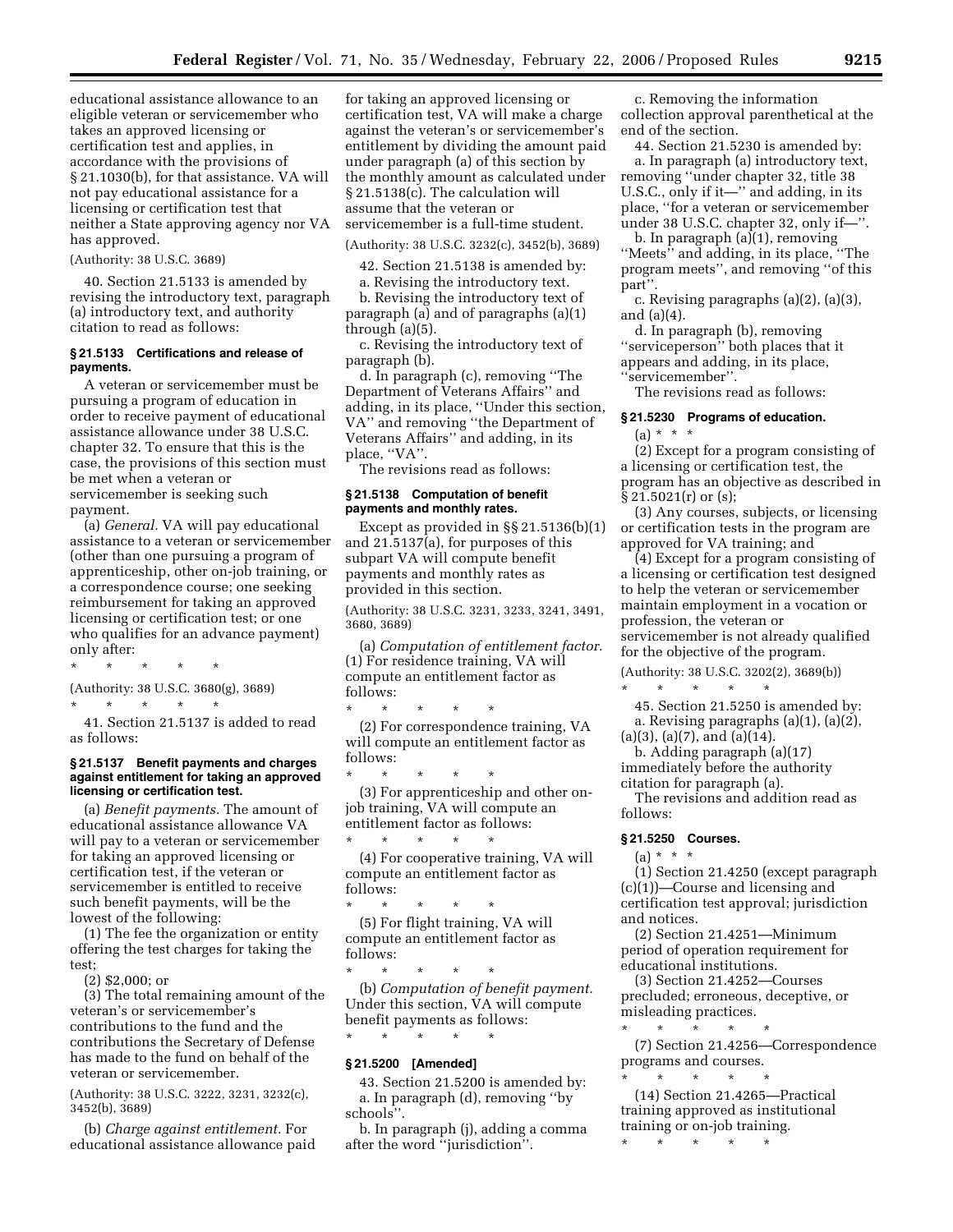(17) Section 21.4268—Approval of licensing and certification tests.

\* \* \* \* \* 46. Section 21.5294 is amended by: a. Revising paragraph (d)(3)(iv) and the authority citation following paragraph (d)(3).

b. Removing paragraph (d)(4). The revisions read as follows:

# **§ 21.5294 Transfer of entitlement.**

\* \* \* \* \* (d) \* \* \*  $(3) * * * *$ (iv) Section 21.5131, and \* \* \* \* \*

(Authority: Sec. 903, Pub. L. 96–342, 94 Stat. 1115)

#### **Subpart K—All Volunteer Force Educational Assistance Program (Montgomery GI Bill—Active Duty)**

47. The authority citation for part 21, subpart K is revised to read as follows:

**Authority:** 38 U.S.C. 501(a), chs. 30, 36, and as noted in specific sections.

48. Section 21.7020 is amended by:

a. In the introductory text, removing ''apply. (*See* also additional definitions in § 21.1029).'' and adding, in its place, ''apply:''.

b. In paragraph (b)(15), removing ''provided'' and adding, in its place,

''provided in''.

c. In paragraph (b)(23)(iii), removing the word ''and'' at the end of the paragraph.

d. In paragraph  $(b)(23)(iv)(B)$ , removing the period and adding ''; and'' in its place.

e. Adding paragraph (b)(23)(v) immediately before the authority citation for paragraph (b)(23).

f. Revising the authority citation for paragraph (b)(23).

g. In paragraph (b)(25)(i)(F), removing the word ''or'', and in paragraph (b)(25)(i)(G), removing the period and adding '', or'' in its place.

h. Adding paragraph (b)(25)(i)(H).

i. Revising the authority citation for paragraph (b)(25).

j. Revising paragraph (b)(37).

k. Adding paragraphs (b)(52), (b)(53), (b)(54), and (b)(55).

The revisions and additions read as follows:

#### **§ 21.7020 Definitions.**

\* \* \* \* \*

- (b) \* \* \*
- $(23) * * * *$

(v) Includes a licensing or

certification test, the passing of which demonstrates an individual's possession of the knowledge or skill required to enter into, maintain, or advance in

employment in a predetermined and identified vocation or profession, provided that VA or a State approving agency has approved the test and the licensing or credentialing organization or entity that offers the test as provided in 38 U.S.C. 3689.

(Authority: 38 U.S.C. 3002(3), 3452(b), 3689)

- $*$  \*
- $(25) * * * *$  $(i) * * * *$
- 

(H) A licensing or certification test taken on or after March 1, 2001.  $(ii)$  \*

- (Authority: 38 U.S.C. 3002, 3034, 3452,  $3680(g)$ ,  $3689$ ; Pub. L. 98–525)<br>\* \* \* \* \* \*
- \* \* \* \* \*

(37) *Training establishment.* The term *training establishment* means any establishment providing apprentice or other training on-the-job, including those under the supervision of a college, university, any State department of education, any State apprenticeship agency, any State board of vocational education, any joint apprenticeship committee, the Bureau of Apprenticeship and Training established in accordance with 29 U.S.C. chapter 4C, or any agency of the Federal government authorized to supervise such training.

(Authority: 38 U.S.C. 3002, 3452)

\* \* \* \* \*

(52) *Certification test.* The term *certification test* means a test that an individual must pass in order to receive a certificate that provides an affirmation of an individual's qualifications in a specified occupation.

(Authority: 38 U.S.C. 3002(3), 3452(b), 3689)

(53) *Licensing test.* The term *licensing test* means a test offered by a State, local, or Federal agency, the passing of which is a means, or part of a means, to obtain a license. That license must be required by law in order for the individual to practice an occupation in the political jurisdiction of the agency offering the test.

(Authority: 38 U.S.C. 3002(3), 3452(b), 3689)

(54) *Organization or entity offering a licensing or certification test.* (i) The term organization or entity offering a licensing or certification test means:

(A) An organization or entity that causes a licensing test to be given and that will issue a license to an individual who passes the test;

(B) An organization or entity that causes a certification test to be given and that will issue a certificate to an individual who passes the test; or

(C) An organization or entity that administers a certification test for the organization or entity that will issue a certificate to an individual who passes the test, provided that the administering organization or entity can provide all required information and certifications under § 21.4268 to the State approving agency and to VA.

(ii) This term does not include: (A) An organization or entity that develops and/or proctors a licensing or certification test, but does not issue the license or certificate; or

(B) An organization or entity that administers a test but does not issue the license or certificate, if that administering organization or entity cannot provide all required information and certifications under § 21.4268 to the State approving agency and to VA.

(Authority: 38 U.S.C. 3002(3), 3452(b), 3689)

(55) *Tuition assistance top-up.* The term *tuition assistance top-up* means a payment of basic educational assistance to meet all or a portion of the charges of an educational institution for the education or training of a servicemember that are not met by the Secretary of the military department concerned under 10 U.S.C. 2007(a) or (c).

(Authority: 38 U.S.C. 3014(b))

#### **§ 21.7032 [Amended]**

\* \* \* \* \*

49. Section 21.7032 is amended by: a. In paragraph (a), removing

''§ 21.1032.'' and adding, in its place, ''§ 21.1033.''.

b. In paragraph (b)(2), removing ''§ 21.7131(k).'' and adding, in its place, ''§ 21.7131(l).''.

#### **§ 21.7051 [Amended]**

50. In § 21.7051, paragraph (a)(1) is amended by removing ''§ 21.1032(c) of this part.'' and adding, in its place, ''§ 21.1033(c).''.

51. Section 21.7075 is added to read as follows:

#### **§ 21.7075 Entitlement to tuition assistance top-up.**

An individual who is entitled to educational assistance under 38 U.S.C. chapter 30 is also entitled to 36 months of tuition assistance top-up. This entitlement is parallel to, and does not replace, the entitlement to educational assistance available under § 21.7072. If the individual receives tuition assistance top-up, VA will make a charge against both the entitlement under § 21.7072 and the entitlement under this section. The charge will be as described in § 21.7076(b)(11).

(Authority: 38 U.S.C. 3013, 3014(b), 3032)

52. Section 21.7076 is amended by: a. In paragraph (a)(2) and the introductory text of paragraph (a)(3),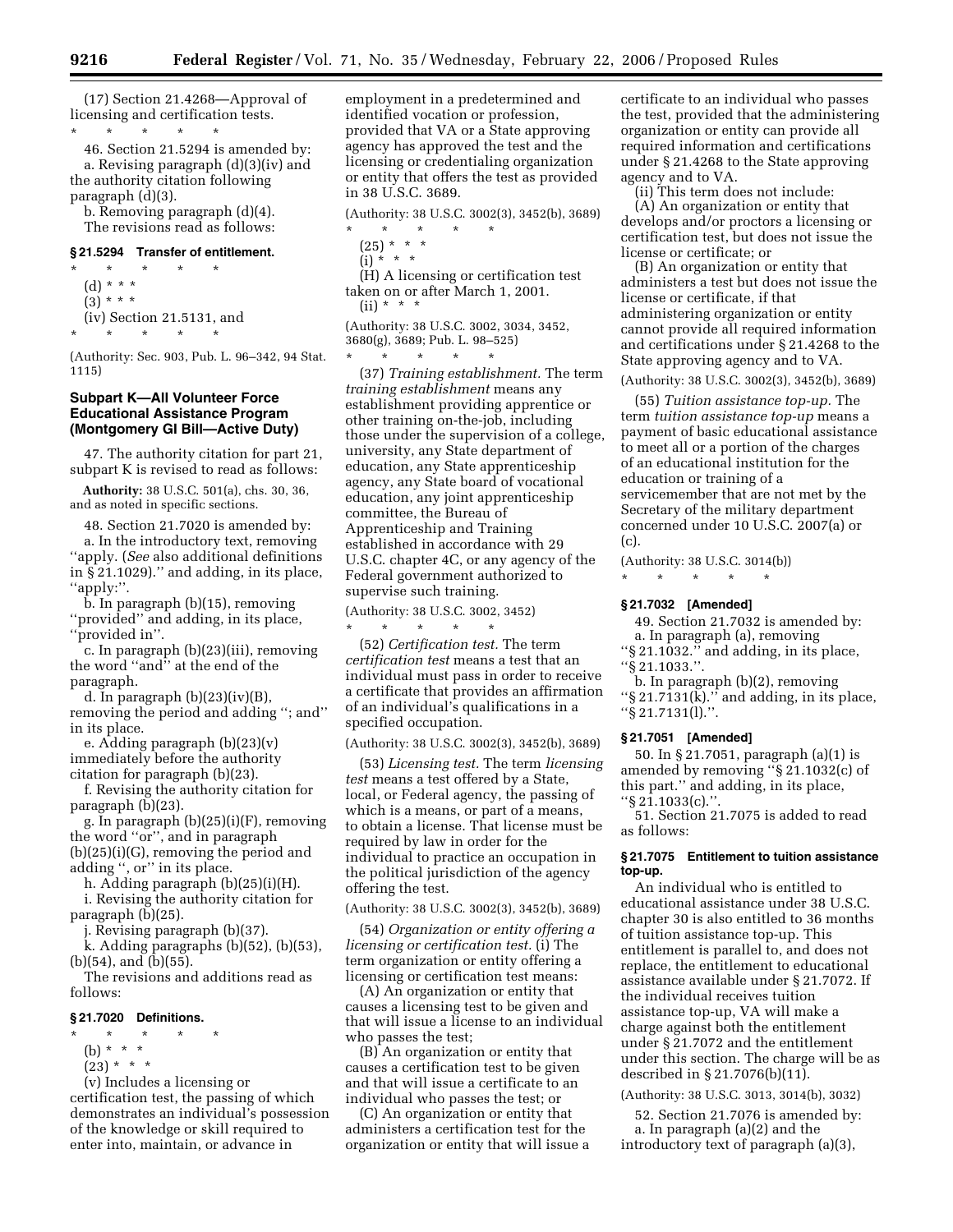removing ''service member'' and adding, in its place, ''servicemember''.

b. In paragraph (a)(3)(iii), removing the word ''or'' at the end of the paragraph.

c. In paragraph (a)(3)(iv), removing the period and adding a semicolon in its place.

d. Adding paragraphs (a)(3)(v) and  $(a)(3)(vi).$ 

e. In paragraph (a)(4)(i), removing ''service members'' and adding, in its place, ''servicemembers''.

f. Revising the authority citation following paragraph (a).

g. Revising paragraph (b)(1) introductory text and the authority citations following paragraphs (b)(2)(ii) and (b)(6)(ii).

h. Adding authority citations following paragraphs  $(b)(3)(iii)$ ,  $(b)(4)$ , and (b)(5)(ii).

i. Adding paragraphs (b)(10) and (b)(11).

The revisions and additions read as follows:

#### **§ 21.7076 Entitlement charges.**

(a) \* \* \*  $(3) * * * *$ 

(v) Is receiving educational assistance for taking an approved licensing or certification test; or

(vi) Is receiving tuition assistance topup.

```
* * * * *
```
(Authority: 38 U.S.C. 3013, 3014(b), 3014A, 3689)

(b)  $* * * *$ 

(1) Except for those pursuing correspondence training, flight training, apprenticeship or other on-job training; those receiving tuition assistance topup; those receiving educational assistance for taking an approved licensing or certification test; those receiving tutorial assistance; and those receiving an accelerated payment, VA will make a charge against entitlement:

\* \* \* \* \* (2) \* \* \*  $(ii)$  \* \* \* (Authority: 38 U.S.C. 3013)

 $(3) * * * *$  $(iii) * * * *$ 

(Authority: 38 U.S.C. 3032(c))

 $(4) * * * *$ 

(Authority: 38 U.S.C. 3015(e), 3032(c))

```
(5) * * *
```
(ii) \* \* \*

(Authority: 38 U.S.C. 3032(d))

 $(6) * * * *$  $(ii) * * * *$ 

(Authority: 38 U.S.C. 3032(c), 3032(d)) \* \* \* \* \*

(10) When a servicemember receives tuition assistance top-up, VA will make a charge against his or her entitlement as established under § 21.7072 equal to the number of months and days determined by dividing the total amount paid by an amount equal to the servicemember's monthly rate of basic educational assistance as calculated under § 21.7136. VA will make a charge against his or her tuition assistance topup entitlement as established under § 21.7075 by subtracting from that entitlement the total number of months and days in the term, quarter, or semester for which the servicemember received tuition assistance.

(Authority: 38 U.S.C. 3014(b))

(11) When a veteran or servicemember receives educational assistance for taking an approved licensing or certification test, VA will make a charge against his or her entitlement equal to the number of months and days determined by dividing the total amount paid by an amount equal to the servicemember's monthly rate of basic educational assistance as calculated under § 21.7136, excluding any additional ''kicker'' that may be paid under § 21.7136(g).

(Authority: 38 U.S.C. 3032(f)(2)) \* \* \* \* \*

53. Section 21.7110 is revised to read as follows:

#### **§ 21.7110 Selection of a program of education.**

(a) *Payments of educational assistance are usually based on pursuit of a program of education.* In order to receive educational assistance under 38 U.S.C. chapter 30, a veteran or servicemember must—

(1) Be pursuing an approved program of education;

(2) Be pursuing refresher or deficiency courses;

(3) Be pursuing other preparatory or special education or training courses necessary to enable the veteran or servicemember to pursue an approved program of education;

(4) Have taken an approved licensing or certification test, for which he or she is requesting reimbursement; or

(5) Be an individual who has taken a course for which the individual received tuition assistance provided under a program administered by the Secretary of a military department under 10 U.S.C. 2007(a) or (c), for which the individual is requesting tuition assistance top-up.

(Authority: 38 U.S.C. 3014, 3023, 3034, 3689)

(b) *Approval of a program of education.* VA will approve a program

of education under 38 U.S.C. chapter 30 that a veteran or servicemember selects if:

(1) It meets the definition of a program of education found in  $\S 21.7020(b)(23);$ 

(2) Except for a program consisting of a licensing or certification test, has an objective as described in § 21.7020(b)(13) or (22);

(3) The courses, subjects, or licensing or certification tests in the program are approved for VA training; and

(4) Except for a program consisting of a licensing or certification test designed to help the veteran or servicemember maintain employment in a vocation or profession, the veteran or servicemember is not already qualified for the objective of the program.

(Authority: 38 U.S.C. 3002(3), 3034, 3471, 3689)

54. Section 21.7122 is amended by:

a. Revising paragraphs (a), (b), and (c), and the authority citation for paragraph (e).

b. In paragraph (e)(7), removing the word "or".

c. In paragraph (e)(8), removing the period and adding ''; or'' in its place.

d. Adding paragraph (e)(9).

The revisions and addition read as follows:

# **§ 21.7122 Courses precluded.**

(a) *Unapproved courses.* The provisions of this section which refer to a State approving agency will be deemed to refer to VA with respect to a State when that State does not have and fails or declines to create or designate a State approving agency; or fails to enter into an agreement as provided in § 21.4153 (see § 21.4150(c)). Except for payment of tuition assistance top-up, VA will not pay educational assistance for:

(1) An enrollment in any course that a State approving agency has not approved;

(2) A new enrollment in a course while a State approving agency has suspended the course for new enrollments;

(3) Any period within an enrollment in a course if the period occurs after the date a State approving agency disapproves the course; or

(4) Taking a licensing or certification test after the date a State approving agency disapproves the test. See § 21.7220.

# (Authority: 38 U.S.C. 3014(b), 3034, 3672)

(b) *Courses outside a program of education.* VA will not pay educational assistance for an enrollment in any course that is not part of a program of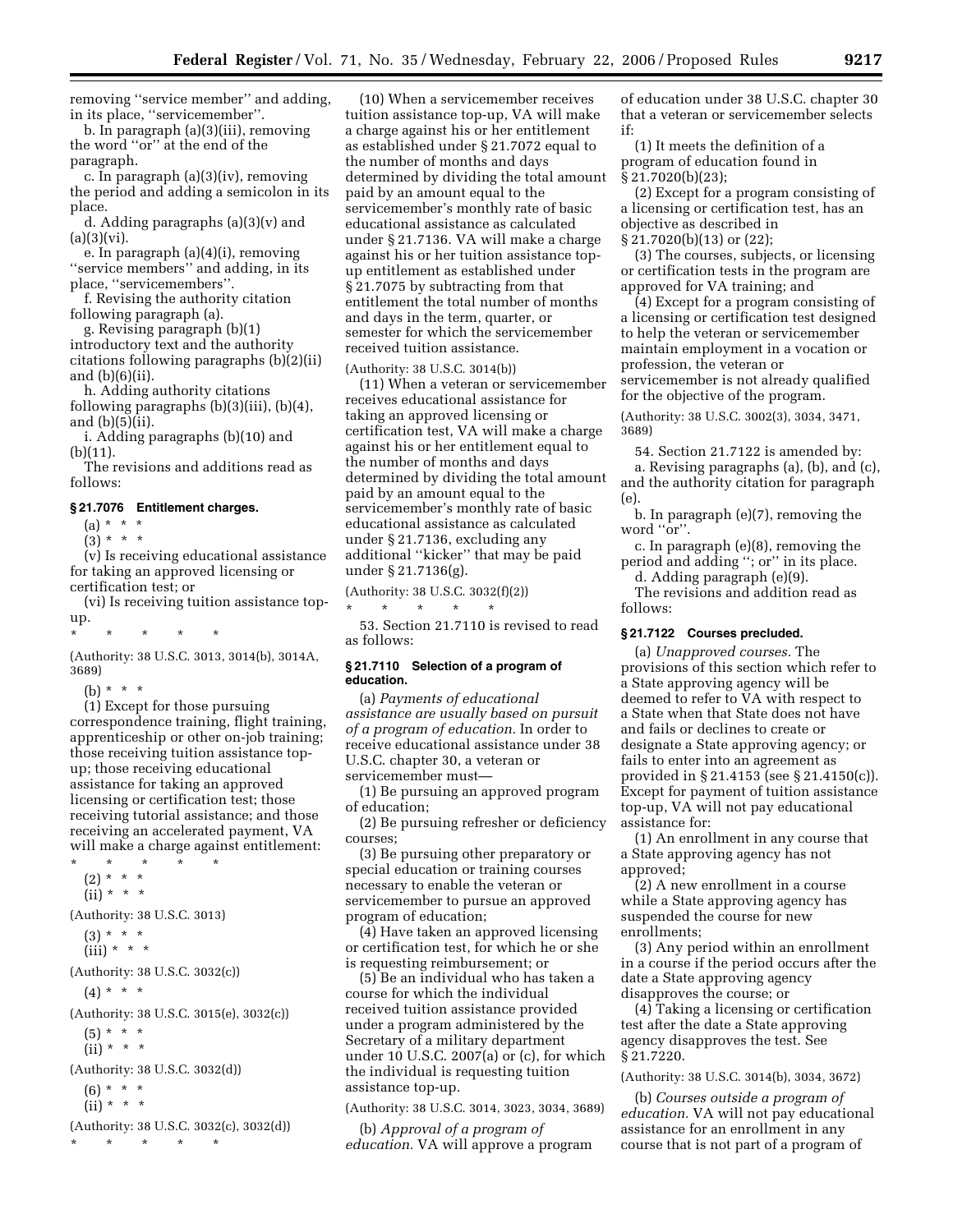education unless the veteran or servicemember is enrolled in:

(1) A refresher course (including a course which will permit the veteran or servicemember to update knowledge and skills or be instructed in the technological advances which have occurred in the veteran's or servicemember's field of employment);

(2) A deficiency course;

(3) A preparatory, special education, or training course necessary to enable the veteran or servicemember to pursue an approved program of education; or

(4) A course for which the veteran or servicemember is seeking tuition assistance top-up.

(Authority: 38 U.S.C. 3002(3), 3014(b), 3034, 3452(b))

(c) *Erroneous, deceptive, misleading practices.* (1) VA will not pay educational assistance for:

(i) An enrollment in any course offered by an educational institution that uses advertising, sales, or enrollment practices that are erroneous, deceptive, or misleading by actual statement, omission, or intimation.

(ii) Taking a licensing or certification test if the organization or entity offering the test uses advertising or sales practices, or candidate handbooks, that are erroneous, deceptive, or misleading by actual statement, omission, or intimation.

(2) VA will apply the provisions of § 21.4252(h) in making these payment decisions.

(Authority: 3034, 3689(d), 3696)

\* \* \* \* \*

(e) \* \* \* (9) Taking a licensing or certification test after the date the State approving agency suspends approval of the test.

(Authority: 38 U.S.C. 3002(3), 3034, 3672(a), 3676, 3680(a), 3680A(a), 3680A(f), 3680(g), 3689(d))

55. Section 21.7124 is revised to read as follows:

#### **§ 21.7124 Overcharges.**

(a) *Overcharges by educational institutions may result in the disapproval of enrollments.* VA may disapprove an educational institution for further enrollments when the educational institution charges or receives from a veteran or servicemember tuition and fees that exceed the established charges which the educational institution requires from similarly circumstanced nonveterans enrolled in the same course.

(Authority: 38 U.S.C. 3034, 3690(a))

(b) *Overcharges by organizations or entities offering licensing or certification tests may result in disapproval of tests.* 

VA may disapprove an organization or entity offering a licensing or certification test when the organization or entity offering the test charges or receives from a veteran or servicemember fees which exceed the established fees that the organization or entity requires from similarly circumstanced nonveterans taking the same test.

(Authority: 38 U.S.C. 3689(d), 3690(a))

56. Section 21.7131 is amended by: a. Revising the introductory text.

b. Redesignating paragraph (a)(1) introductory text and paragraphs (a)(1)(i) through (a)(1)(v) as paragraph  $(a)(1)(i)$  and paragraphs  $(a)(1)(i)(A)$ through  $(a)(1)(i)(E)$ , respectively; redesignating paragraph (a)(2) introductory text and paragraphs  $(a)(2)(i)$  and  $(a)(2)(ii)$  as paragraph (a)(1)(ii) and paragraphs  $(a)(1)(ii)(A)$  and  $(a)(1)(ii)(B)$ , respectively; and adding a paragraph (a)(1) heading and new paragraph (a)(2).

c. Revising the authority citation following paragraph (a).

d. Removing the information collection approval parenthetical following paragraph (p).

The revisions and additions read as follows:

#### **§ 21.7131 Commencing dates.**

VA will determine under this section the commencing date of an award or increased award of educational assistance. When more than one paragraph in this section applies, VA will award educational assistance using the latest of the applicable commencing dates.

(a) \* \* \*

 $*$  \*

(1) *For other than licensing or certification tests.* 

(2) *For licensing or certification tests.*  VA will award educational assistance for the cost of a licensing or certification test only when the veteran or servicemember takes such test—

(i) While the test is approved under 38 U.S.C. chapter 36;

(ii) While the veteran or servicemember is eligible for educational assistance under this subpart; and

(iii) No more than one year before the date VA receives a claim for reimbursement of the cost of the test.

(Authority: 38 U.S.C. 3014, 3023, 3034, 3672, 3689, 5110, 5113)

\* \* \* \* \*

# **§ 21.7135 [Amended]**

57. Section 21.7135 is amended by: a. In the introductory text of paragraph (i), removing ''§ 21.4211(d) and (g)'' and adding, in its place, ''§§ 21.4215(d) and 21.4216''.

b. In paragraph (i)(2), removing ''§ 21.4211(d) and (g)'' and adding, in its

place, ''§ 21.4215(d)''.

c. In paragraph (j)(1), removing ''director'' and adding, in its place, ''Director''.

d. In paragraphs (j) and (k), removing ''facility'' each place that it appears, and adding, in its place, ''Regional Processing Office''.

58. Section 21.7140 is amended by: a. Adding an authority citation for paragraph (b).

b. Revising paragraph (c) introductory text, paragraph (c)(1) introductory text, and the authority citation following paragraph (c)(1)(ii).

c. Adding paragraphs (c)(4) and (c)(5), and, at the end of the section, an information collection approval parenthetical.

The revisions and additions read as follows:

**§ 21.7140 Certifications and release of payments.** 

\* \* \* \* \* (b) \* \* \*

(Authority: 38 U.S.C. 3014A)

(c) *Other payments.* Except for an individual who is seeking tuition assistance top-up an individual must be pursuing a program of education in order to receive payments of educational assistance under 38 U.S.C. chapter 30. To ensure that this is the case, the provisions of this paragraph must be met.

(1) VA will pay educational assistance to a veteran or servicemember (other than one pursuing a program of apprenticeship, other on-job training, or a correspondence course; one seeking tuition assistance top-up; one seeking reimbursement for taking an approved licensing or certification test; one who qualifies for an advance payment; one who qualifies for an accelerated payment; or one who qualifies for a lump sum payment) only after:

 $(i) * * * *$  $(ii) * * * *$ 

(Authority: 38 U.S.C. 3680(g), 3689) \* \* \* \* \*

(4) VA will pay educational assistance to a veteran or servicemember as reimbursement for taking an approved licensing or certification test only after the veteran or servicemember has submitted to VA a copy of the veteran's or servicemember's official test results and, if not included in the results, a copy of another official form (such as a receipt or registration form) that together must include:

(i) The name of the test;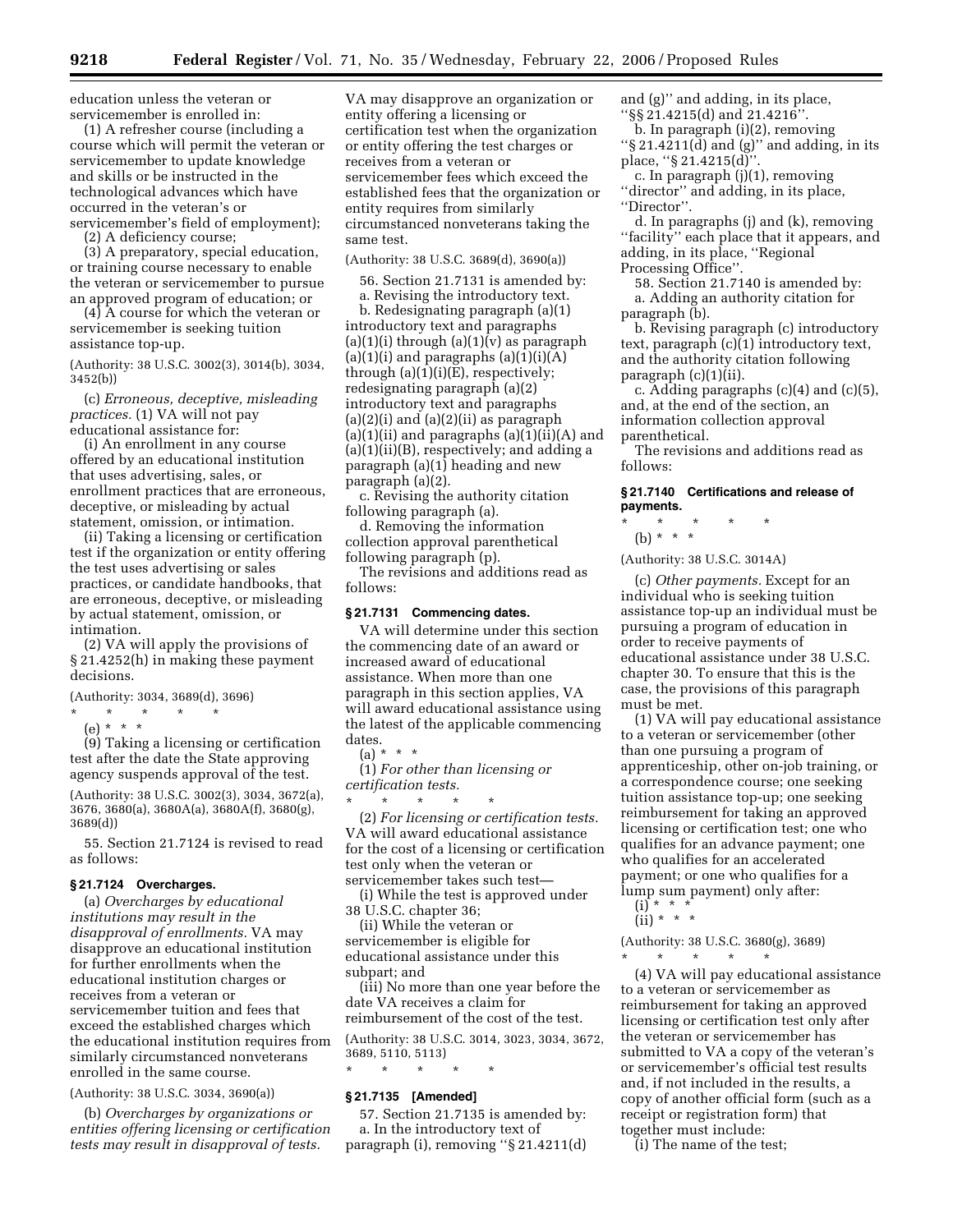(ii) The name and address of the organization or entity issuing the license or certificate;

(iii) The date the veteran or servicemember took the test; and (iv) The cost of the test.

#### (Authority: 38 U.S.C. 3689)

(5) VA will pay educational assistance for tuition assistance top-up only after the individual has submitted to VA a copy of the form(s) that the military service with jurisdiction requires for tuition assistance and that had been presented to the educational institution, covering the course or courses for which the claimant wants tuition assistance top-up. If the form(s) submitted did not contain the amount of tuition assistance charged to the individual, VA may delay payment until VA obtains that information from the educational institution. Examples of these forms include:

(i) DA Form 2171, Request for Tuition Assistance—Army Continuing Education System;

(ii) AF Form 1227, Authority for Tuition Assistance—Education Services Program;

(iii) NAVMC 10883, Application for Tuition Assistance, and either NAVEDTRA 1560/5, Tuition Assistance Authorization or NAVMC (page 2), Tuition Assistance Authorization;

(iv) Department of Homeland Security, USCG CG–4147, Application for Off-Duty Assistance; and

(v) Request for Top-Up: eArmyU Program.

#### (Authority: 38 U.S.C. 5101(a))

\* \* \* \* \* (The Office of Management and Budget has approved the information collection provisions in this section under control numbers 2900–XXXX and 2900–XXXX.)

59. Section 21.7142 is revised to read as follows:

#### **§ 21.7142 Accelerated payments, payment of tuition assistance top-up, and licensing or certification test reimbursement.**

(a) *Amount of accelerated payment.*  An accelerated payment will be the lesser of—

(1) The amount equal to 60 percent of the charged tuition and fees for the term, quarter, or semester (or the entire program of education for those programs not offered on a term, quarter, or semester basis), or

(2) The aggregate amount of basic educational assistance to which the individual remains entitled under 38 U.S.C. chapter 30 at the time of the payment.

(Authority: 38 U.S.C. 3014A)

(b) *Amount of tuition assistance topup.* The amount of tuition assistance

top-up VA will pay to an individual for a course is the lowest of the following:

(1) All of the charges of the educational institution for the individual's education or training that the Secretary of the military department concerned has not paid under 10 U.S.C. 2007(a) or 2007(c);

(2) That portion of the charges of the educational institution for the individual's education that the Secretary of the military department concerned has not paid under 10 U.S.C. 2007(a) or 2007(c) and for which the individual has stated to VA that he or she wishes to receive payment;

(3) An amount VA will determine by multiplying the individual's remaining months and days of entitlement to educational assistance as provided under § 21.7072 or § 21.7073 by the individual's monthly rate of basic educational assistance as provided under § 21.7136 or § 21.7137, as appropriate;

(4) An amount VA will determine by multiplying the individual's remaining months and days of entitlement to tuition assistance top-up as provided under § 21.7075 by the individual's monthly rate of basic educational assistance as provided under § 21.7136 or § 21.7137, as appropriate; or

(5) An amount VA will determine by—

(i) Dividing the total number of days from the date on which the individual became eligible for educational assistance under the Montgomery GI Bill—Active Duty by the number of days in the term during which the individual took the course or course for which he or she wants tuition assistance top-up; and

(ii) Multiplying the result by the amount stated in paragraph (a)(1) or (a)(2) of this section, as appropriate. (Authority: 38 U.S.C. 3014(b))

(c) *Amount of reimbursement for taking a licensing or certification test.*  The amount of educational assistance VA will pay as reimbursement for taking an approved licensing or certification test is the lowest of the following:

(1) The fee that the licensing or certification organization offering the test charges for taking the test; (2) \$2,000; or

(3) An amount VA will determine by multiplying the veteran's or servicemember's remaining months and days of entitlement to educational assistance as provided under § 21.7072 or § 21.7073 by the veteran's or servicemember's monthly rate of basic educational assistance as provided under § 21.7136 or § 21.7137, as appropriate.

(Authority: 38 U.S.C. 3032(f))

60. Section 21.7150 is amended by: a. Removing ''The'' and adding, in its place, ''Except for a veteran or servicemember seeking tuition assistance top-up or reimbursement for taking an approved licensing or certification test, the''.

b. Revising the authority citation. The revision reads as follows:

# **§ 21.7150 Pursuit.**

# \* \* \* \* \* (Authority: 38 U.S.C. 3034(b))

61. Section 21.7152 is amended by: a. In the introductory text, removing "As stated in § 21.7140 of this part" and adding, in its place, ''Except as stated in § 21.7140".

b. Revising paragraph (a). The revision reads as follows:

#### **§ 21.7152 Certification of enrollment.**

\* \* \* \* \* (a) *Educational institutions must certify most enrollments.* VA does not, as a condition of payment of tuition assistance top-up or advance payment, require educational institutions to certify the enrollments of veterans or servicemembers who either are seeking tuition assistance top-up or, in the cases described in § 21.7151, are seeking an advance payment. VA does not require organizations or entities offering a licensing or certification test to certify the fact that the veteran or servicemember took the test. In all other cases the educational institution must certify the veteran's or servicemember's enrollment before he or she may receive educational assistance. This certification must be in a form specified by the Secretary and contain such information as the Secretary may specify.

(Authority: 38 U.S.C. 3014(b), 3031, 3034, 3482(g), 3680, 3687, 3689, 5101(a)) \* \* \* \* \*

62. Section 21.7220 is amended by: a. Revising paragraphs (b)(1) and (b)(2).

b. In paragraphs (b)(3) through (b)(10), removing the commas at the end of the paragraphs and adding semicolons in their places.

c. In paragraph (b)(11), removing the period and adding ''; and'' in its place.

d. Adding paragraph (b)(12) immediately before the authority citation for paragraph (b).

The revisions and addition read as follows:

#### **§ 21.7220 Course approval.**

# \* \* \* \* \* (b) \* \* \*

- (1) Section 21.4250 (except paragraph
- (c)(1))—Jurisdiction for course and